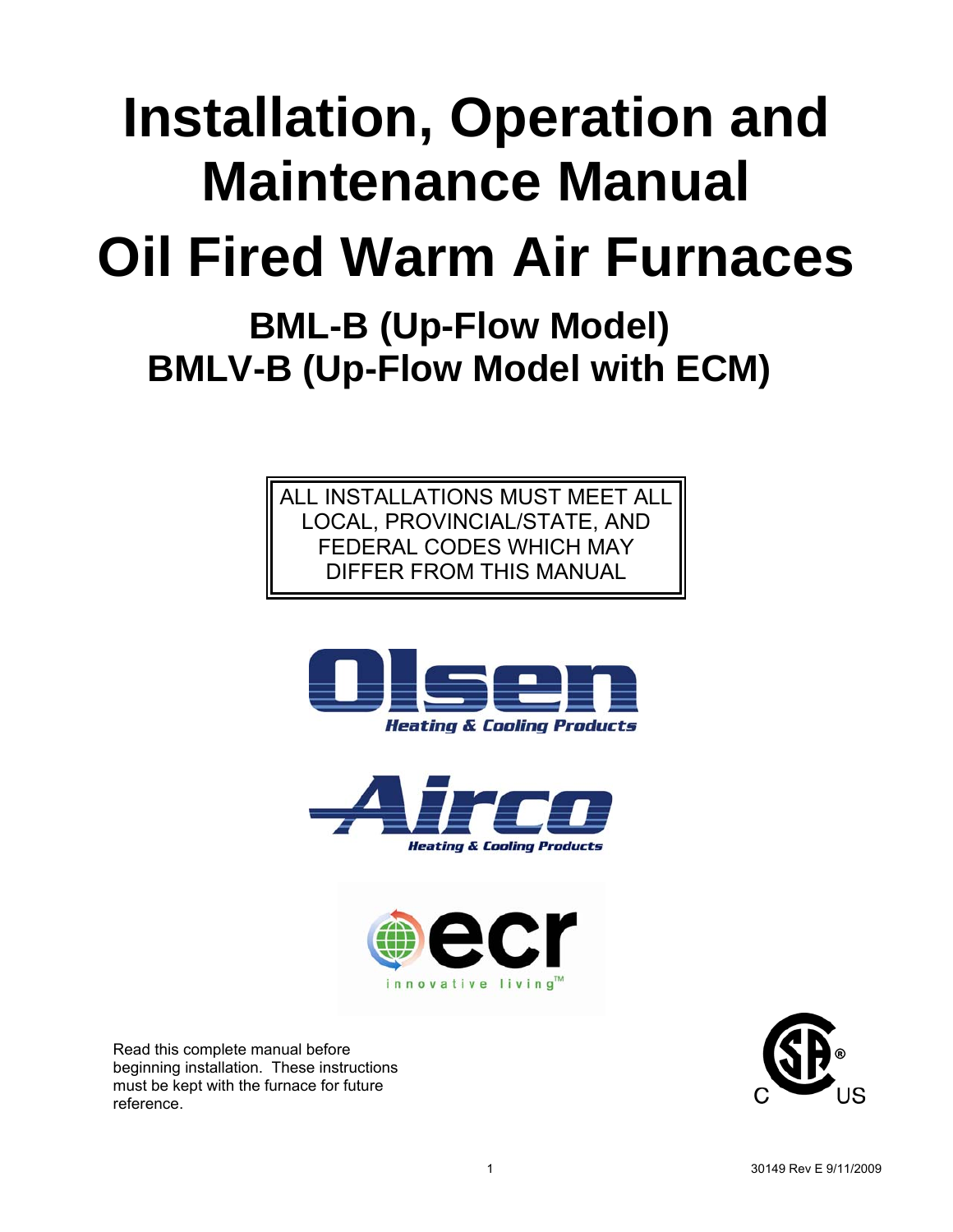#### **TABLE OF CONTENTS**

| A.1 OIL BURNER AIR ADJUSTMENT. | . 12 |
|--------------------------------|------|
|                                |      |
|                                |      |
|                                |      |
|                                |      |
|                                |      |
|                                |      |
|                                |      |
|                                |      |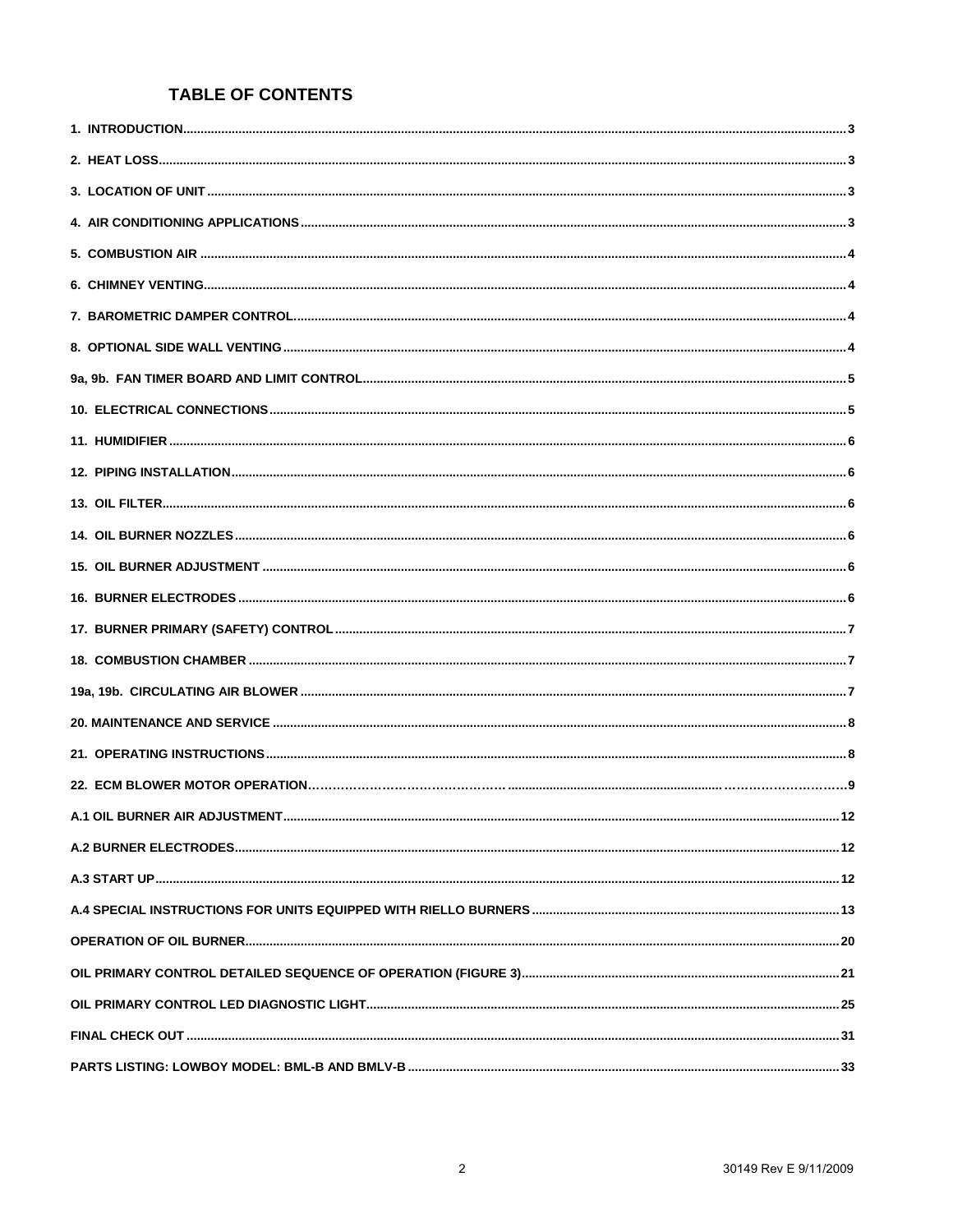#### **IMPORTANT:**

#### **SAVE THESE INSTRUCTIONS FOR FUTURE REFERENCE**

#### **1. INTRODUCTION**

Please read these instructions completely and carefully before installing and operating the furnace.

#### **MODELS BML-B AND BMLV-B**

Models BML-B and BMLV-B are oil fired forced air upflow furnaces with an output capacity range of 56,000 BTU/Hr. to 95,000 BTU/Hr.

# **ACAUTION**

#### **DO NOT USE GASOLINE, CRANK CASE OIL, OR ANY OIL CONTAINING GASOLINE.**

All models are CSA listed, (NRTL/C) for use with No. 1 (Stove) and No. 2 (Furnace) Oil. Please refer to the tables in Appendix A for performance and dimensional data.

In Canada, the installation of the furnace and related equipment shall be installed in accordance with the regulations of CAN/CSA - B139, *Installation Code For Oil-Burning Equipment*, as well as in accordance with local codes.

In the United States of America, the installation of the furnace and related equipment shall be installed in accordance with the regulations of NFPA No. 31, *Standard for the Installation of Oil-Burning Equipment*, as well as in accordance with local codes.

Regulations prescribed in the National Codes and Local regulations take precedence over the general instructions provided on this installation manual. When in doubt, please consult your local authorities.

All models are shipped assembled and pre-wired. The furnace should be carefully inspected for damage when being unpacked.

#### **2. HEAT LOSS**

The maximum hourly heat loss for each heated space shall be calculated in accordance with the procedures described in the manuals of the Heating, Refrigeration and Air Conditioning Institute of Canada (HRAI), or by other means prescribed, or approved by the local authority having jurisdiction.

In the United States, Manual J. titled, "Load Calculation" published by the Air Conditioning Contractors of America, describes a suitable procedure for calculating the maximum hourly heat loss.

#### **3. LOCATION OF UNIT**

The furnace should be located such that the flue connection to the chimney is short, direct and consists of as few elbows as possible. When possible, the unit should be centralized with respect to the supply and return air ductwork. A central location minimizes the trunk duct sizing. All models may be installed on combustible floors.

The minimum installation clearances are listed in Table 1.

|                   | <b>Clearance to Combustibles</b>           |  |  |  |  |  |  |
|-------------------|--------------------------------------------|--|--|--|--|--|--|
| Location          | <b>BML-B and BMLV-B</b>                    |  |  |  |  |  |  |
|                   | <b>Up flow</b>                             |  |  |  |  |  |  |
| Top               | 1                                          |  |  |  |  |  |  |
| <b>Bottom</b>     | 0                                          |  |  |  |  |  |  |
| <b>S/A Plenum</b> | 1                                          |  |  |  |  |  |  |
| Rear              | 0*                                         |  |  |  |  |  |  |
| Sides             | $1***$                                     |  |  |  |  |  |  |
| Front             | $1**$                                      |  |  |  |  |  |  |
| <b>Flue Pipe</b>  | $9***$                                     |  |  |  |  |  |  |
| <b>Enclosure</b>  | Closet                                     |  |  |  |  |  |  |
| ***18 in. in USA  |                                            |  |  |  |  |  |  |
| access to rear    | ** 18 in. required on one side for service |  |  |  |  |  |  |
|                   | ** 24 in. required for service clearance   |  |  |  |  |  |  |

#### **Table 1: Clearances – (Inches)**

#### **4. AIR CONDITIONING APPLICATIONS**

If the furnace is used in conjunction with air conditioning, the furnace shall be installed in parallel with or upstream from the evaporator coil to avoid condensation in the heat exchanger. In a parallel installation, the dampers or air controlling means must prevent chilled air from entering the furnace. If the dampers are manually operated, there must be a means of control to prevent the operation of either system unless the dampers are in the full heat or full cool position. The air heated by the furnace shall not pass through a refrigeration unit unless the unit is specifically approved for such service.

The blower speed must be checked and adjusted to compensate for the pressure drop caused by the evaporator coil. Refer to Appendix B for recommended wiring and electrical connections of the air conditioning controls.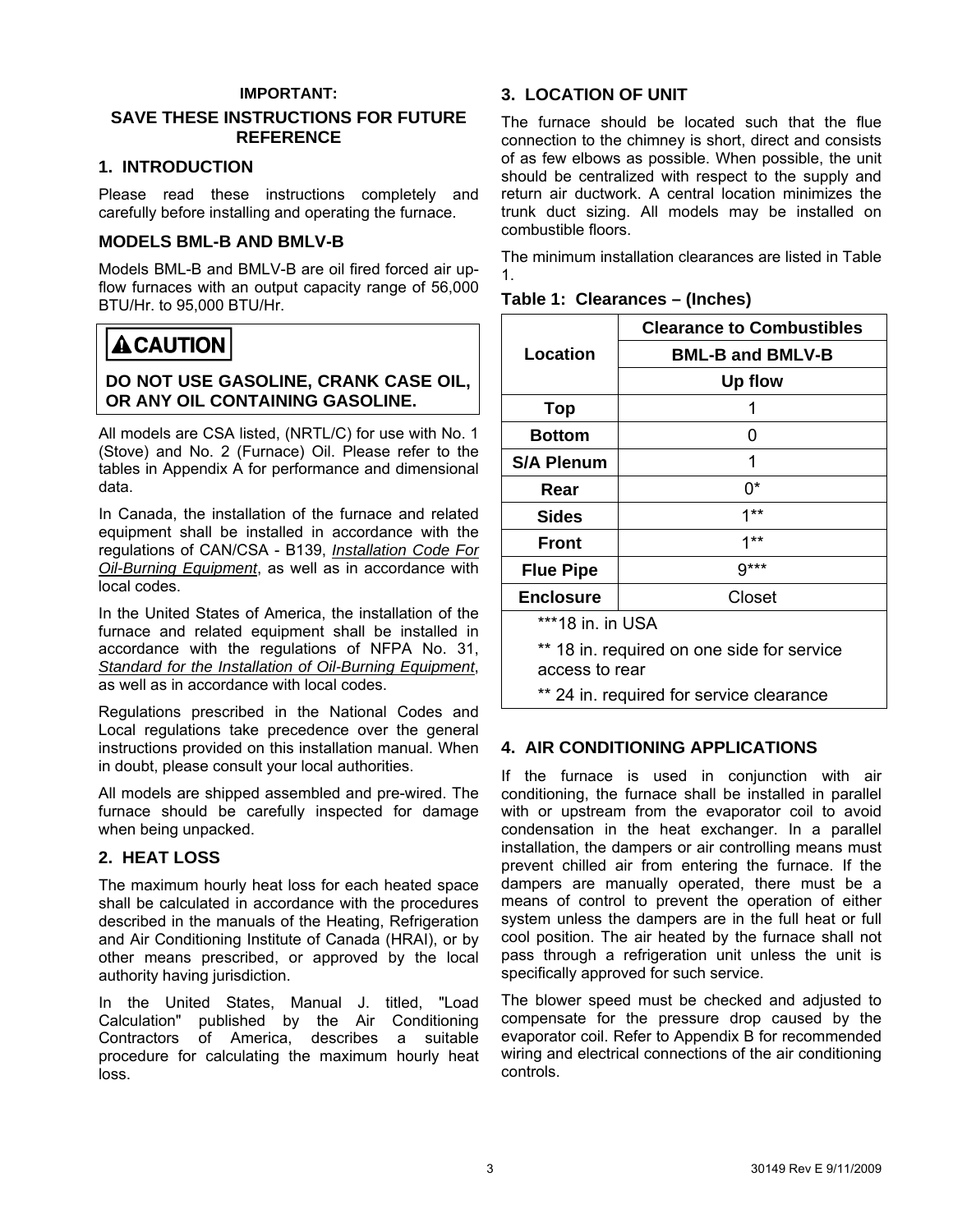#### **5. COMBUSTION AIR**

If the furnace is installed in a closet or utility room, two openings must be provided connecting to a wellventilated space (full basement, living room or other room opening thereto, but not a bedroom or bathroom). One opening shall be located above the level of the upper vent opening and one opening below the combustion air inlet opening in the front of the furnace. Each opening shall have a minimum free area of 1½ square inches per 1,000 Btu/h of total input rating of all appliances installed in the room.

For furnaces located in buildings of unusually tight construction, such as those with high quality weather stripping, caulking, windows and doors, or storm sashed windows, or where basement windows are well sealed, a permanent opening communicating with a well ventilated attic or with the outdoors shall be provided, using a duct if necessary. The duct opening shall have a free area of 1½ square inches per 1,000 Btu/h of total input rating of all appliances to be installed. When a furnace is installed in a full basement, infiltration is normally adequate to provide air for combustion and draft operation. Furnace rooms under  $65m<sup>3</sup>$  (700 ft<sup>3</sup>) should automatically be treated as confined space.

#### **6. CHIMNEY VENTING**

The flue pipe should be as short as possible with horizontal pipes sloping upward toward the chimney at a rate of one-quarter inch to the foot. The flue pipe should not be smaller in cross sectional area than the flue collar on the furnace. The flue pipe should connect to the chimney such that the flue pipe extends into, and terminates flush with the inside surface of the chimney liner. Seal the joint between the pipe and the lining. The chimney outlet should be at least two feet above the highest point of a peaked roof. All unused chimney openings should be closed. Chimneys must conform to local, provincial or state codes, or in the absence of local regulations, to the requirements of the National Building Code.

**NOTE: THE FURNACE IS APPROVED FOR USE WITH TYPE L VENT OR EQUIVALENT.** 

# **A CAUTION**

**CHIMNEY VENTED VERSIONS OF THE FURNACE MUST BE CONNECTED TO A FLUE HAVING SUFFICIENT DRAFT AT ALL TIMES TO ENSURE SAFE AND PROPER OPERATION OF THE APPLIANCE.** 

**NOTE: THE RECOMMENDED OVER-FIRE DRAFT PRESSURE IS -0.02 IN. W.C.** 

**(SEE FIG. 1).** 

The flue pipe must not pass through any floor or ceiling, but may pass through a wall where suitable fire protection provisions have been installed. Refer to the latest edition of CAN/CSA B-139 for rules governing the installation of oil burning equipment. In the United States, refer to the latest edition of NFPA 31 for regulations governing the installation of oil burning equipment.

See appendix A for burner set-up.

#### **Fig. 1: Checking Over-Fire Draft.**



#### **7. BAROMETRIC DAMPER CONTROL.**

The barometric damper control, also known as a draft regulator, is used on conventional chimney venting only. This control automatically maintains a constant negative pressure in the furnace to obtain maximum efficiency. It ensures that proper pressures are not exceeded. If the chimney does not develop sufficient draft, the draft control cannot function properly. The draft regulator, when installed should be in the same room or enclosure as the furnace and should not interfere with the combustion air supplied to the burner. The control should also be located near the furnace flue outlet and installed according to the instructions supplied with the regulator. The flue outlet pressure (measured between the furnace and draft regulator, or the oil burner mounting plate over-fired draft access port. Fig 1) should be set to -0.02 in. w.c.

#### **8. OPTIONAL SIDE WALL VENTING**

Certain BML-B and BMLV-B furnace models are manufactured to be installed as sidewall vented units. Please refer to Direct Venting Instructions, P/N 240006979 included with the Vent Kit for details. Sidewall Venting (*Direct Venting*) requires the use of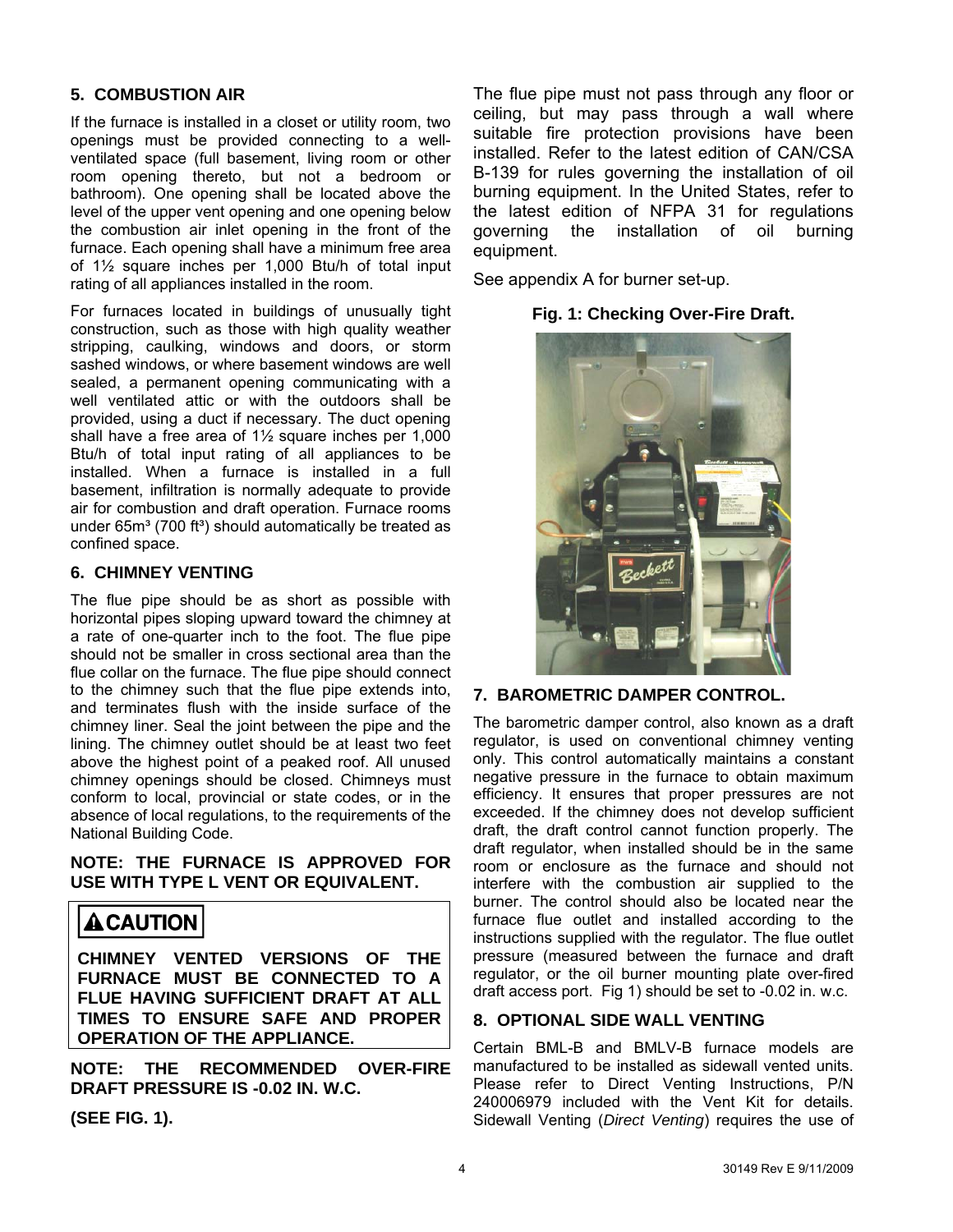specific oil burners; the Beckett AFII, or the Riello 40BF. Please refer to Appendix A, Tables A2, and A4.

Note: Sidewall venting requires special attention to combustion air supply. There is no natural draft in the venting system between furnace cycles; therefore, if the indoor pressure is negative relative to the outdoors, the vent terminal becomes a point of infiltration. This could lead to oil odour control problems. This problem is rectified by the use of ducted outdoor air for combustion (semi-sealed combustion), using the Beckett AFII or Riello 40BF oil burner. See Direct Vent Instructions supplied with the Vent Kits.

#### **9a. FAN TIMER BOARD AND LIMIT CONTROL (FIG.2) (page 25)**

The Electronic Fan Timer integrates control of all burner and circulator fan operations. This control is the central wiring point for most of the electrical components in the furnace. The **United Technologies 1158-120 (BML-B)** has an adjustable fan on time that is set by selecting the dipswitch combination displayed in Chart 1. This fan on delay can be set at 30, 60, 90 or 120 seconds. This provides a delay between the burner ignition and blower startup to eliminate excessive flow of cold air when the blower comes on. The **United Technologies 1158- 120 (BML-B)** has an adjustable fan off time of 2, 3, 4 or 6 minutes displayed in Chart 1. The fan off delay time starts when the burner motor is de-energized at the end of a call for heat. Blower shutdown is delayed to remove any residual heat from the heat exchanger and improve the annual efficiency of the furnace.

The electronic fan timer board works in conjunction with snap disc limit controls, which perform a safety function, and breaks power to the oil burner primary control, which shuts off the burner if the furnace overheats. The limit control is thermally operated and automatically resets. The limit control is factory installed pre-set and is not adjustable.

If the limit control opens with the **United Technologies 1158-120 (BML-B)** electronic fan control**,** the circulating fan will be energized as well. When the limit closes, the fan off timer will begin. At the end of the fan off time cycle the burner will be energized, initiating a normal burner cycle.

| <b>CHART 1</b>                       |  |
|--------------------------------------|--|
| United Technologies 1158-120 (BML-B) |  |

|     |                | <b>Dip Switch Position</b> |     | <b>Blower Delay Times</b> |                       |  |  |
|-----|----------------|----------------------------|-----|---------------------------|-----------------------|--|--|
| 1   | $\overline{2}$ | 3                          | 4   | On<br><b>Seconds</b>      | Off<br><b>Minutes</b> |  |  |
| Off | Off            |                            |     | 30                        |                       |  |  |
| On  | Off            |                            |     | 60                        |                       |  |  |
| Off | On             |                            |     | 90                        |                       |  |  |
| On  | On             |                            |     | 120                       |                       |  |  |
|     |                | Off                        | Off |                           | 2                     |  |  |
|     |                | On                         | Off |                           | 3                     |  |  |
|     |                | Off                        | On  |                           | 4                     |  |  |
|     |                | On                         | On  |                           | 6                     |  |  |

#### **9b. FAN TIMER BOARD AND LIMIT CONTROL (FIG. 3) (page 25)**

The **United Technologies 1168-1 ECM (BMLV-B)** tap board has an adjustable fan on/off delay that must be adjusted in accordance with the furnace input rating (nozzle size). Refer to Table A-10 (page 16) for ECM blower set-up.

#### **10. ELECTRICAL CONNECTIONS**

The furnace is listed by the Canadian Standards Association under the NRTL (North American) Standard. It is factory wired and requires minimal field wiring. All field wiring should conform to CAN/CSA C22.1 Canadian Electrical Code, Part 1, and by local codes, where they prevail. In the United States, the wiring must be in accordance with the National Fire Protection Association NFPA-70, National Electrical Code, and with local codes and regulations.

The furnace should be wired to a separate and dedicated circuit in the main electrical panel; however, accessory equipment such as electronic air cleaners and humidifiers may be included on the furnace circuit. Although a suitably located circuit breaker can be used as a service switch, a separate service switch is advisable. The service switch is necessary if reaching the circuit breaker involves becoming close to the furnace, or if the furnace is located between the circuit breaker and the means of entry to the furnace room. The furnace switch (service switch) should be clearly marked, installed in an easily accessible area between the furnace and furnace room entry, and be located in such a manner to reduce the likelihood that it would be mistaken as a light switch or similar device.

The power requirement for the BML-B and BMLV-B models is: 120 VAC, 1 Ø, 60 Hz., 12A.

Accessories requiring 120 VAC power sources such as electronic air cleaners and humidifier transformers may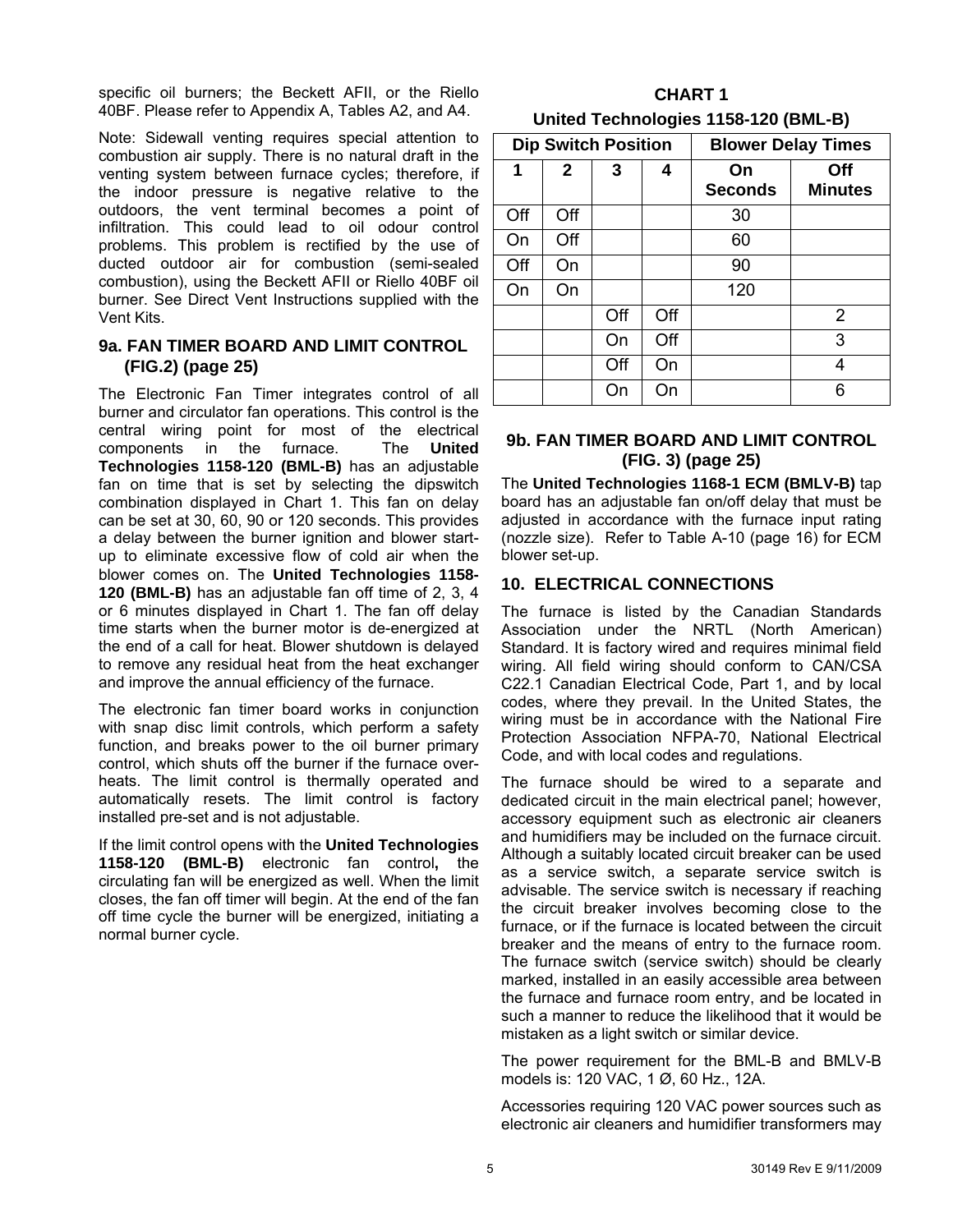be powered from the electronic fan timer board where provisions have been made for connections, but should have their own controls. Do not use the direct drive motor connections as a power source, since there is a high risk of damaging the accessories by exposure to high voltage from the auto-generating windings of the direct drive motor.

Thermostat wiring connections and air conditioning contactor low voltage connections are shown in the wiring diagrams in Appendix B. Some micro-electronic thermostats require additional controls and wiring. Refer to the thermostat manufacturer's instructions.

The thermostat should be located approximately 5 feet above the floor, on an inside wall where there is good natural air circulation, and where the thermostat will be exposed to average room temperatures. Avoid locations where the thermostat will be exposed to cold drafts, heat from nearby lamps and appliances, exposure to sunlight, heat from inside wall stacks, etc.

The thermostat heat anticipator should be adjusted to the amperage draw of the heating control circuit as measured at the "R" and "W" terminals of the thermostat. To reduce the risk of damaging the heat anticipator, do not measure this current with the thermostat connected to the circuit. Measure the amperage by connecting an ammeter between the two wires that will connect to the thermostat "R" and "W" terminals.

#### **11. HUMIDIFIER**

A humidifier is an optional accessory available through most heating supplies outlets. Installation should be carried out in accordance with the humidifier manufacturer's installation instructions. Water or water droplets from the humidifier should not be allowed to come into contact with the furnace heat exchanger. Do not use direct drive motor connections as a source of power for 120 VAC humidifiers and humidifier transformers.

#### **12. PIPING INSTALLATION**

The entire fuel system should be installed in accordance with the requirement of CAN/CSA B-139, and local regulations. Use only an approved fuel oil tanks piping, fittings and oil filter.

In the United States the installation must be in accordance with NFPA No. 31 and local codes and authorities.

Install the oil filter as close to the burner as possible. For further details of the oil supply tank and piping requirements, please refer to the instructions and illustrations in the oil burner and oil pump instructions shipped with the furnace.

## **13. OIL FILTER**

All fuel systems should include an oil filter between the fuel oil storage tank and the oil burner. When using an oil burner nozzle smaller than 0.65 U.S. Gallons Per Hour, install an additional 7 to 10 micron filter as close as possible to the oil burner.

#### **14. OIL BURNER NOZZLES**

The BML-B and BMLV-B are certified for multiple firing rates, ranging from 56,000 to 95,000 Btu/h. By manipulating the oil burner nozzle, flame retention head, static plate and temperature rise; the furnace may be fired at an ideal rate for a wide range of structures. Refer to Table A-1, and the furnace rating plate to determine the proper combinations.

#### **15. OIL BURNER ADJUSTMENT**

The burner air supply is adjusted to maintain the *fuel to air ratio* to obtain ideal combustion conditions. A lack of air causes "soft" and "sooty" flames, resulting in soot build-up throughout the heat exchanger passages. Excess combustion air causes a bright roaring fire and high stack temperatures resulting in poor fuel efficiency. The BML-B and BMLV-B furnaces operate most efficiently with a No. 1 smoke spot on the Bacharach Scale. This is not necessarily the optimum setting; however, because dust will inevitably build up on the air moving components of the oil burner assembly. This will result in decreased air supply with the potential result of soot building up in the flue gas passageways of the heat exchanger. Soot behaves as an insulator and impairs good heat transfer. Stack temperature will increase, and the overall efficiency will decrease. As a means of avoiding this problem, it is advisable to adjust the air supply to provide no more than a trace smoke spot on the Bacharach Scale.

See the Venting Instructions included in the Vent Kits for set-up details for sidewall vented furnaces.

#### **NOTE: SIDEWALL VENTED MODELS SHOULD BE SET UP TO DELIVER ZERO (0) SMOKE.**

# **ACAUTION**

**BEFORE OPERATING THE FURNACE CHECK BURNER ALIGNMENT WITH COMBUSTION CHAMBER. THE END CONE OF THE AIR TUBE MUST BE CENTRED TO THE ACCOMODATING RING PROVIDED IN THE DESIGN OF THE COMBUSTION CHAMBER. ADJUST AS NECESSARY.** 

#### **16. BURNER ELECTRODES**

Correct positioning of the electrode tips with respect to each other, to the fuel oil nozzle, and to the rest of the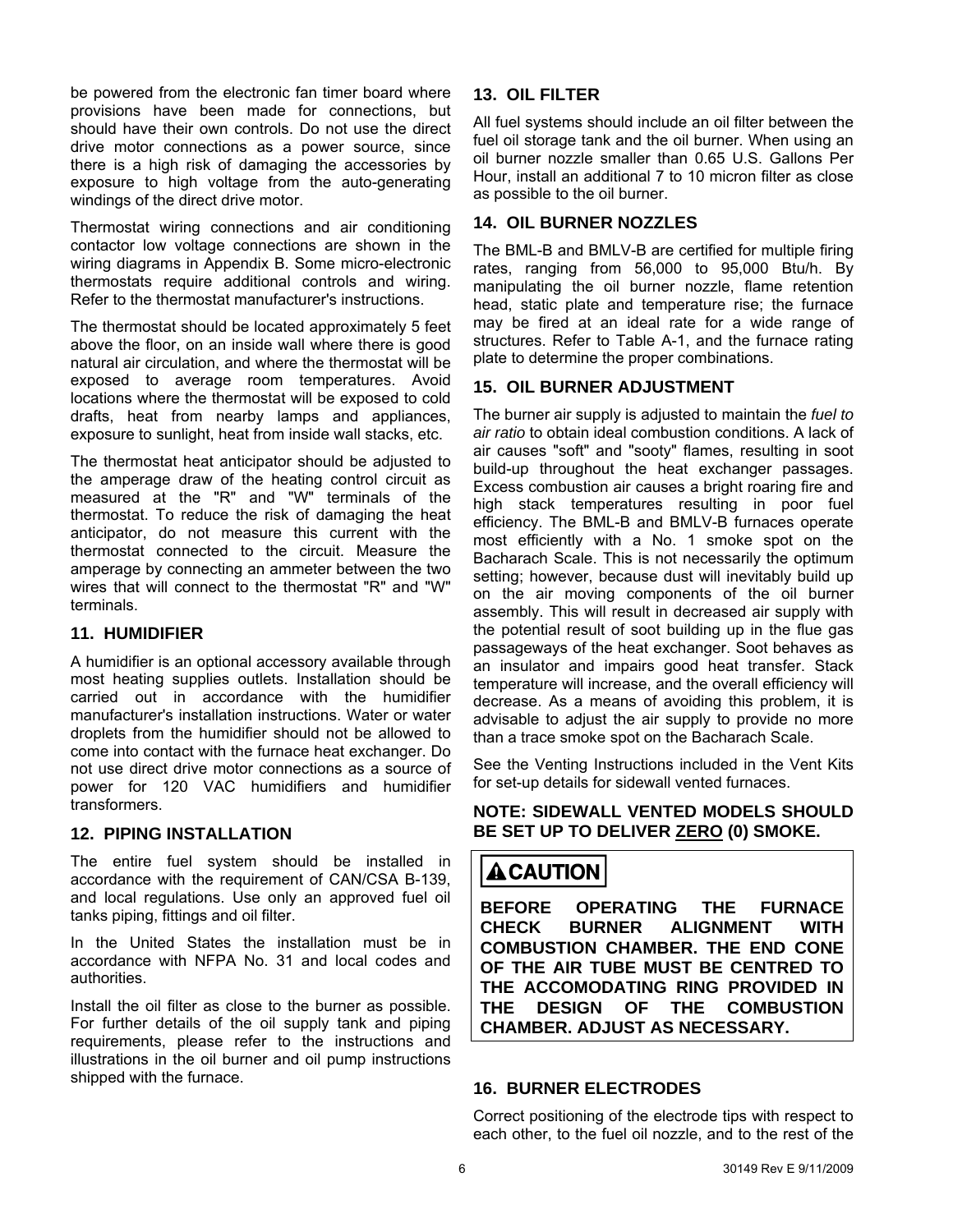burners is essential for smooth light ups and proper operation. Refer to the oil burner instructions shipped with the furnace for electrode specifications.

NOTE: Beckett AF Series Burner electrode specifications have been revised. They should be adjusted to be 5/16" above the nozzle centerline.

#### **17. BURNER PRIMARY (SAFETY) CONTROL**

The furnace is equipped with a primary combustion control, sometimes referred to as the burner relay or burner protector relay, which uses a light sensing device (cad cell), located in the burner housing, to monitor and control combustion. Over time, dust or combustion residuals can build up on the lens of the cad cell impairing its response to the flame. The cad cell should be checked for cleanliness and proper alignment if the primary control frequently shuts down combustion.

# **ACAUTION**

**ALL FURNACE CONTROLS ARE SENSITIVE AND SHOULD NOT BE SUBJECTED TO TAMPERING. IF PROBLEMS PERSIST, CALL YOUR SERVICE CONTRACTOR.** 

#### **18. COMBUSTION CHAMBER**

This furnace is equipped with a high quality cerafelt combustion chamber. It is held in place by a retaining bracket.

**CHECK THE ALIGNMENT OF THE COMBUSTION CHAMBER AND OIL BURNER BEFORE FIRING. IT IS POSSIBLE FOR THE COMBUSTION CHAMBER TO SHIFT IF SUBJECTED TO ROUGH HANDLING DURING TRANSIT**. The combustion chamber should be inspected for damage or carbon build up whenever the oil burner is removed for repairs or routine maintenance.

# **ACAUTION**

**DO NOT START THE BURNER UNLESS THE BLOWER ACCESS DOOR IS SECURED IN PLACE.** 

#### **19a. CIRCULATING AIR BLOWER (BML-B)**

The BML-B and BMLV-B furnace models are equipped with Direct Drive blower systems. BML-B models are equipped with PSC motors; BMLV-B models are equipped with electronically commutated motors (ECM). Direct drive blower speed adjustments are not normally required in properly sized extended plenum duct systems. The motor RPM and air CFM delivery will vary automatically to accommodate conditions

within the usual range of external static pressures typical of residential duct systems. Under-sized duct systems may require a higher blower speed to obtain a reasonable system temperature rise. Some older duct systems were not designed to provide static pressure. They typically feature special reducing fittings at each branch run and lack block ends on the trunk ducts. These systems may require modification to provide some resistance to the airflow to prevent over-amping of the direct drive blower motor. Selecting a lower blower speed may correct this problem. Direct drive blower speeds are adjusted by changing the "hot" wires to the motor winding connections. Please refer to wiring diagrams in Appendix B or the wiring diagram label affixed to the furnace. **THE NEUTRAL WIRE (normally the white wire) IS NEVER MOVED TO ADJUST THE BLOWER SPEED**.

It is possible and acceptable to use a single blower speed for both heating and cooling modes. The simplest method to connect the wiring from both modes is to use a "piggy-back connector" accommodating both wires on a single motor tap. It is also acceptable to connect the selected motor speed with a pigtail joined to both heating and cooling speed wires with a wire nut. As a safety precaution against accidental disconnection of the wires by vibration, it is advisable to secure the wire nut and wires with a few wraps of electricians tape.

# **A CAUTION**

**DO NOT CONNECT POWER LEADS BETWEEN MOTOR SPEEDS. THE NEUTRAL WIRE MUST ALWAYS BE CONNECTED TO THE MOTOR'S DESIGNATED NEUTRAL TERMINAL.** 

If the joining of the blower speed wiring is done in the furnace junction box, tape off both ends of the unused wire.

**Do not use the blower speed wires as a source of power to accessories as electronic air cleaners and humidifier transformers.** The unused motor taps auto-generate sufficiently high voltages to damage accessory equipment.

# **AWARNING**

**DISCONNECT THE POWER SUPPLY TO THE FURNACE BEFORE OPENING THE BLOWER ACCESS DOOR TO SERVICE THE AIR FILTER, FAN AND MOTOR. FAILURE TO SHUT OFF POWER COULD ALLOW THE BLOWER TO START UNEXPECTEDLY, CREATING A RISK OF DEATH OR PERSONAL INJURY.**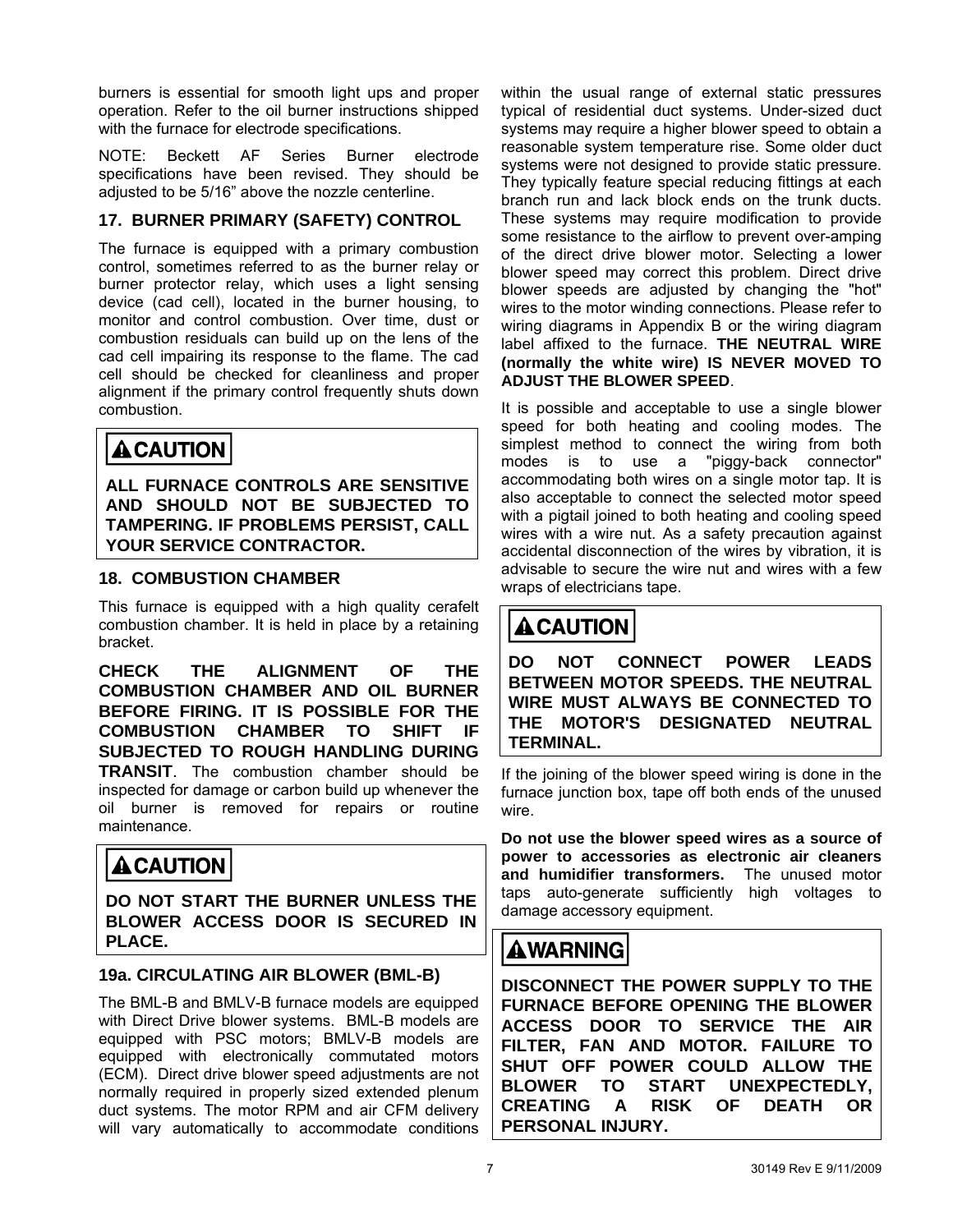#### **19b. CIRCULATING AIR BLOWER (BMLV-B) (See Section 22 Page 9)**

#### **20. MAINTENANCE AND SERVICE**

#### **A: Routine Maintenance By Home Owner**

Other than remembering to arrange for the annual professional servicing of the furnace by the service or installation contractor, the most important routine service performed by the homeowner is to maintain the air filter or filters. A dirty filter can cause the furnace to over-heat, fail to maintain indoor temperature during cold weather, increase fuel consumption and cause component failure.

The furnace filter(s) should be inspected, cleaned or replaced monthly. The furnace is factory equipped with a semi-permanent type filter. If the filter is damaged, replace with filters of the same size and type. (See Appendix A, Table A-8).

During the routine service, inspect the general condition of the furnace watching for signs of oil leaks in the vicinity of the oil burner, soot forming on any external part of the furnace, soot forming around the joints in the vent pipe, etc. If any of these conditions are present, please advise your service or installation contractor.

#### **Annual Service By Contractor**

# **ACAUTION**

**THE COMBUSTION CHAMBER (FIREPOT) IS FRAGILE. USE CARE WHEN INSPECTING AND CLEANING THIS AREA.** 

The heat exchanger should be inspected periodically and cleaned if necessary. If cleaning is necessary, **SHUT OFF POWER TO THE FURNACE** and remove the burner. Using a stiff brush with a wire handle, brush off scale and soot from inside the drum and flue pipe. To clean the radiator, remove the clean-out caps screws, and remove the caps carefully to avoid tearing the gaskets. A wire brush can be used to loosen dirt and debris on the inside surfaces of the radiator. Clean out all accumulated dirt, soot and debris with a wire handled brush and an industrial vacuum cleaner. Before replacing the clean-out caps, inspect the gaskets. If the gaskets are broken, remove the remnants and replace with new gaskets.

The blower motor is factory oiled and permanently sealed. **DO NOT LUBRICATE.** Excess oil causes premature electric failure.

Inspect the blower fan. Clean if necessary.

Oil Burner Maintenance: Follow the instructions of the oil burner manufacturer. (See oil burner manufacturer's instructions supplied with furnace or burner). It is advisable to change the oil burner nozzle and oil filter on an annual basis.

The venting system should be cleaned and inspected for signs of deterioration. Replace pitted or perforated vent pipe and fittings. The barometric damper should open and close freely.

All electrical connections should be checked to ensure tight connections. Safety controls such as the high limit controls should be tested for functionality. The fan control should be checked to ensure that the fan on and off delay function continues to start and stop the blower fan at the optimal settings.

#### **21. OPERATING INSTRUCTIONS (BML-B)**

#### **Before Lighting**

Open all supply and return air registers and grilles.

Open all valves in oil pipes.

Turn on electric power supply.

#### **To Light Unit**

Set the thermostat above room temperature to call for heat. The burner should start. NOTE: It may be necessary to press the RESET button on the primary combustion control relay.

There will be a fan on time delay before the circulating fan is energized. The **United Technologies 1158-120** has an adjustable fan on time that is set by selecting the dipswitch combination displayed in Chart 1. This fan on delay can be set at 30, 60, 90 or 120.

Set the thermostat below room temperature. The oil burner should stop.

The air circulation blower will continue to run until the time off setting selected on the electronic fan timer control times out. The **United Technologies 1158-120**  have an adjustable fan off time of 2, 3, 4, & 6 minutes. The fan timer control adjustments may be altered if the air at the room registers is uncomfortably high upon blower start up or shutdown.

The necessary adjustments to the fan control settings should be determined by measuring the temperature of the air in the supply air take-off, or within the first few inches of the supply air trunk. The side mid point of the transition is usually ideal, providing that the thermometer probe is beyond the "line of sight" wherein false readings from radiant heat could be observed. The system temperature rise is *the difference in temperature between the supply air and return air*.

To check the operation of the limit switch, shut off power to the furnace. Temporarily remove the neutral wire from the direct drive blower motor. Restore the electrical power to the furnace and set the thermostat above room temperature.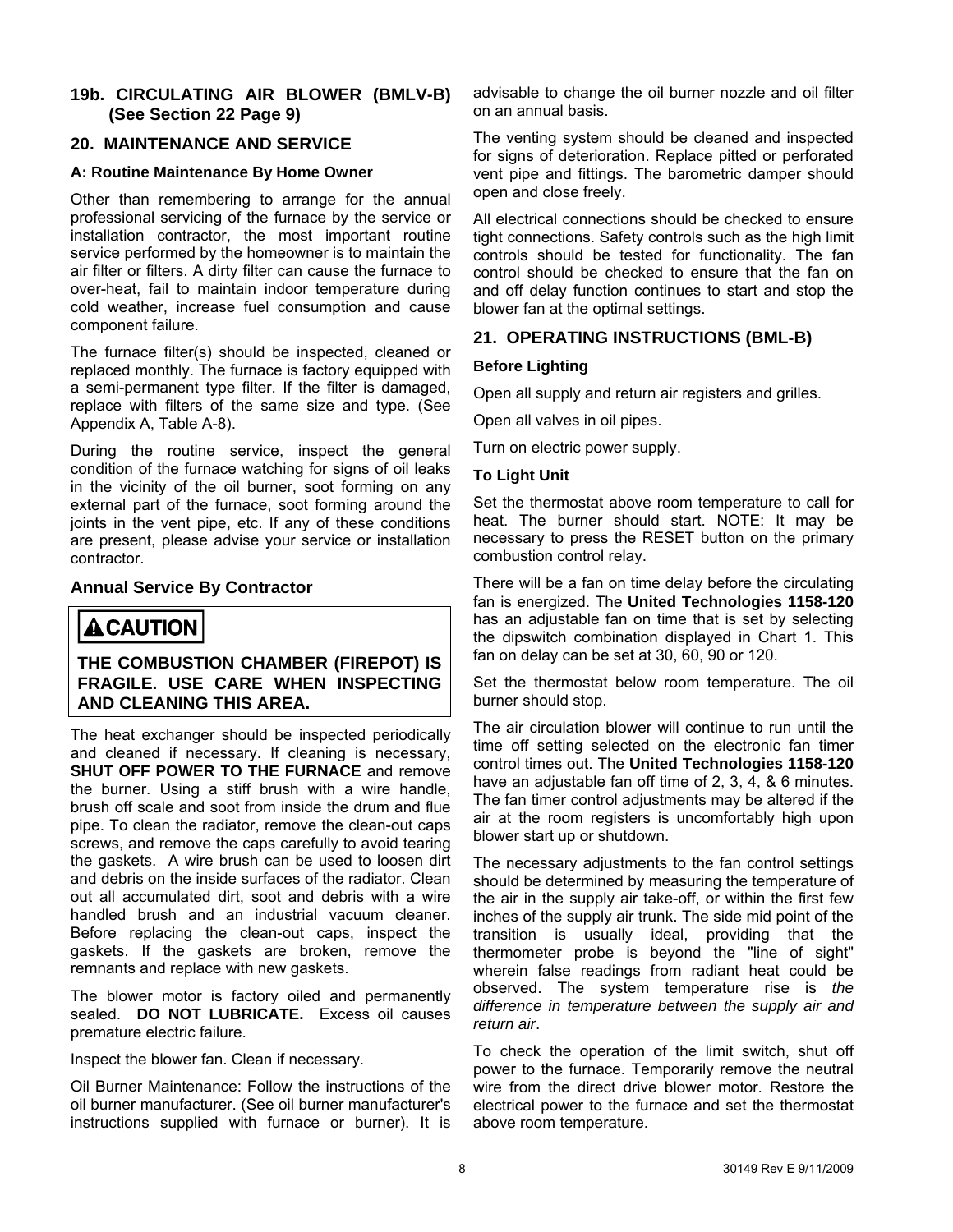After three or four minutes of burner operation, the limit control should turn the burner off. When the limit function test is complete, shut off electrical power to the furnace, replace the neutral wire to the blower fan motor, and then restore power. The blower fan will start up immediately. Once the temperature has dropped and the limit control has reset, the fan will operate until the fan off time is achieved. The oil burner will then resume operation and continue until the thermostat is satisfied. Restore the thermostat setting to a comfortable temperature.

#### **To Shut Down Unit**

Set the thermostat to the lowest possible setting.

Set the manual switch (if installed) in the Electrical Power Supply Line to "OFF".

#### **21. OPERATING INSTRUCTIONS (BMLV-B)**

Open all supply and return air registers and grilles.

Open all valves in oil pipes.

Turn on electric power supply.

#### **TO LIGHT UNIT**

Set the thermostat above room temperature to call for heat. The burner should start. NOTE: It may be necessary to press the RESET button on the primary combustion control relay.

There will be a fan on time delay before the circulating fan is energized. The **United Technologies 1168-1** has an adjustable fan on time that is programmed into the ECM motor, and is set by selecting the SW4 DIP switch combination displayed in Table A-10 page 15. **Fan on delay must be adjusted according to input (nozzle size).**

Set the thermostat below room temperature. The oil burner should stop.

The air circulation blower will continue to run until the blower off delay setting programmed into the ECM motor times out.

To check the operation of the limit switch, shut off power to the furnace. Temporarily remove the 5 pin power connector plug from the ECM blower motor. **NOTE: Isolate the AC Line pins on the 5 pin power connector with electrical tape to prevent electric shock hazard.** Restore the electrical power to the furnace and set the thermostat above room temperature.

After three or four minutes of burner operation, the limit control should turn the burner off. When the limit function test is complete, shut off electrical power to the furnace, replace the 5 pin power plug to the blower fan motor, and then restore power. The blower fan will start up immediately. Once the temperature has dropped and the limit control has reset, the fan will

operate until the fan off time is achieved. The oil burner will then resume operation and continue until the thermostat is satisfied. Restore the thermostat setting to a comfortable temperature.

#### **NOTE: IF THE FURNACE IS TO BE SHUT DOWN FOR AN EXTENDED PERIOD OF TIME, CLOSE THE OIL SUPPLY VALVE TO THE BURNER.**

# $\triangle$  CAUTION

**DO NOT ATTEMPT TO START THE BURNER WHEN EXCESS OIL HAS ACCUMULATED, WHEN THE FURNACE IS FULL OF VAPOUR, OR WHEN THE COMBUSTION CHAMBER IS VERY HOT. NEVER BURN GARBAGE OR PAPER IN THE FURNACE, AND NEVER LEAVE PAPER OR RAGS AROUND THE UNIT.** 

#### **22. ECM BLOWER MOTOR OPERATION (BMLV-B)**

#### **Setting Blower "ON" and "OFF" Timings**

Blower on/off delays are handled by ECM motor programming. Features of this ECM variable speed motor are that it will deliver a constant airflow within a wide range of external static pressures, and also includes:

**Soft Start:** This ECM variable speed motor will slowly ramp up to the required operating speed. This feature in the heating cycle allows the heat exchanger to reach operating temperature before the set heat speed, which minimizes noise and increases comfort.

**Soft Stop:** At the end of the heating cycle, the ECM variable speed motor will slowly ramp down. This feature allows for increased energy efficiency and reduced noise levels.

**Dehumidification:** A dehumidification feature has been programmed into the variable speed motor. At the start of each cooling cycle, the variable speed motor will run at 82% of the rated airflow for 7.5 minutes. After 7.5 minutes has elapsed, the motor will increase to 100% of the rated airflow. This profile is used to provide dehumidification and improve system efficiency.

**Continuous Fan Operation:** When the thermostat continuous fan (G) switch is on without a call for heating or cooling, the indoor fan is immediately energized up to 50% of the cooling speed. This feature allows continuous circulation of air between calls for heating or cooling.

If a call for heat (W) or cool (Y) occurs during continuous fan, the blower will remain energized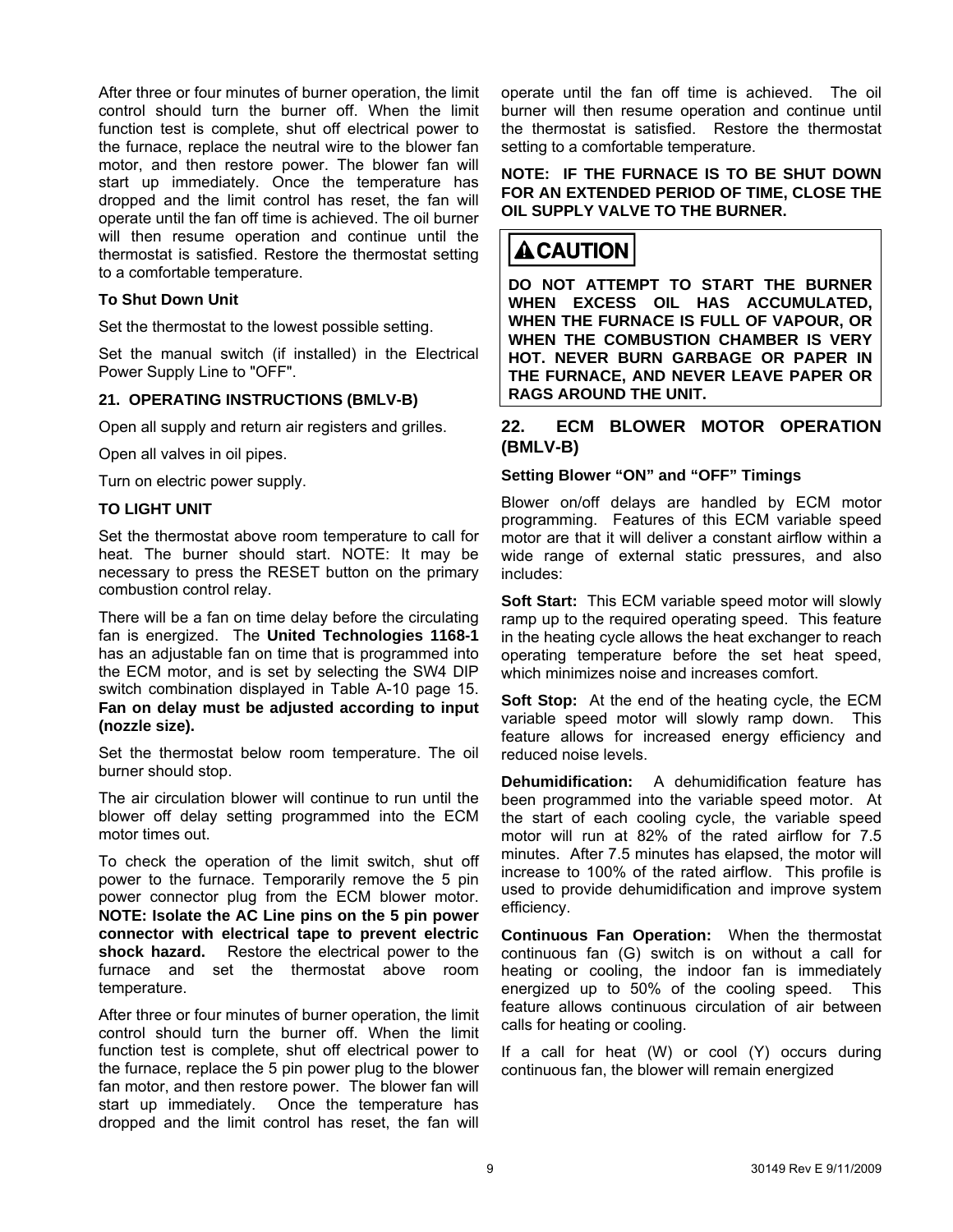#### **APPENDIX A - BML-B and BMLV-B**

BML-B and BMLV-B furnaces may be used with the following oil burners.

Please note: The Beckett AF, NX, and Riello 40F oil burners are for applications using indoor air for combustion only. For sidewall venting applications utilizing outdoor air for combustion, use the Beckett AFII or the Riello 40BF (Balanced Flue) oil burners only.

|                                          | <b>Beckett AF Series Oil Burners</b> |                                                                                                                  |                          |            |              |                |                       |  |  |  |  |  |
|------------------------------------------|--------------------------------------|------------------------------------------------------------------------------------------------------------------|--------------------------|------------|--------------|----------------|-----------------------|--|--|--|--|--|
| (For use with chimney vented units only) |                                      |                                                                                                                  |                          |            |              |                |                       |  |  |  |  |  |
| <b>Furnace</b><br>Model                  | Output<br><b>BTU/Hr</b>              | <b>Burner</b><br><b>Pump</b><br>Head $1$<br><b>Flow Rate</b><br><b>Nozzle</b><br><b>Model</b><br><b>Pressure</b> |                          |            |              |                |                       |  |  |  |  |  |
| BML-60B <sup>2</sup>                     | 59,500                               | AF76BNHS                                                                                                         | $0.50 / 80^{\circ}$ A    | 100 PSIG   | $0.50$ USGPH | F <sub>3</sub> | $3 - \frac{3}{8}$ in. |  |  |  |  |  |
| BMLV-60B <sup>2</sup>                    |                                      |                                                                                                                  |                          |            |              |                |                       |  |  |  |  |  |
| BML-80B                                  | 76,500                               | AF76BNHS                                                                                                         | $0.65 / 80^{\circ}$ A    | 100 PSIG   | 0.65 USGPH   | F <sub>3</sub> | $3 - \frac{3}{8}$ in. |  |  |  |  |  |
| BMLV-80B                                 |                                      |                                                                                                                  |                          |            |              |                |                       |  |  |  |  |  |
| BML-90B                                  | 87,000                               | AF76BNHS                                                                                                         | $0.75/80^{\circ}$ A      | 100 PSIG   | 0.75 USGPH   | F <sub>3</sub> | $3 - \frac{3}{8}$ in. |  |  |  |  |  |
| BMLV-90B                                 |                                      |                                                                                                                  |                          |            |              |                |                       |  |  |  |  |  |
| <b>BML-100B</b>                          | 98,000                               | AF76BNHS                                                                                                         | $0.85 / 70^{\circ}$ A    | $100$ PSIG | 0.85 USGPH   | F <sub>3</sub> | $3 - \frac{3}{8}$ in. |  |  |  |  |  |
| <b>BMLV-100B</b><br>$\overline{1}$       |                                      |                                                                                                                  | $\overline{\phantom{a}}$ |            |              |                |                       |  |  |  |  |  |

#### **Table A-1 Beckett AF Oil Burner Set-Up**

<sup>1</sup> Head is shielded by ceramic insulator.  $\frac{2}{3}$  Low Firing Rate Baffle required when using a 0.50-gallon nozzle.

#### **Table A-2 Beckett AFII Oil Burner Set-Up**

| <b>Beckett AFII Series Oil Burners</b><br>(For use with sidewall vented units with outdoor combustion air)                                                      |        |                |                       |          |            |                 |  |  |  |  |
|-----------------------------------------------------------------------------------------------------------------------------------------------------------------|--------|----------------|-----------------------|----------|------------|-----------------|--|--|--|--|
| Output<br><b>Burner</b><br><b>Pump</b><br><b>Furnace Model</b><br><b>Nozzle</b><br><b>Flow Rate</b><br>Head<br><b>BTU/Hr</b><br><b>Model</b><br><b>Pressure</b> |        |                |                       |          |            |                 |  |  |  |  |
| BML-60BB2U<br>BMLV-60BB2U                                                                                                                                       | 59,500 | <b>AFII-85</b> | $0.50 / 60^{\circ}$ A | 145 PSIG | 0.50 USGPH | FB <sub>0</sub> |  |  |  |  |
| BML-80BB2U<br>BMLV-80BB2U                                                                                                                                       | 76,500 | <b>AFII-85</b> | $0.60 / 60^{\circ}$ A | 145 PSIG | 0.65 USGPH | FB <sub>3</sub> |  |  |  |  |
| BML-90BB2U<br>BMLV-90BB2U                                                                                                                                       | 87,000 | <b>AFII-85</b> | $0.70 / 60^{\circ}$ A | 145 PSIG | 0.75 USGPH | FB <sub>3</sub> |  |  |  |  |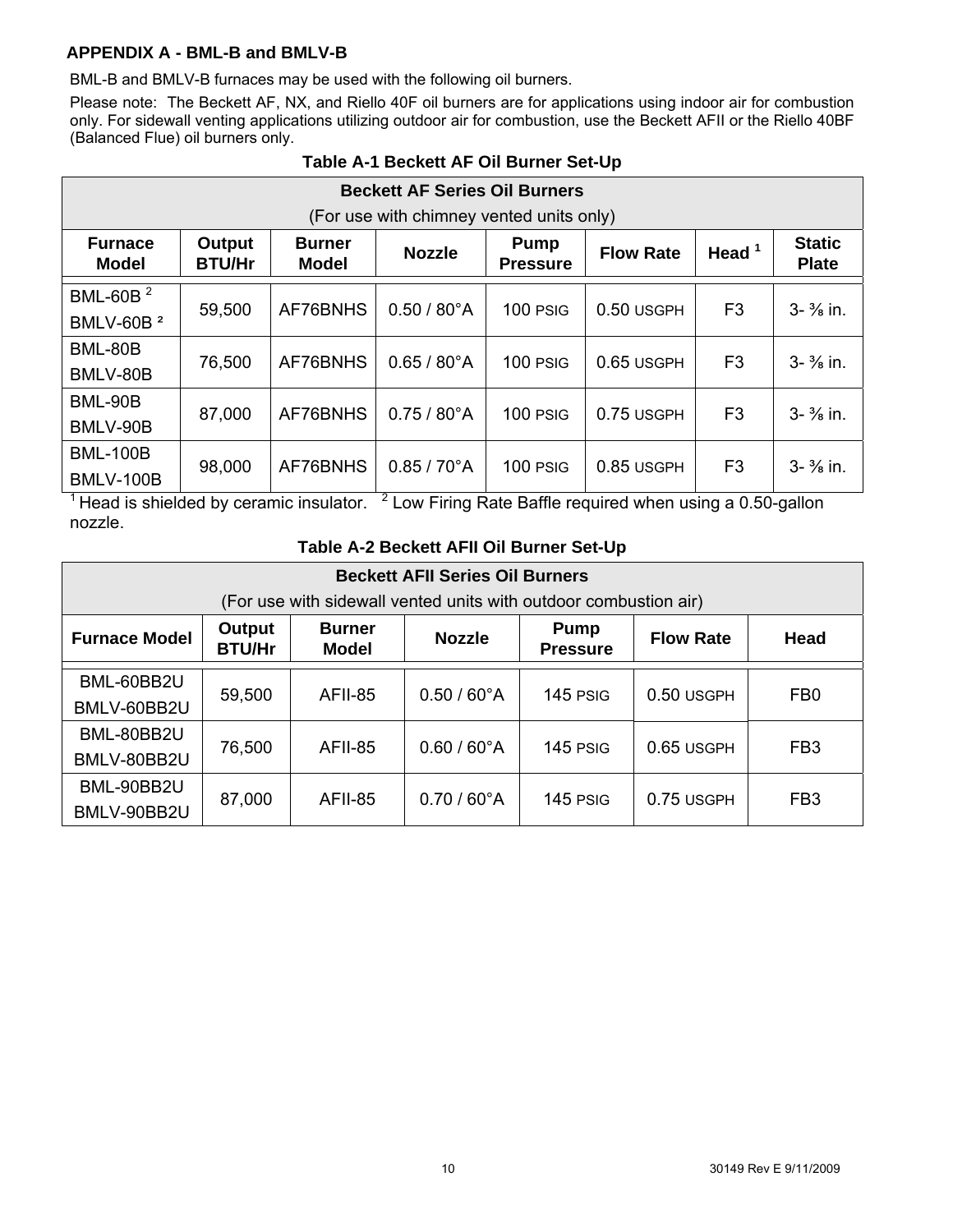## **Table A-3 Beckett NX Burner Set-Up**

|                                                   | <b>Beckett NX Series Oil Burners</b>                                                                                                                 |          |                       |          |            |     |  |  |  |  |  |  |
|---------------------------------------------------|------------------------------------------------------------------------------------------------------------------------------------------------------|----------|-----------------------|----------|------------|-----|--|--|--|--|--|--|
| (For use with chimney vented units only)          |                                                                                                                                                      |          |                       |          |            |     |  |  |  |  |  |  |
| <b>Furnace Model</b>                              | <b>Turbulator</b><br>Output<br><b>Burner</b><br><b>Pump</b><br><b>Nozzle</b><br><b>Flow Rate</b><br><b>BTU/Hr</b><br><b>Model</b><br><b>Pressure</b> |          |                       |          |            |     |  |  |  |  |  |  |
| BML-60BNX <sup>2</sup><br>BMLV-60BNX <sup>2</sup> | 71,000                                                                                                                                               | NX70LHHS | $0.50 / 60^{\circ}$ W | 145 PSIG | 0.60 USGPH | 2.0 |  |  |  |  |  |  |
| BML-80BNX<br>BMLV-80BNX                           | 76,500                                                                                                                                               | NX70LHHS | $0.60 / 60^{\circ}$ W | 120 PSIG | 0.65 USGPH | 3.0 |  |  |  |  |  |  |
| BML-90BNX<br>BMLV-90BNX                           | 87,000                                                                                                                                               | NX70LHHS | $0.65 / 60^{\circ}$ W | 135 PSIG | 0.75 USGPH | 4.0 |  |  |  |  |  |  |

**NOTE:** <sup>2</sup> Low Firing Rate Baffle required when using a 0.50-gallon nozzle.

## **Table A-4 Riello 40F Series Oil Burner Set-Up**

|                                | <b>Riello 40F Series Oil Burners</b>                                                                                                                                                      |      |                       |          |            |     |     |  |  |  |  |  |
|--------------------------------|-------------------------------------------------------------------------------------------------------------------------------------------------------------------------------------------|------|-----------------------|----------|------------|-----|-----|--|--|--|--|--|
|                                | (For use with chimney vented units)                                                                                                                                                       |      |                       |          |            |     |     |  |  |  |  |  |
| <b>Furnace</b><br><b>Model</b> | <b>Turbulator</b><br>Output<br><b>Burner</b><br><b>Pump</b><br><b>Air Gate</b><br><b>Nozzle</b><br><b>Flow Rate</b><br><b>Setting</b><br><b>BTU/Hr</b><br><b>Model</b><br><b>Pressure</b> |      |                       |          |            |     |     |  |  |  |  |  |
| BML-60BRF<br>BMLV-60BRF        | 59,500                                                                                                                                                                                    | 40F3 | $0.50 / 60^{\circ}$ W | 105 PSIG | 0.50 USGPH | 2.6 | 1.0 |  |  |  |  |  |
| BML-80BRF<br>BMLV-80BRF        | 76,500                                                                                                                                                                                    | 40F3 | $0.60 / 60^{\circ}$ W | 120 PSIG | 0.65 USGPH | 2.6 | 1.5 |  |  |  |  |  |
| BML-90BRF<br>BMLV-90BRF        | 87,000                                                                                                                                                                                    | 40F3 | $0.65 / 60^{\circ}$ W | 135 PSIG | 0.75 USGPH | 3.6 | 2.0 |  |  |  |  |  |

## **Table A-45 Riello Balanced Flue (BF) Burner Set-Up**

|                                                                   | <b>Riello Balanced Flue Series Oil Burners</b> |                               |                                                 |          |                  |                                     |  |  |  |  |  |  |
|-------------------------------------------------------------------|------------------------------------------------|-------------------------------|-------------------------------------------------|----------|------------------|-------------------------------------|--|--|--|--|--|--|
| (For use with sidewall vented units using outdoor combustion air) |                                                |                               |                                                 |          |                  |                                     |  |  |  |  |  |  |
| <b>Furnace Model</b>                                              | Output<br><b>BTU/Hr</b>                        | <b>Burner</b><br><b>Model</b> | <b>Pump</b><br><b>Nozzle</b><br><b>Pressure</b> |          | <b>Flow Rate</b> | <b>Turbulator</b><br><b>Setting</b> |  |  |  |  |  |  |
| BML-60BRBU<br>BMLV-60BRBU                                         | 71,000                                         | 40BF3                         | $0.50 / 60^{\circ}$ W                           | 145 PSIG | 0.60 USGPH       | 1.0                                 |  |  |  |  |  |  |
| BML-80BRBU<br>BMLV-80BRBU                                         | 76,500                                         | 40BF3                         | $0.60 / 60^{\circ}$ W                           | 120 PSIG | 0.65 USGPH       | 1.5                                 |  |  |  |  |  |  |
| BML-90BRBU<br>BMLV-90BRBU                                         | 87,000                                         | 40BF3                         | $0.65 / 60^{\circ}$ W                           | 135 PSIG | 0.75 USGPH       | 2.0                                 |  |  |  |  |  |  |

**NOTE**: Air gate setting may vary for sidewall vented units where air gate must be adjusted to achieve zero smoke.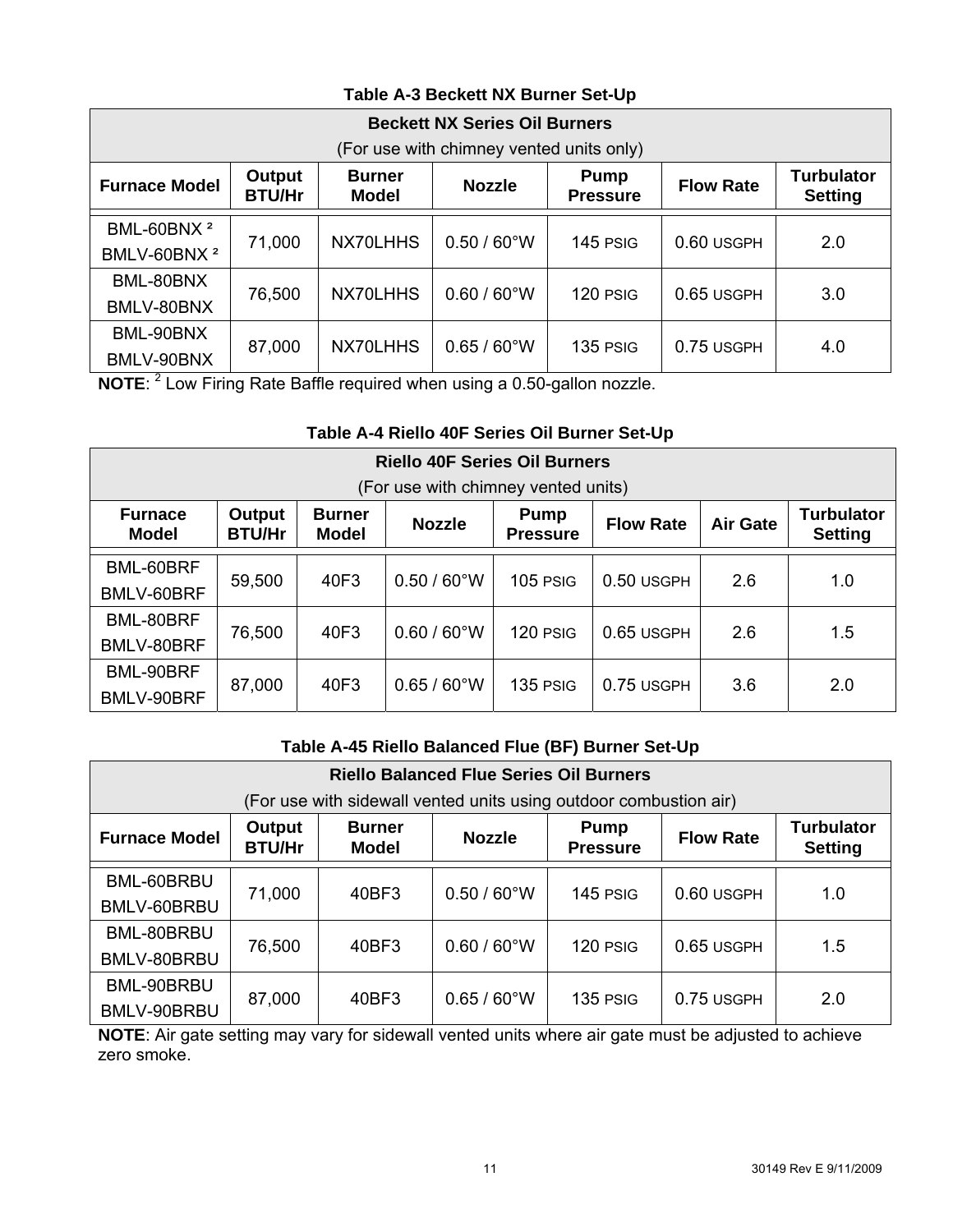#### **A.1 OIL BURNER AIR ADJUSTMENT**

For complete details, consult the oil burner instruction manual provided in the furnace documents envelope.

#### **Beckett AF Burner**

Adjust the air shutter by loosening the locking screws and moving the air shutter, and if necessary, the bulk air band. Also see Beckett Burner Literature with furnace.

#### **Beckett AFII Burner**

Adjust the burner air supply by first loosening the locking screw located on the black dial to the right of the burner. Turn the black dial clockwise to increase the combustion air and counter-clockwise to decrease the combustion air. Re-tighten the locking screw after obtaining the proper setting. Also see Beckett Burner Literature with furnace.

#### **Beckett NX Burner**

By loosening the screw that secures the head / air adjustment plate, the combustion air can be adjusted by turning the screw CCW for more air, CW for less air. When the proper air setting is achieved, retighten the fixing screws. Also see Beckett Burner Literature with furnace.

#### **Riello 40 Series (Chimney Vented)**

Riello burners are factory set with respect to nozzle size; pump pressure, air gate and turbulator adjustments for each model and firing rate. By removing the burner cover and loosening the screws that secure the air adjustment plate, the combustion air can be adjusted. Move the adjusting plate to either increase or decrease combustion air. When the proper air setting is achieved, retighten the fixing screws. Also see Riello Burner Literature with furnace.

#### **Riello Balanced Flue (BF) Series**

Riello burners are factory set with respect to nozzle size; pump pressure, and turbulator adjustments for each model and firing rate. The combustion air can be adjusted with the burner cover on by first removing the plastic cover on the top right hand side of the burner cover. With a Philips head screw driver, turn the adjustment screw clockwise to increase combustion air or counter-clockwise to decrease combustion air. When the combustion air is set, re-insert the plastic cover. Also see Riello Burner Literature with furnace.

#### **A.2 BURNER ELECTRODES**

Adjustment of the electrode tips with respect to each other, the nozzle, and to the rest of the burner is very important to ensure smooth start-ups and to permit efficient combustion.

#### **Beckett AF Burner**

Electrode gap: 5/32 inch.

Distance above horizontal centerline: 5/16 inch. Older instruction sheets specify 7/16 inch. The current specification is 5/16 inch.

Distance ahead of nozzle: 1/16 inch.

"Z" dimension, the distance from the front of the end cone (head) to the face of the nozzle should be 1-1/8 inches. If a ceramic head is used, the distance from the end cone to the nozzle face is increased to 1-3/8 inches.

#### **Beckett NX Burner**

Electrode gap: 5/32 inch.

Distance above horizontal centerline: 1/4 inch. Distance ahead of nozzle: 1/16 inch.

#### **Riello 40F, & BF Burners**

Electrode gap: 5/32 inch.

Distance above horizontal centerline: 13/64 inch.

Distance ahead of nozzle: 5/64 to 7/64 inch.

#### **A.3 START UP**

The furnace should be operated for a minimum of 10 minutes to reach steady state conditions before fine tuning combustion. The warm up time is ideal for testing the oil pump pressure.

Drill a 1/4-inch test port in the venting between the furnace flue outlet and draft regulator (barometric damper). Insert a stack thermometer and note the flue gas temperature. The flue gases should be within a range of 350°F to 450°F. If the flue gases are below the range, it may be necessary to slow down the blower fan. If the flue gases are above the range, the blower fan may require speeding up. Stack temperature varies directly with the system temperature rise. System temperature rise is the difference between the furnace outlet temperature and furnace inlet temperature as measured in the vicinity of the connection between the plenum take-offs and the trunk ducts. Temperature rise value is listed on the system rating plate.

Perform a smoke spot test. The smoke spot should not exceed No. 1 on the Bacharach Scale.

After the air adjustments have been completed, recheck the draft pressure at the test port on the burner mounting plate as shown in Figure 2. The draft should be adjusted to -0.02 inches w.c.

In the United States, the Beckett AF Burner may be equipped with Beckett's "*Inlet Air Shut-Off*" to increase efficiency. (Beckett Part No. AF/A 5861).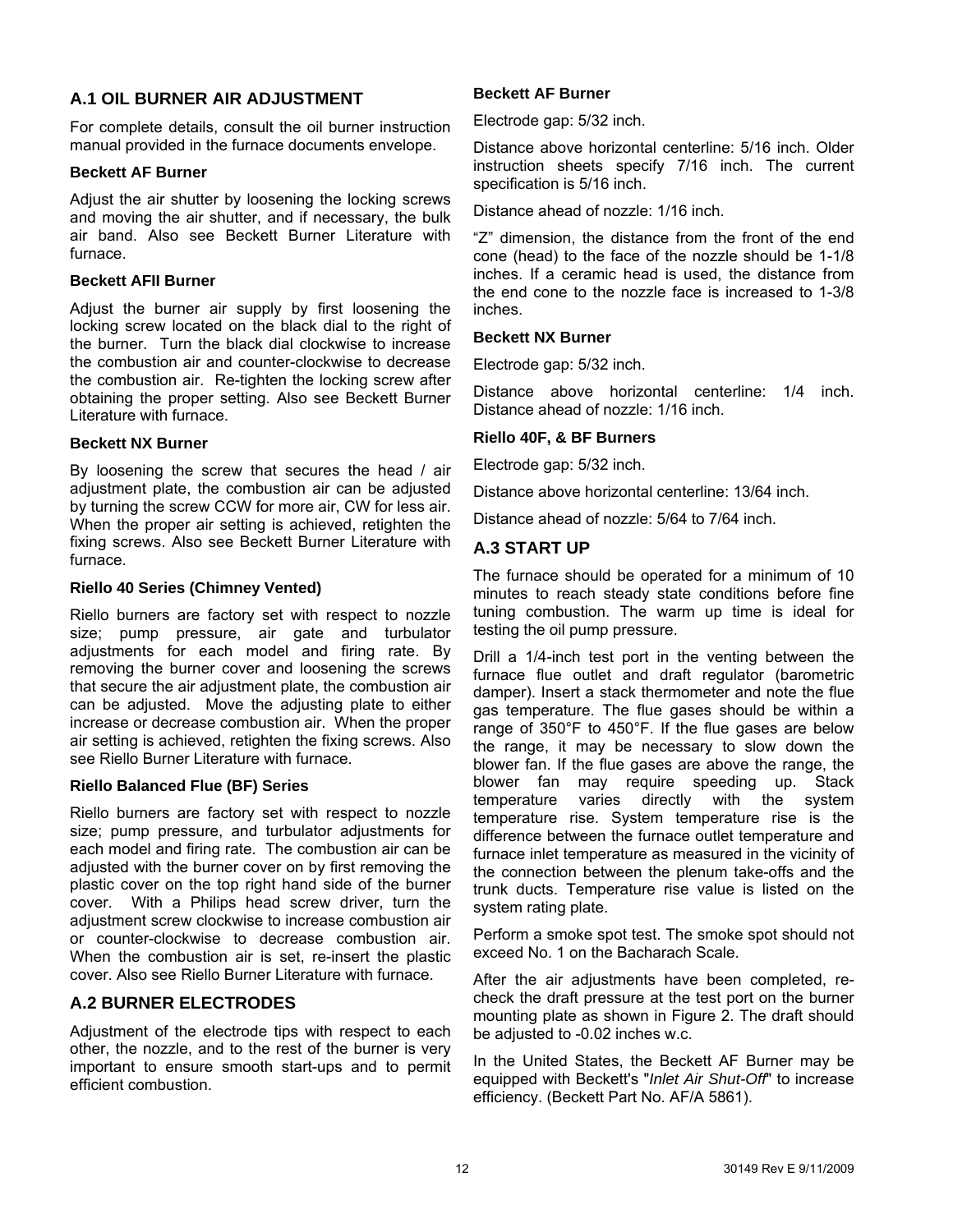The NX Burner can also be equipped with Beckett's Air Inlet Adaptor (Beckett Part No. 1014U).

#### **NOTE: USE OF THE INLET AIR SHUT-OFF COULD CAUSE POST COMBUSTION NOZZLE DRIP.**

#### **A.4 SPECIAL INSTRUCTIONS FOR UNITS EQUIPPED WITH RIELLO BURNERS**

Riello burners are factory set with respect to nozzle size, pump pressure, air gate and turbulator adjustments for each model and firing rate; therefore, do not use the above listed set up procedures.

Riello specifications are listed in Tables A-3 and A-4. Consult the Riello Installation Instructions supplied with the Burner for specific information concerning burner adjustments, operation, and trouble-shooting.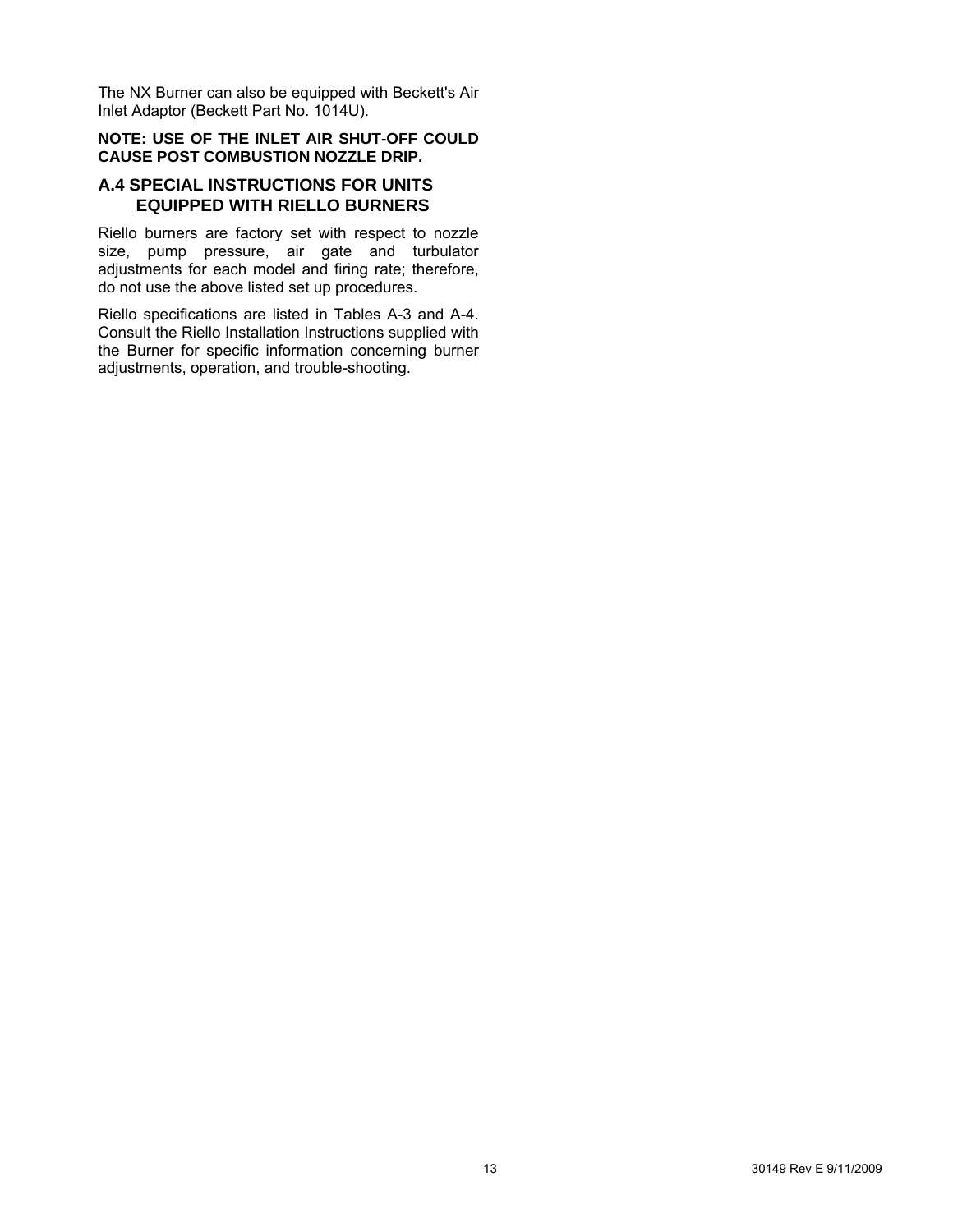|                         |               |                                 |                               |            | <b>Blower Set-Up</b>                                 |              | <b>Cooling Capacity</b> |                                        |            |              |                  |
|-------------------------|---------------|---------------------------------|-------------------------------|------------|------------------------------------------------------|--------------|-------------------------|----------------------------------------|------------|--------------|------------------|
| <b>Furnace</b><br>Model | <b>Blower</b> |                                 | 0.20 in. w.c.<br><b>Speed</b> |            |                                                      |              | 0.50 in. w.c.           | <b>Tons</b>                            |            |              |                  |
|                         |               |                                 |                               |            | <b>Motor</b>                                         | <b>Speed</b> | Motor                   |                                        |            | <b>Power</b> | <b>CFM Range</b> |
| BML-60B                 | 10-10T DD     |                                 |                               | Low        | $1/2$ HP                                             | Med-Low      | $1/2$ HP                | 3                                      |            | $1/2$ HP     | $700 - 1600$     |
| BML-80B                 | 10-10T DD     |                                 |                               | Med-Low    | $1/2$ HP                                             | Med-Low      | $1/2$ HP                | 3                                      |            | $1/2$ HP     | 700 - 1600       |
| BML-90B                 | 10-10T DD     |                                 |                               | Med-Low    | $1/2$ HP                                             | Med-High     | $1/2$ HP                | 3                                      |            | $1/2$ HP     | 700 - 1600       |
| <b>BML-100B</b>         | 10-10T DD     |                                 |                               | Med-High   | $1/2$ HP                                             | Med-High     | $1/2$ HP                | 3                                      |            | $1/2$ HP     | $700 - 1600$     |
|                         |               |                                 |                               |            | <b>Table A-6 Direct Drive Blower Characteristics</b> |              |                         |                                        |            |              |                  |
|                         |               | <b>Motor</b><br><b>Motor HP</b> |                               |            |                                                      |              |                         |                                        | <b>CFM</b> |              |                  |
| <b>Furnace</b><br>Model | <b>Blower</b> |                                 |                               | <b>FLA</b> | $\Delta T$                                           | <b>Speed</b> |                         | External Static Pressure - Inches w.c. |            |              |                  |
|                         |               |                                 |                               |            |                                                      |              | 0.20                    | 0.30                                   | 0.40       | 0.50         | 0.60             |
|                         |               |                                 |                               |            |                                                      | High         | 1722                    | 1645                                   | 1516       | 1462         | 1375             |
| BML-B                   |               |                                 |                               | 7.10       | $70^{\circ}$ F                                       | Med-High     | 1604                    | 1545                                   | 1473       | 1383         | 1302             |
| $60 - 100$              | 10-10T DD     | $1/2$ HP                        |                               |            |                                                      | Med-Low      | 1147                    | 1133                                   | 1106       | 1063         | 1013             |
|                         |               |                                 |                               |            |                                                      | Low          | 747                     | 738                                    | 720        | 702          | 669              |

## **Table A-5 Direct Drive Blower Set-Up**

|                |                        |                        |              |                |                         | <b>CFM RANGE</b>           |                 |
|----------------|------------------------|------------------------|--------------|----------------|-------------------------|----------------------------|-----------------|
| <b>Furnace</b> | <b>Blower</b>          | <b>Motor</b>           | <b>Motor</b> | $\Delta$ T     |                         | <b>Heating</b>             | Cooling         |
| <b>Model</b>   |                        | HР                     | <b>FLA</b>   |                | <b>Continous</b><br>Fan | 0.38 - 0.48 inches<br>W.C. | 0.5 inches w.c. |
| $ 60 - 100 $   | BMLV-B   100-10T<br>DD | $1/2$ HP<br><b>ECM</b> | 7.7          | $70^{\circ}$ F | $470 - 635$             | 625 - 1500                 | $600 - 1200$    |

TIP: These Formulae will assist with the design of the ductwork and the determination of airflow delivery:

 $CFM = B$ ornet Output / (1.085 x System Temperature Rise ( $\Delta T$ ))

System Temperature Rise  $(\Delta T)$  = Bonnet Output / (1.085 x CFM)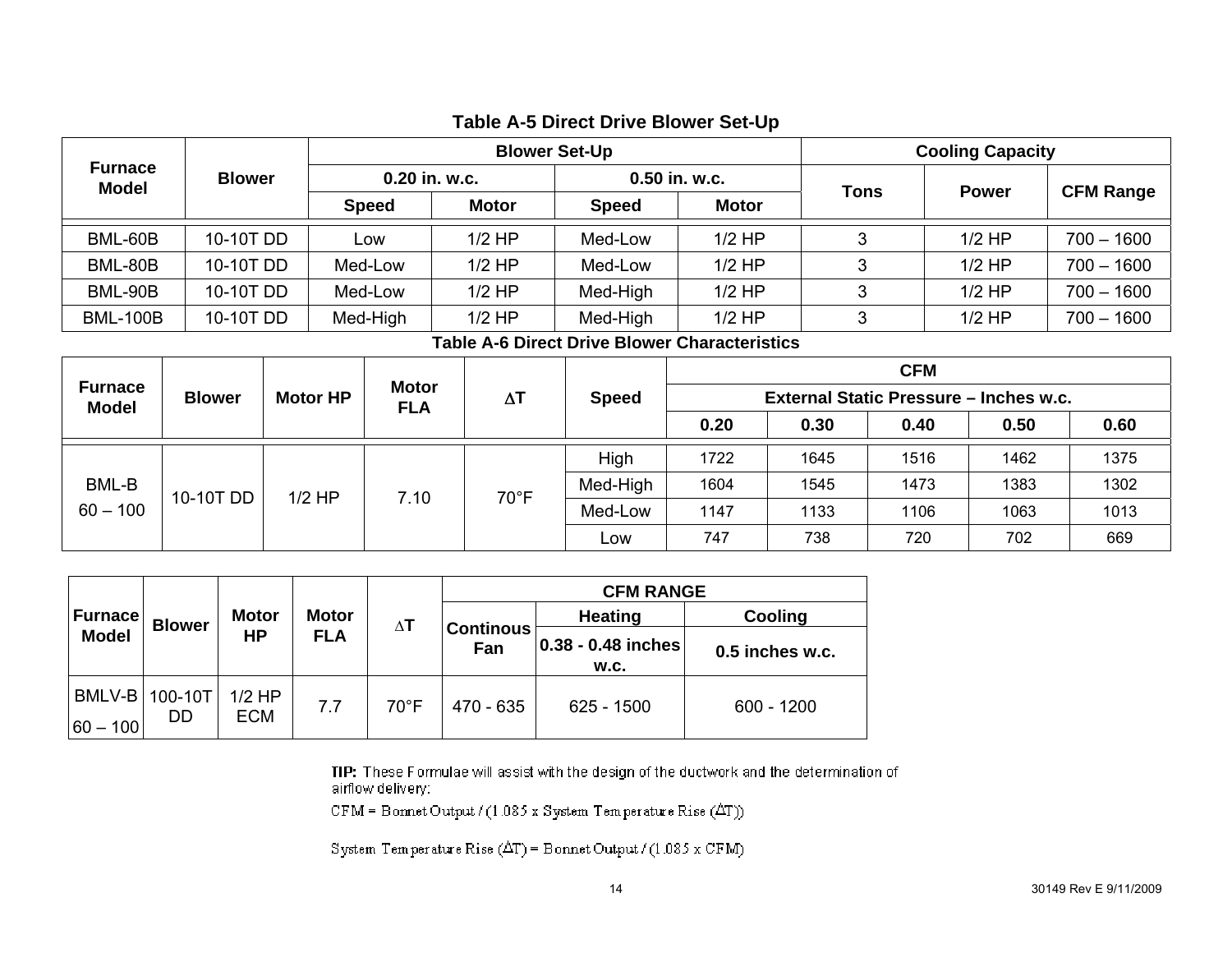|                 |                                               | <b>Blower Set-Up</b>                        |                        |             |              |                                      |                        |             |              |             | <b>Cooling Capacity</b> |                  |  |
|-----------------|-----------------------------------------------|---------------------------------------------|------------------------|-------------|--------------|--------------------------------------|------------------------|-------------|--------------|-------------|-------------------------|------------------|--|
| <b>Furnace</b>  | <b>Blower</b>                                 |                                             | 0.20 in. w.c.          |             |              |                                      | 0.50 in. w.c.          |             |              |             |                         |                  |  |
| Model           |                                               | <b>Pulley</b>                               |                        |             | <b>Motor</b> |                                      | <b>Pulley</b>          | <b>Belt</b> | <b>Motor</b> | <b>Tons</b> | <b>Motor</b>            | <b>CFM Range</b> |  |
|                 |                                               | <b>Motor</b>                                | <b>Blower</b>          | <b>Belt</b> |              | <b>Motor</b>                         | <b>Blower</b>          |             |              |             |                         |                  |  |
| BML-60B         | GT10<br><b>BCT1020-</b><br>1020-5             | $3\frac{1}{4} \times \frac{1}{2}$<br>3 T.O. | 6 $\times \frac{3}{4}$ | 4L370       | $1/2$ HP     | $3\frac{1}{4} \times \frac{1}{2}$    | $6 \times \frac{3}{4}$ | 4L370       | $1/2$ HP     | $2 - 4$     | $1/2$ HP                | 1000 - 1400      |  |
| BML-80B         | GT <sub>10</sub><br><b>BCT1020-</b><br>1020-5 | $3\frac{1}{4} \times \frac{1}{2}$<br>2 T.O. | 6 $\times \frac{3}{4}$ | 4L370       | $1/2$ HP     | $3\frac{1}{4} \times \frac{1}{2}$    | $6 \times \frac{3}{4}$ | 4L370       | $1/2$ HP     | $2 - 4$     | $1/2$ HP                | 1000 - 1400      |  |
| BML-90B         | GT10<br><b>BCT1020-</b><br>1020-5             | $3\frac{1}{4} \times \frac{1}{2}$<br>0 T.O. | $6 \times \frac{3}{4}$ | 4L370       | $1/2$ HP     | $3\frac{1}{4} \times \frac{1}{2}$    | $6 \times \frac{3}{4}$ | 4L370       | $1/2$ HP     | $2 - 4$     | $1/2$ HP                | 1000 - 1400      |  |
| <b>BML-100B</b> | GT10<br><b>BCT1020-</b><br>1020-5             | $3\frac{1}{4} \times \frac{1}{2}$<br>0 T.O. | 6 $\times \frac{3}{4}$ | 4L370       | $1/2$ HP     | $3\frac{1}{4} \times \frac{1}{2}$    | $6 \times \frac{3}{4}$ | 4L370       | $1/2$ HP     | $2 - 4$     | $1/2$ HP                | 1000 - 1400      |  |
|                 |                                               |                                             |                        | Table A-8:  |              | Airflow Characteristics - Belt Drive |                        |             |              |             |                         |                  |  |

| Table A-7: Belt Drive Blower Set-Up |
|-------------------------------------|
|-------------------------------------|

**CFM Furnace Model** Motor Motor AT Blower Blower Pulley External Static Pressure – Inches w.c. Pulley Turns **External Static Pressure – Inches w.c.** Pulley Turns **Pulley Pulley Pulley Pulley Pulley Pulley Pulley Motor Pulley Turns Out 0.20 0.25 0.30 0.40 0.50 0.60**  0 | 1410 | 1341 | 1272 | 1145 | 996 | 820 820 1 1277 1211 1145 970 790 598 598 2 | 1154 | 1077 | 1002 | 809 | 598 | 403 403 BML-B 60 - 100 1/2 HP 7.8 70°F GT10S 6 x ¾  $6 \times \frac{3}{4}$ 3 | 1030 | 929 | 829 | 630 | 424 | 178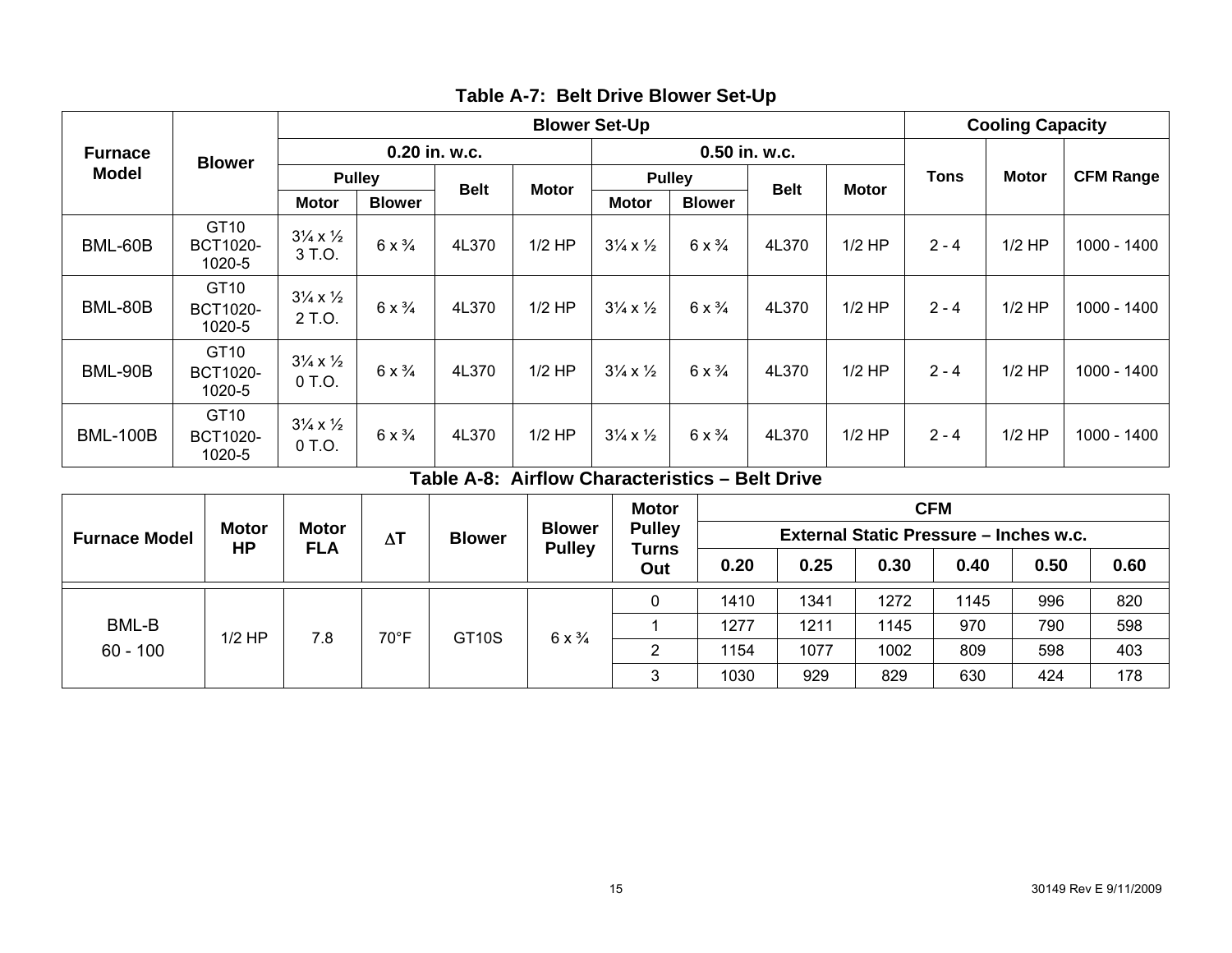|  | Table A-9: General Dimensions (Inches) |  |
|--|----------------------------------------|--|
|--|----------------------------------------|--|

|              | <b>CABINET</b><br><b>PLENUM OPENINGS</b> |               |                             | <b>FLUE</b>                        |       |                    | <b>FILTER</b> | <b>SHIP</b>             |  |
|--------------|------------------------------------------|---------------|-----------------------------|------------------------------------|-------|--------------------|---------------|-------------------------|--|
| <b>WIDTH</b> | <b>LENGTH</b><br>В                       | <b>HEIGHT</b> | <b>SUPPLY</b><br><b>DXE</b> | <b>RETURN</b><br>FXG               | DIAM. | <b>HEIGHT</b><br>н | (PERM)        | <b>WEIGHT</b><br>(LBS., |  |
|              | <b>BML80B</b>                            |               |                             |                                    |       |                    |               |                         |  |
| 22           | $51\frac{1}{2}$                          | 32            | $20\frac{1}{2}$ x 19        | $20\frac{1}{2}$ x 18 $\frac{1}{2}$ |       | 26.25              | 20 x 20 x 1   | 240                     |  |



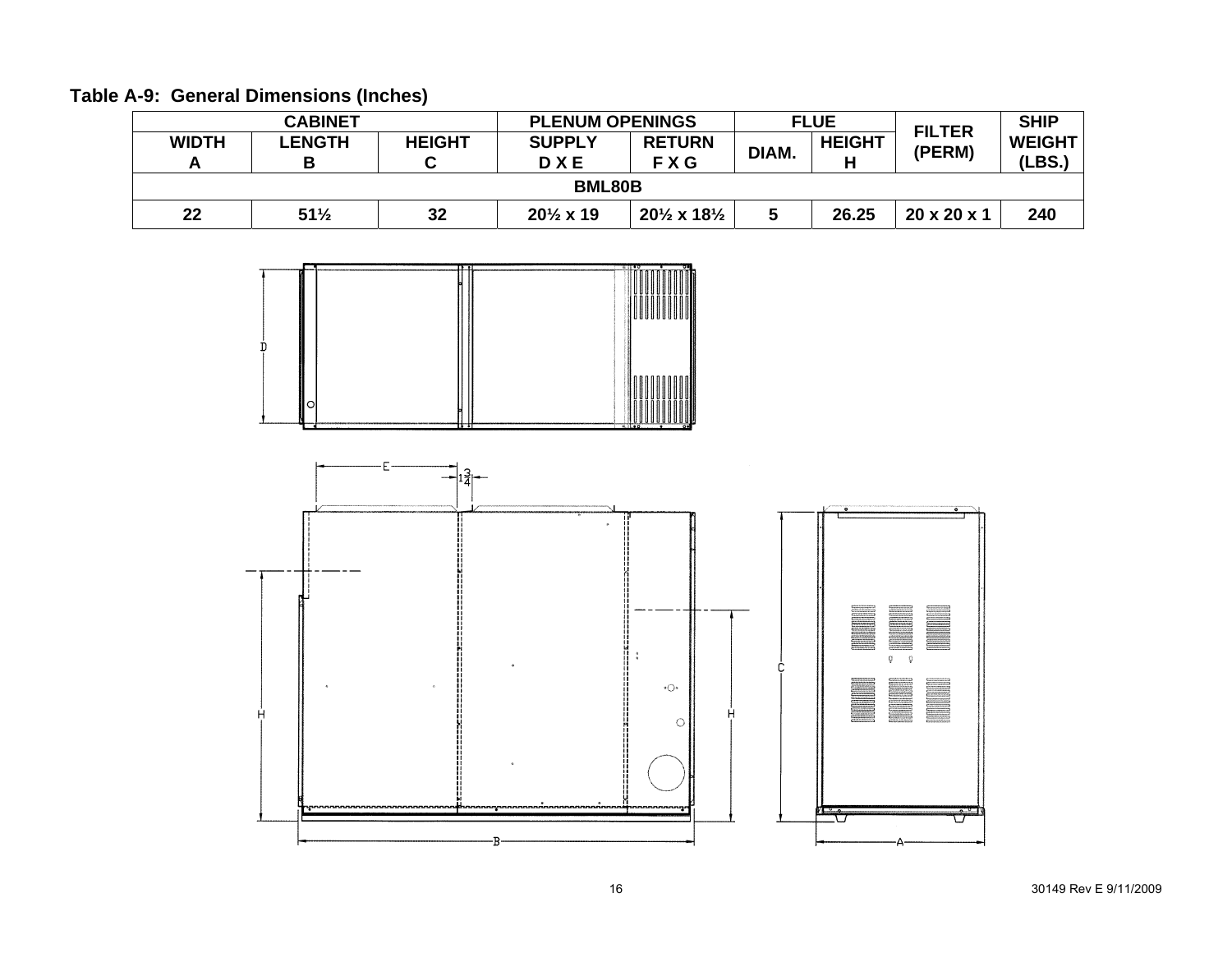## **Table A-10 ECM Blower Set-Up (BMLV-B)**

#### **DIP SWITCH ADJUSTMENT CHART**

#### FOR INPUT 0.50 USGPH TO 0.85 USGPH

|            | SW1 - HEAT                    |      |              |            | SW <sub>2</sub> - COOL     |      |               |
|------------|-------------------------------|------|--------------|------------|----------------------------|------|---------------|
|            | <b>DIP Switch</b><br>Position | POS. | <b>INPUT</b> |            | <b>DIP Switch Position</b> | POS. | <b>AC Siz</b> |
|            |                               |      | <b>USGPH</b> |            |                            |      | <b>TON</b>    |
| OFF        | OFF                           | A    | 0.65         | <b>OFF</b> | <b>OFF</b>                 | A    | ົ             |
| ON         | OFF                           | B    | 0.85         | <b>ON</b>  | <b>OFF</b>                 | B    | 2.5           |
| <b>OFF</b> | ΟN                            |      | 0.75         | <b>OFF</b> | <b>ON</b>                  |      |               |
| ON         | ΟN                            |      | 0.50         | ON         | ON                         |      | 1.5           |

| V1 - HEAT             |      |              |            | SW2 - COOL                 |      |         |
|-----------------------|------|--------------|------------|----------------------------|------|---------|
| IP Switch<br>Position | POS. | <b>INPUT</b> |            | <b>DIP Switch Position</b> | POS. | AC Size |
|                       |      | <b>USGPH</b> |            |                            |      | (TON)   |
| <b>OFF</b>            | Α    | 0.65         | <b>OFF</b> | <b>OFF</b>                 | Α    |         |
| <b>OFF</b>            | в    | 0.85         | ON         | <b>OFF</b>                 | B    | 2.5     |
| ON                    |      | 0.75         | <b>OFF</b> | <b>ON</b>                  | С    |         |
| ON                    |      | 0.50         | ON         | ON                         |      | 1.5     |

| <b>SWI</b><br>HEAT<br>OFF<br>$\overline{A}$<br><b>DFF</b><br>$\frac{B}{C}$<br>OFF<br>ON<br>OFF<br>ON<br>n<br>n <sub>M</sub><br>ON |      | SW2<br>OFF<br>OFF<br>OFF<br><b>ON</b><br>OFF<br><b>ON</b><br><b>CALL</b><br>ON | COOL<br>Ä<br>$\frac{1}{2}$             |                     |  |
|-----------------------------------------------------------------------------------------------------------------------------------|------|--------------------------------------------------------------------------------|----------------------------------------|---------------------|--|
| $\frac{0}{N}$<br>1<br>2<br>ON                                                                                                     |      | R<br>A DN<br>B<br>C                                                            | 2<br>$\mathbf{1}$                      | Đ<br>С              |  |
| OFF<br><b>SW1</b><br><b>SW3</b>                                                                                                   | P4   | D<br>OFF<br>SW4                                                                | SW <sub>2</sub>                        | D<br>P <sub>5</sub> |  |
| ADJ<br>$\overline{2}$<br>OFF OFF<br>$\overline{A}$<br>OFF<br>ON<br>B<br>$\overline{c}$<br>OFF<br>ON<br>ON<br>ON<br>D              | JWJe | $\overline{2}$<br>F<br>OFF<br>OFF<br>ON<br>OFF<br>ON<br>ON<br><b>ON</b>        | DELAY<br>A<br>B<br>$\overline{c}$<br>D |                     |  |
| ON<br>$\frac{1}{N}$<br>1<br>2                                                                                                     |      | ON<br>$\mathsf{A}$<br>B                                                        | $\frac{6}{16}$<br>2<br>1               | А<br>B              |  |
| OFF                                                                                                                               |      | C<br>D                                                                         |                                        | C<br>D              |  |
| <b>SW3</b>                                                                                                                        | 6    | OF                                                                             | SW4                                    | P <sub>7</sub>      |  |

 $\mathbb{R} \times \mathbb{R} \times \mathbb{R}$ 

|            | SW3 - ADJUST                  |      |            |            | SW4 - DELAY                |      |              |
|------------|-------------------------------|------|------------|------------|----------------------------|------|--------------|
|            | <b>DIP Switch</b><br>Position | POS. | <b>CFM</b> |            | <b>DIP Switch Position</b> | POS. | <b>INPUT</b> |
|            |                               |      |            |            |                            |      | <b>USGPI</b> |
| <b>OFF</b> | OFF.                          | A    | $0\%$      | <b>OFF</b> | <b>OFF</b>                 | A    | 0.65         |
| ON         | OFF.                          | в    | (+)15%     | ON         | <b>OFF</b>                 | в    | 0.85         |
| <b>OFF</b> | ON                            |      | (-)15%     | <b>OFF</b> | <b>ON</b>                  |      | 0.75         |
| ON         | ON                            |      | N/A        | ON         | ON                         |      | 0.50         |

| 3 - ADJUST            |      |            |            | SW4 - DELAY                |      |              |
|-----------------------|------|------------|------------|----------------------------|------|--------------|
| IP Switch<br>Position | POS. | <b>CFM</b> |            | <b>DIP Switch Position</b> | POS. | <b>INPUT</b> |
|                       |      |            |            |                            |      | <b>USGPH</b> |
| <b>OFF</b>            | A    | 0%         | <b>OFF</b> | <b>OFF</b>                 | A    | 0.65         |
| <b>OFF</b>            | B    | (+)15%     | <b>ON</b>  | <b>OFF</b>                 | B    | 0.85         |
| ON                    |      | (-)15%     | <b>OFF</b> | <b>ON</b>                  | С    | 0.75         |
| ON                    |      | N/A        | <b>ON</b>  | <b>ON</b>                  | D    | 0.50         |

**NOTE:**

**SW1 (HEAT) AND SW4 (DELAY) DIP SWITCHES MUST BOTH BE ADJUSTED ACCORDING TO INPUT (NOZZLE SIZE)** 

**SW2 (COOL): 1 TON is approximately equal to 400 CFM** 

**SW3 (ADJUST): (HEATING MODE) Increase OR decrease temperature rise respectively** 

 **(COOLING MODE) Increase OR decrease CFM respectively**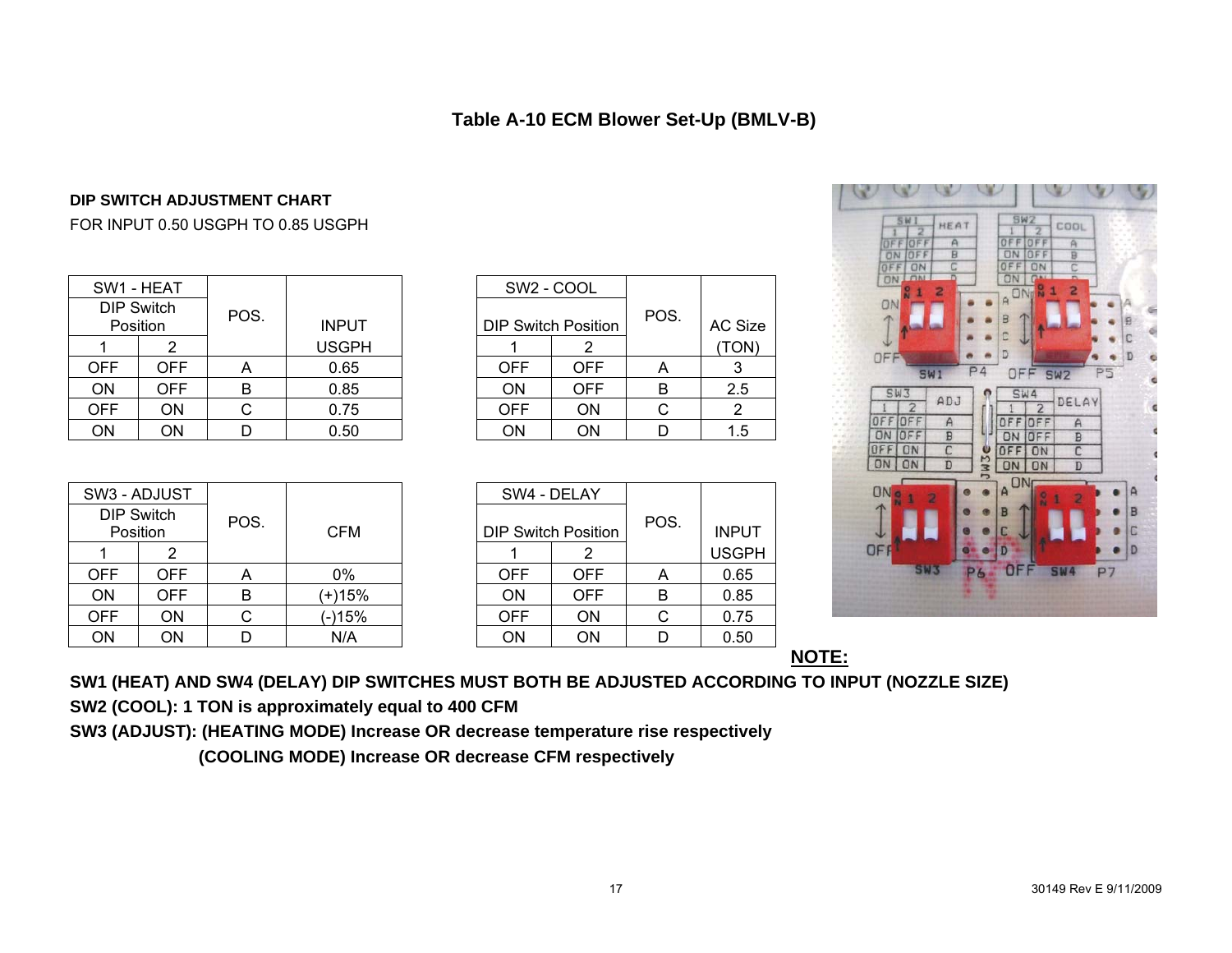# **APPENDIX B: WIRING DIAGRAMS** Chimney Vent Burner Wiring Diagram

BML-B BMLV-B

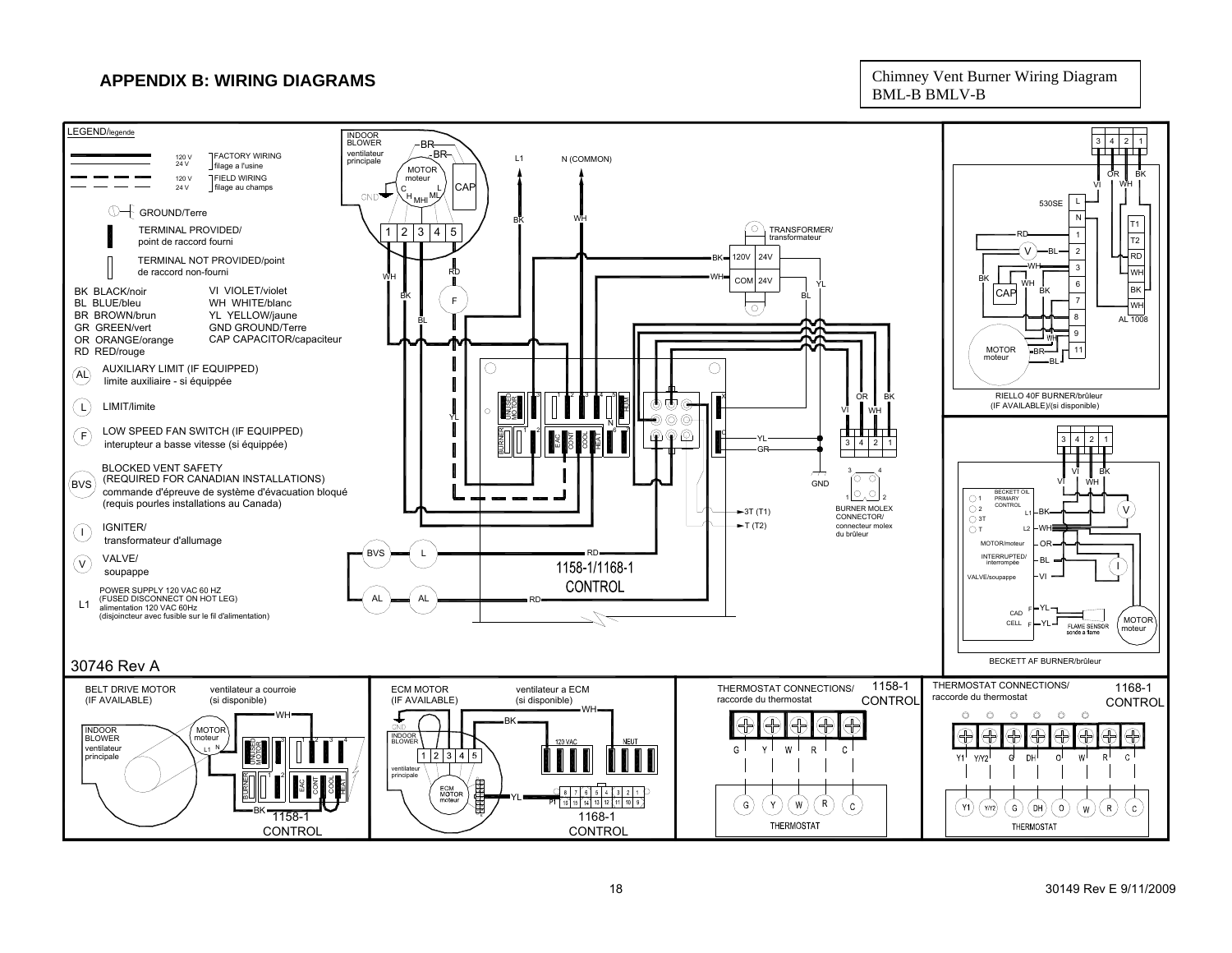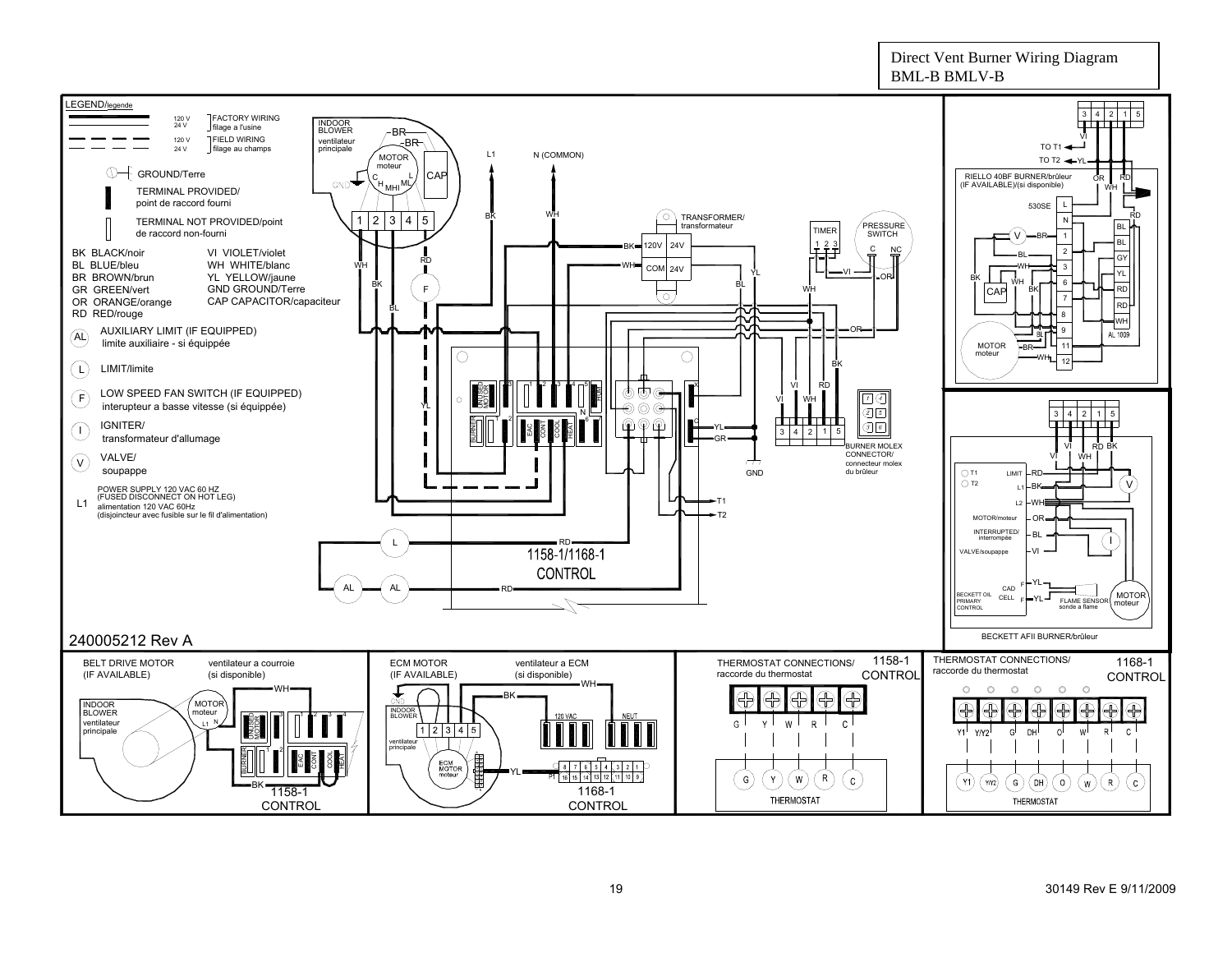#### **OPERATION OF OIL BURNER**

Once the furnace flue pipe, electrical and oil line connections have been made, use the following instructions to set the burner:

Shut off the electrical power to the furnace.

Install an oil pressure gauge to the pressure port on the oil pump. (Refer to the oil pump specification sheet included with the burner instructions).

Restore electrical power to the furnace.

Start the furnace and bleed all air from the fuel oil lines.

Close the purge valve and fire the unit.

Allow the furnace to warm up to normal operating temperatures. During this time, set the pump pressure in accordance with the data provided in Appendix A, Table A-2, and A-5.

When the furnace has reached "*steady state*" (after approximately 10 minutes). Set combustion air damper to get a TRACE of smoke.

Check the system temperature rise. *The temperature rise is the difference between the return air temperature measured at a point near the return air inlet, and the supply air temperature measured near the furnace outlet*. The system temperature rise is listed on the furnace rating plate. If the temperature rise is too high, the airflow must be increased. If the temperature rise is too low, the fan should be slowed down.

Turn off the burner. Observing the duct thermometer in the supply air stream, note the temperature at which the blower fan stops. The fan adjustments can be made by moving the dipswitch settings on the timer control board for fan off delay.

To check the operation of the limit switch, shut off power to the furnace. Temporarily remove the neutral wire from the direct drive blower motor. Restore the electrical power to the furnace and set the thermostat above room temperature. After three or four minutes of burner operation, the limit control should turn the burner off. When the limit function test is complete, shut off electrical power to the furnace, replace the neutral wire to the blower fan motor, and then restore power. The blower fan will start up immediately. Once the temperature has dropped and the limit control has reset, the fan will operate until the fan off time is achieved. The oil burner will then resume operation and continue until the thermostat is satisfied. Restore the thermostat setting to a comfortable temperature.

Set the heat anticipator adjustment in the thermostat (if so equipped), by removing the "R" or "W" wire to the thermostat, then reading the amperage draw between the two wires. Failure to remove one of the wires from the thermostat while performing this test could burn out

the heat anticipator. Set the heat anticipator to the amperage measured.

**NOTE: THE FURNACE SHOULD BE RUN THROUGH AT LEAST THREE FULL CYCLES BEFORE LEAVING THE INSTALLATION, TO ENSURE THAT ALL CONTROLS ARE OPERATING PROPERLY AND AS EXPECTED.** 

**NOTE: ALL JOINTS IN ANY POSITIVE PRESSURE VENTING SYSTEM MUST BE CHECKED FOR LEAKS BEFORE LEAVING THE INSTALLATION SITE.**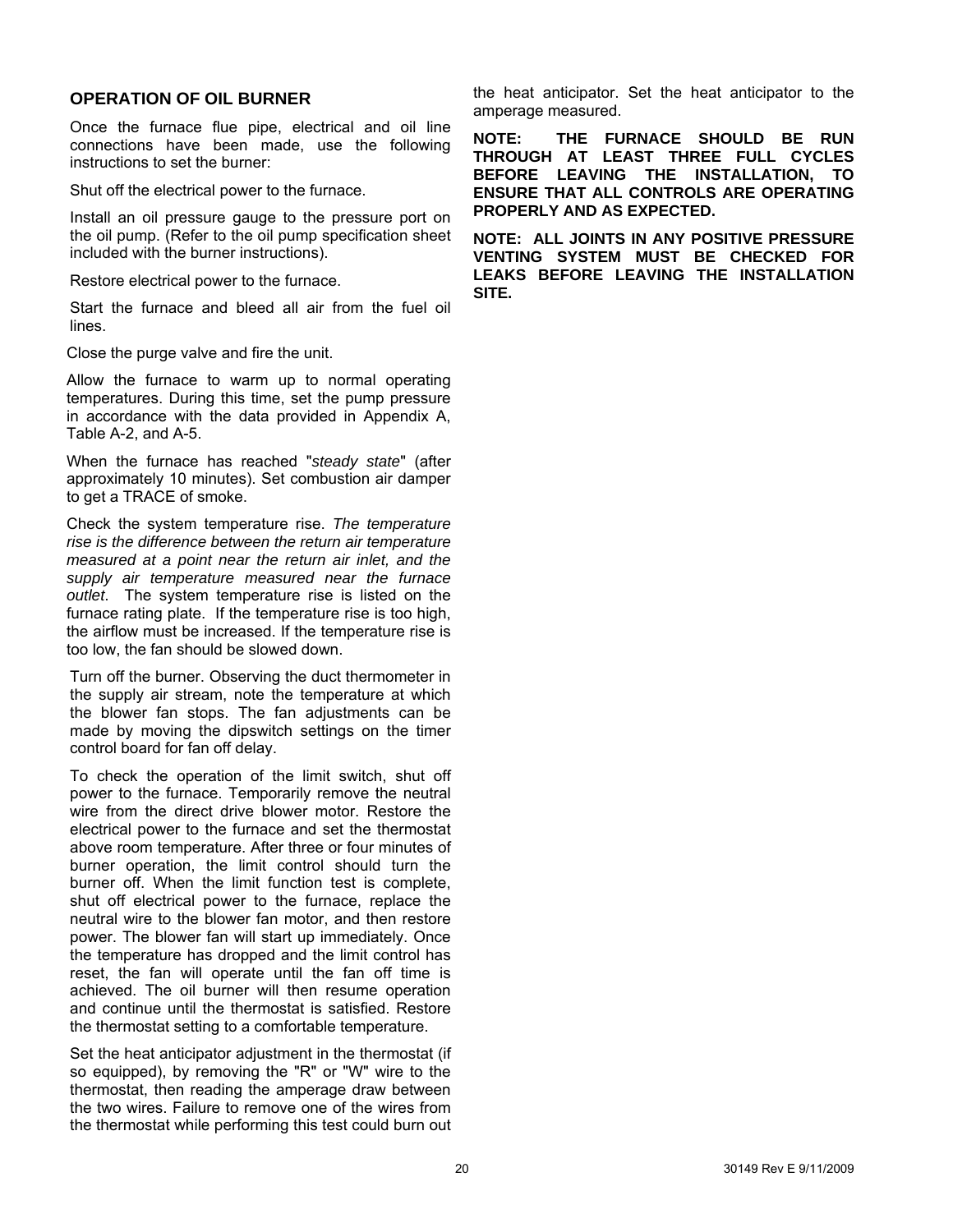## **APPENDIX C OIL PRIMARY CONTROL DETAILED SEQUENCE OF OPERATION**

Power is applied to unit. The oil primary control completes a self-diagnostic procedure. If no light or flame is present, and unit passes its self-diagnostic procedure, the control enters into the idle mode.

*Thermostat calls for heat*:

- A) Safety check is made for flame (4 second delay).
	- 1) If flame is not present, the oil primary control will apply power to the burner motor and igniter.
	- 2) If flame is present, the control remains in the idle state.
- B) Unit enters a pre-purge period of 15 seconds.
- C) After 10 seconds, control checks for flame presence.
	- 1) If flame is not present, the oil primary control enters the trial for ignition state.
	- 2) When flame is present, the control enters lock out mode.
- D) The Oil Primary Control monitors the burner flame.
	- 1) When flame is present, the control enters ignition carryover state. (Continues to spark for 10 sec.).
		- a) Provides continuous spark after flame is sensed to assure that burner remains lit.
		- b) Turns on LED diagnostic light.
		- c) Starts carryover timer.
			- (i) Flame and call for heat are monitored.
				- If flame is lost and lockout timer has not expired, the control will return to trial for ignition state.
				- If flame is lost and lockout timer has expired, the control will enter the recycle state.
					- ♦ Recycle timer starts.
					- Burner motor and igniter and solenoid valve are turned off.
					- ♦ LED diagnostic light flashes slowly.
- E) Carryover timer expires.
	- 1) Enters run state.
		- a) Igniter turns off.

#### *Combustion continues until thermostat is satisfied, or the oil primary control detects a loss of flame and enters into Recycle Mode.*

- F) Thermostat is satisfied call for heat is terminated:
	- a) Oil primary control shuts off burner motor and solenoid valve.
		- (i) If control utilizes a blower motor off delay, after 30 seconds, flame presence is checked.
		- If flame is not present, the control LED diagnostic light is off and returns to idle state.

If flame is presence is detected, the control enters lock out mode.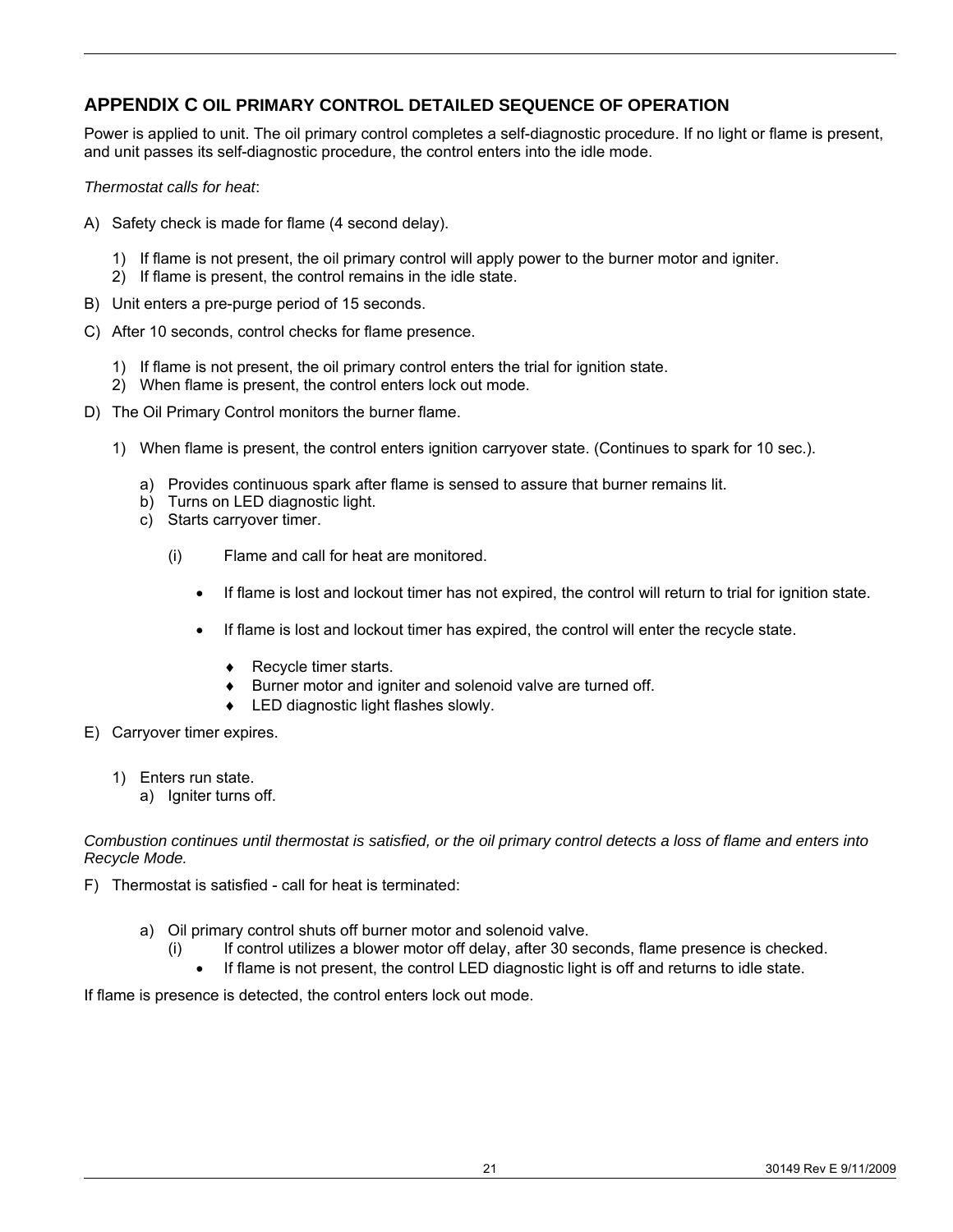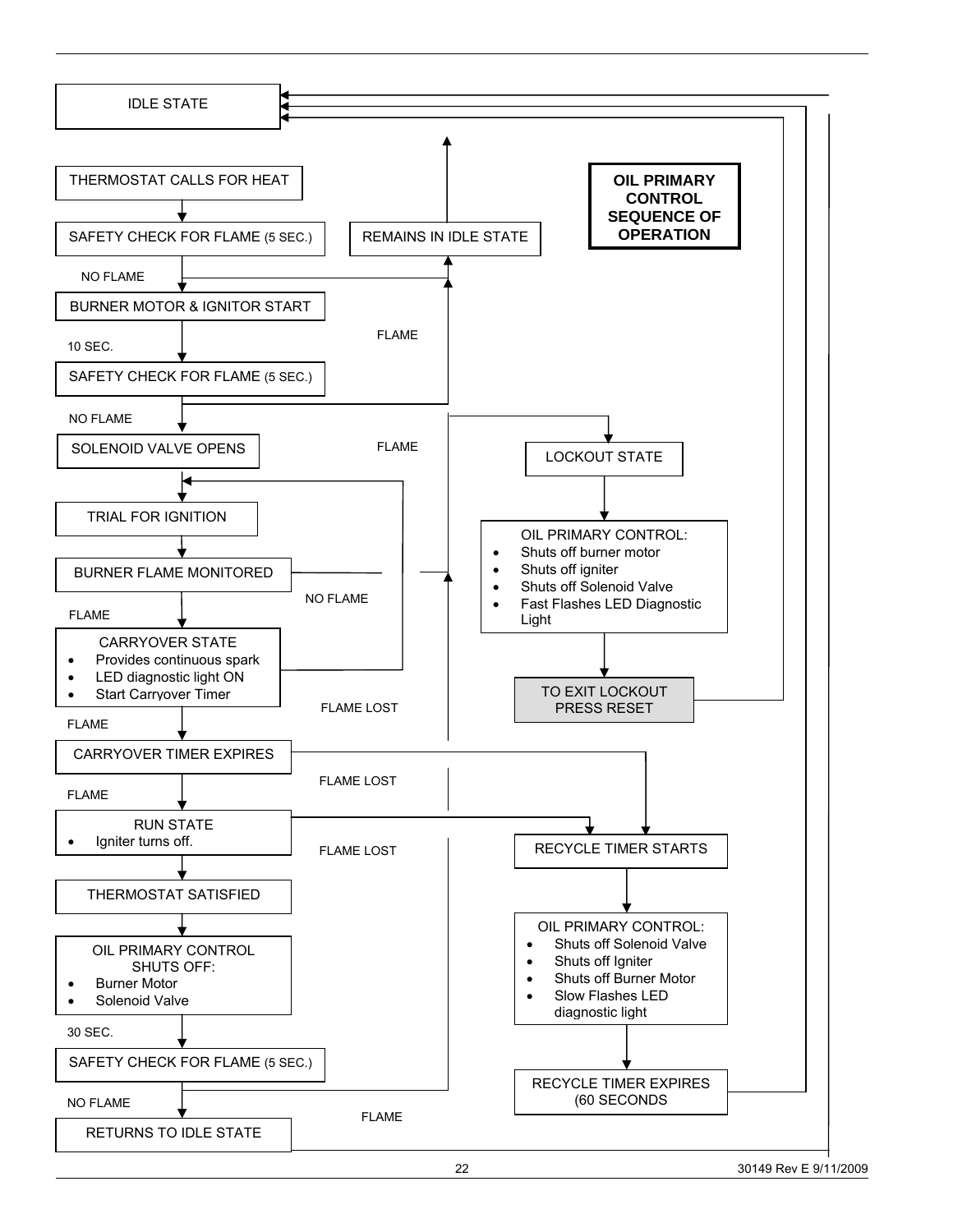# **Table C-1: 1158-120 ELECTRONIC FAN TIMER (EFT) DETAILED SEQUENCE OF OPERATION**

| <b>Mode</b> | <b>Action</b>                                                               | <b>System Response</b>                                                                                                                                                                                                                                                                                                                                                               |
|-------------|-----------------------------------------------------------------------------|--------------------------------------------------------------------------------------------------------------------------------------------------------------------------------------------------------------------------------------------------------------------------------------------------------------------------------------------------------------------------------------|
|             | Thermostat calls for heat. ("W"<br>terminal is energized).                  | EFT closes the oil primary control T - T connections).<br>Ignition system and the oil primary control start the furnace. Oil flows as long as the oil<br>primary control senses flame.<br>Burner motor is energized and heat "fan on" delay timing begins. When timing is<br>complete, the circulator fan is energized at heat speed.                                                |
| <b>HEAT</b> | Thermostat ends call for heat.<br>("W" terminal is de-energized).           | The oil primary control is de-energized, terminating the burner cycle.<br>Heat "fan off" delay timing begins. Length of delay depends on EFT dipswitch settings.<br>When timing is complete, the circulator fan is de-energized.<br>EFT returns to standby mode, (Oil primary control and circulator fan are off, unless<br>continuous fan operation is selected at the thermostat). |
|             | Burner fails to light.                                                      | Oil primary control locks out within lockout timing, (30 seconds).<br>Burner motor is de-energized. (Even though thermostat is still calling for heat).<br>If circulator fan has started, it continues through the selected heat "fan off" delay<br>period.                                                                                                                          |
|             | Established flame fails.                                                    | Burner motor is de-energized and oil primary control goes into recycle mode.<br>If the selected heat "fan off" delay timing is longer than the recycle delay timing, the<br>circulator fan continues to run through the next trial for ignition.                                                                                                                                     |
| COOL        | Thermostat begins call for cool.<br>(G and Y terminals are<br>energized).   | Cooling contactor is energized immediately.<br>Circulator fan is energized at cool speed.                                                                                                                                                                                                                                                                                            |
|             | Thermostat ends call for cool. (G<br>and Y terminals are de-<br>energized). | Cooling contactor is de-energized immediately.<br>Circulator fan turns off immediately.                                                                                                                                                                                                                                                                                              |
| <b>FAN</b>  | Thermostat begins call for fan.<br>(G terminal is energized).               | Circulator fan is energized immediately at cooling speed.                                                                                                                                                                                                                                                                                                                            |
|             | Thermostat ends call for fan. (G<br>terminal is de-energized).              | Circulator fan is de-energized immediately.                                                                                                                                                                                                                                                                                                                                          |
|             | Limit switch string opens.                                                  | Oil primary control shuts off burner.<br>Circulator fan is energized immediately at heat speed.<br>EFT opens the oil primary control $T - T$ connections. Circulating fan runs as long as<br>limit string stays open.<br>If there is a call for cooling or fan, the circulating fan switches from heating to cooling<br>speed.                                                       |
| LIMIT       | Limit switch string closes (with<br>existing call for heat).                | EFT begins heat "fan off" delay sequence.<br>Circulating fan turns off after the selected heat "fan off" timing.<br>EFT re-closes the oil primary control T - T connections.<br>Oil primary control is energized, initiating burner light off.                                                                                                                                       |
|             | Limit switch string closes<br>(without existing call for heat).             | Circulator fan turns off when heat "fan off" delay time is complete.<br>Normal operation resumes; EFT control is in standby mode awaiting next thermostat<br>command.                                                                                                                                                                                                                |
| <b>FAN</b>  | Continuous circulating fan is<br>connected.                                 | Circulating fan is energized when there is no call for heat, cool, or fan.<br>If fan operation is required by a call for heat, cool, or fan, the EFT switches off the<br>continuous fan speed tap before energizing the other fan speed.                                                                                                                                             |
| EAC         | Electronic Air Cleaner is<br>connected.                                     | Electronic air cleaner (EAC) connections are energized when the heat or cool speed of<br>the circulator fan is energized. EAC connections are not energized when the optional<br>continuous fan terminal is energized.                                                                                                                                                               |
| <b>HUM</b>  | Humidity control is connected.                                              | Humidifier connections are energized when the oil burner motor is energized.                                                                                                                                                                                                                                                                                                         |

#### **1168-1 ELECTRONIC FAN TIMER BOARD (EFT) DETAILED SEQUENCE OF OPERATION**

#### **Thermostat Input LEDs (LED1-5, LED8)**

Six green LEDs are placed behind their respective thermostat connections (Y1, Y/Y2, G, DH, O, and W) and operate whenever a call is present.

**Thermostat calls for heat "W"**. The 24VAC input signal is passed to pin 2 of P1 and will drive the K1 relay that provides dedicated contacts to the T-T input of the Oil Primary Control. **Thermostat calls for cool "Y1"**. The 24VAC input signal is passed to pin 6 of P1. **Thermostat calls for fan "G"**. The 24VAC input signal is passed to pin 15 of P1. **Thermostat calls for dehumidification "DH"**. The 24VAC input signal is passed to pin 10 of P1. **Thermostat calls for reversing valve "O"**. The 24VAC input signal is passed to pin 9 of P1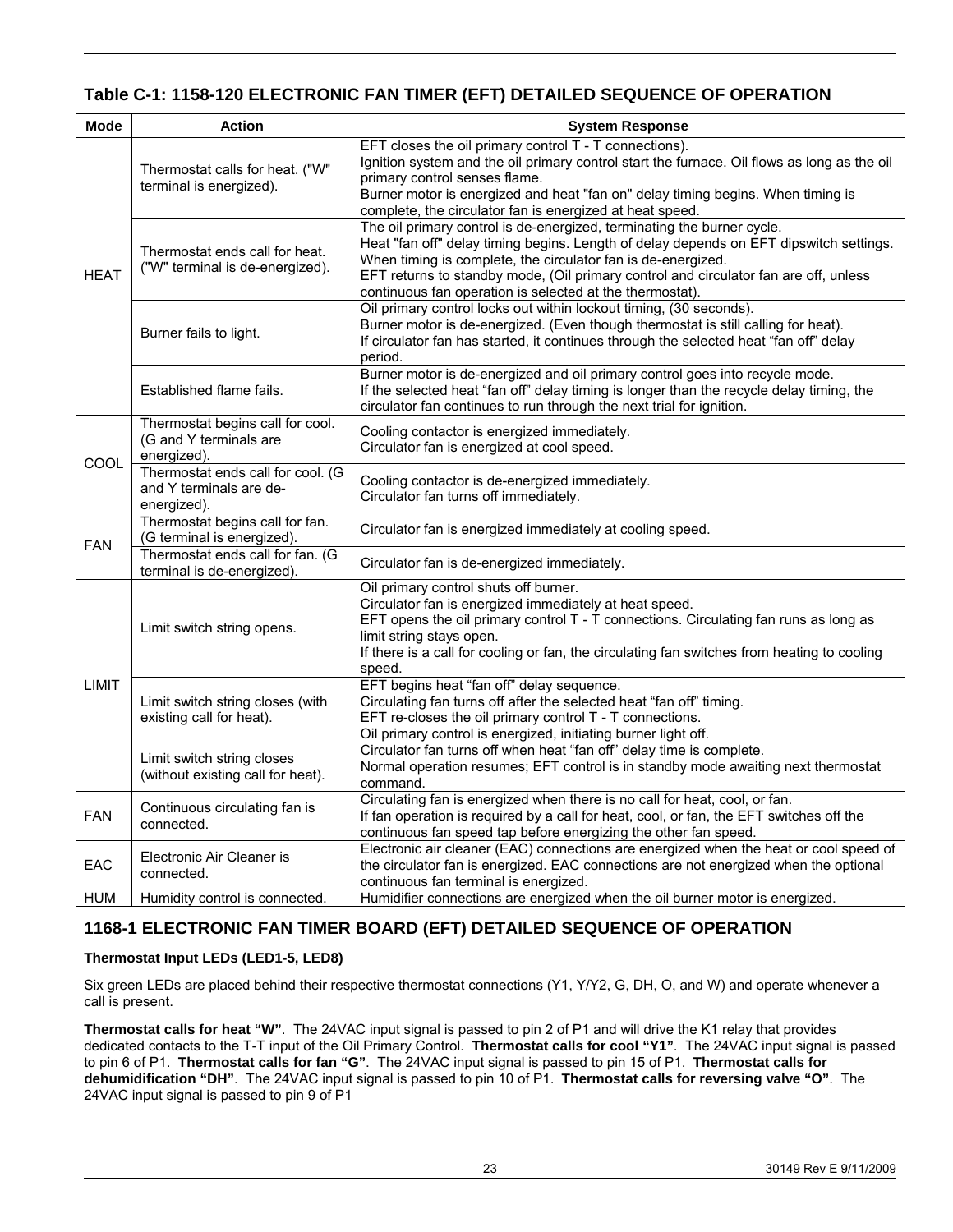**FIGURE 2: UNITED TECHNOLOGIES 1158-120 FAN TIMER BOARD (BML-B)** 



**FIGURE 3: UNITED TECHNOLOGIES 1168-1 ECM TAP BOARD (BMLV-B)** 

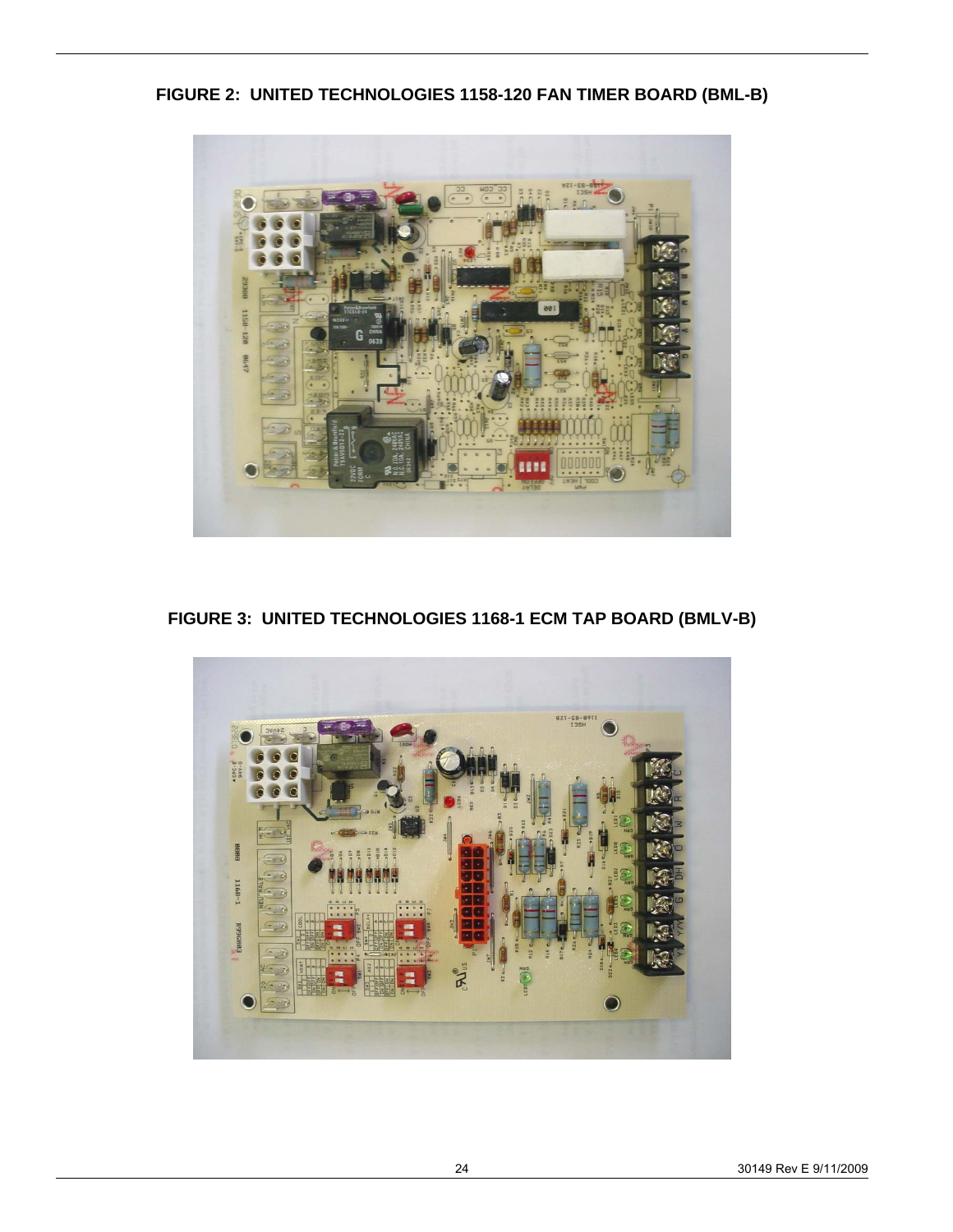#### **OIL PRIMARY CONTROL LED DIAGNOSTIC LIGHT**

The LED diagnostic light has several functions. It indicates the state or mode in which the oil burner is operating. It will also indicate fault conditions, and help determine cad cell resistance while the burner is operating.

## **NORMAL CONDITIONS**:

The LED diagnostic light will turn on when the burner enters the carryover state; the point at which ignition spark is on, and will remain on through the run state, where the ignition spark is terminated but the burner continues to fire.

The LED diagnostic light will turn off at the end of the burner cycle as the oil primary control enters the idle state, and will remain off until the next heating cycle.

# **FAULT CONDITIONS**:

If the LED diagnostic light is flashing quickly; 1 Hz ( $\frac{1}{2}$  second on /  $\frac{1}{2}$  second off), the oil primary control is in the lockout state or in restricted mode. To exit the lockout state, press the reset button.

If the LED diagnostic light is flashing slowly;  $\frac{1}{4}$  Hz (2 seconds on / 2 seconds off), the oil primary control is in the recycle state. This indicates that flame sensing was lost after the lockout timer expired during the ignition carryover state. The oil primary control will return to the idle state within 60 seconds.

# **CAD CELL CONDITION**:

If the LED diagnostic light is off, the cad cell is not sensing flame.

If the LED diagnostic light is on, the cad cell is sensing flame, or viewing ambient light.

The resistance of the cad cell may be checked while the oil primary control is in the run state by pressing the reset button. The LED diagnostic light will flash the following code:

### **Table C-2: Cad Cell Resistance**

| Flashes | Resistance in Ohms  |  |  |  |
|---------|---------------------|--|--|--|
|         | Less than 400       |  |  |  |
| 2       | Between 400 - 800   |  |  |  |
| З       | Between 800 - 1600  |  |  |  |
|         | Between 1600 - 5000 |  |  |  |

# **Troubleshooting**

**IMPORTANT**: **Due to the potential hazard of line voltage, only a trained, experienced service technician should perform the troubleshooting procedure.**

#### **PRELIMINARY STEPS**:

Check the diagnostic light for indications of burner condition. Refer to the oil primary control LED DIAGNOSTIC LIGHT section for details.

# **A CAUTION**

**WHEN SIMULATING A CALL FOR HEAT AT THE OIL PRIMARY CONTROL, DISCONNECT AT LEAST ONE THERMOSTAT LEAD WIRE FROM THE T1 - T2 TERMINALS TO PREVENT DAMAGE TO THE THERMOSTAT. NEGLECTING THIS PROCEDURE MAY BURN OUT THE HEAT ANTICIPATOR OF A STANDARD 24 VAC THERMOSTAT, OR CAUSE HARM TO COMPONENTS WITHIN A MICRO-ELECTRONIC THERMOSTAT.** 

Before checking the oil primary control, perform these preliminary checks, (repair or replace controls as necessary):

- Check the power supply; fuse box or breaker, any service switches, all wiring connections, and burner motor reset button (if equipped).
- Check the limit switches to ensure that the switch contacts are closed.
- Check the electrode gap and position.
- Check the contacts between the oil primary control and the electrodes.
- Check oil supply (tank gauge).
- Check the oil nozzle, oil filter, and oil valves.
- Check the piping or tubing to the oil tank.
- Check the oil pump pressure.

### **Check Oil Primary Control and Igniter**

If the trouble does not appear to be in the burner or ignition hardware, check the oil primary control and the igniter by using the following equipment:

Screwdriver, Voltmeter (0 - 150 VAC)

Insulated jumper wires with both ends stripped.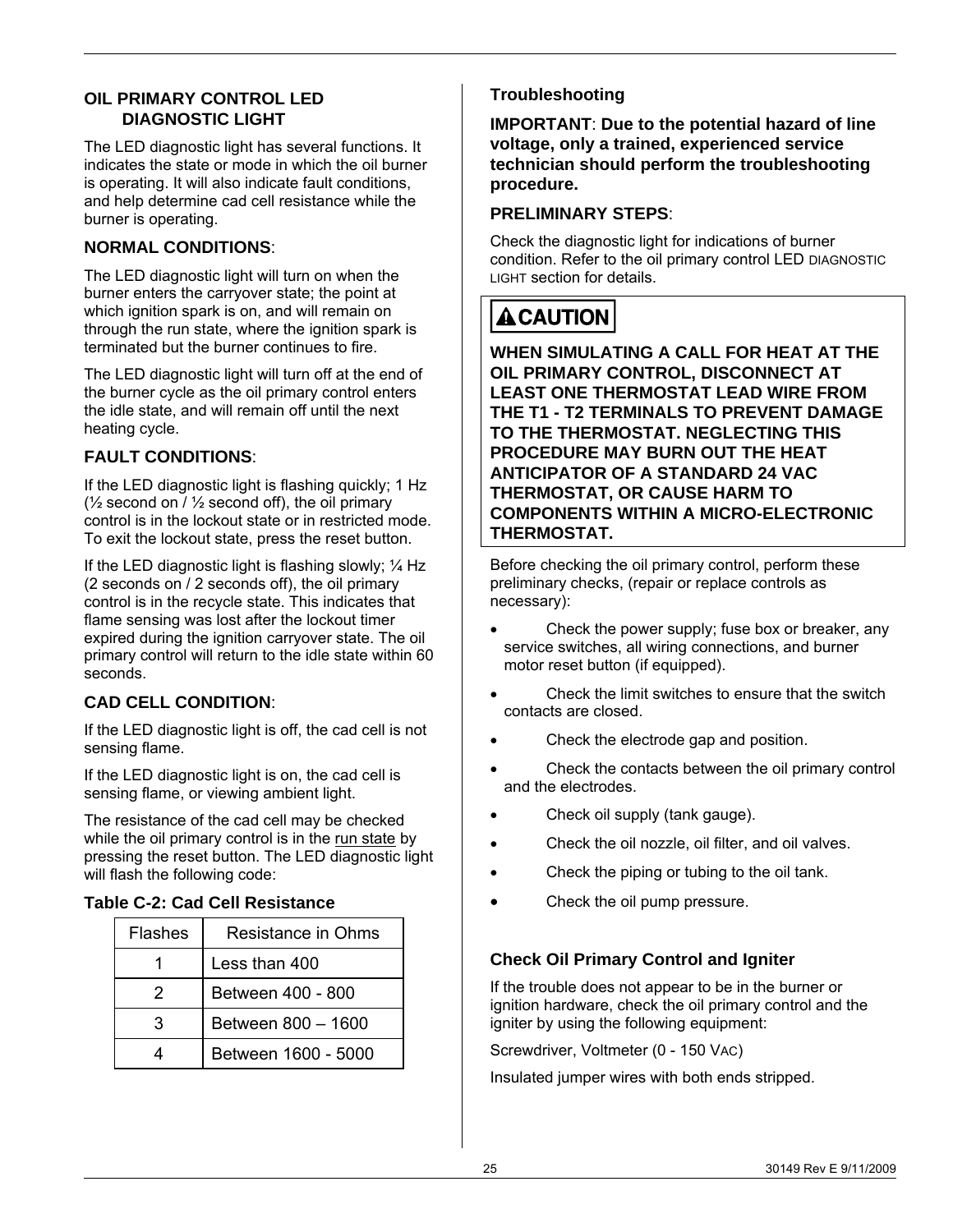# **AWARNING**

**ELECTRICAL SHOCK HAZARD.** 

**TROUBLESHOOTING IS DONE WITH THE SYSTEM POWERED. BE CAREFUL TO OBSERVE ALL NECESSARY PRECAUTIONS TO PREVENT ELECTRICAL SHOCK OR EQUIPMENT DAMAGE.**

#### **Table C-3: Oil Primary Control TROUBLESHOOTING.**

#### **Preliminary Checks**:

Make sure that limit switches are closed and contacts are clean.

Check for line voltage power on the oil primary control black and white lead wires.

Refer to Table C-4 or C-5 for further troubleshooting information.

#### **Condition: Burner motor does not start when there is a call for heat.**

|                                                                          | <b>Procedure</b>                                                                                                                                                        | <b>Status</b>              | <b>Corrective Action</b>                                                                                                                                                                                                                                                                                                                                             |
|--------------------------------------------------------------------------|-------------------------------------------------------------------------------------------------------------------------------------------------------------------------|----------------------------|----------------------------------------------------------------------------------------------------------------------------------------------------------------------------------------------------------------------------------------------------------------------------------------------------------------------------------------------------------------------|
| $1_{-}$                                                                  | Check that limit switches<br>are closed and contacts<br>are clean.                                                                                                      | N/A                        | N/A                                                                                                                                                                                                                                                                                                                                                                  |
| 2.                                                                       | Check for line voltage<br>power at the oil primary<br>control. Voltage should<br>be 120 Vac between the<br>black and white lead<br>wires on the oil primary<br>control. | N/A                        | N/A                                                                                                                                                                                                                                                                                                                                                                  |
| 3.                                                                       | Check indicator light with<br>burner off, no call for heat                                                                                                              | Indicator light is on.     | Cad cell is defective, sees external light, or connections have<br>shorted. Go to step 4.                                                                                                                                                                                                                                                                            |
|                                                                          | (no flame).                                                                                                                                                             | Indicator light is off.    | Go to step 5.                                                                                                                                                                                                                                                                                                                                                        |
| 4.                                                                       | Shield cad cell from<br>external light.                                                                                                                                 | Indicator light turns off. | Eliminate external light source or permanently shield cad cell.                                                                                                                                                                                                                                                                                                      |
|                                                                          |                                                                                                                                                                         | Indicator light stays on.  | Replace cad cell with new cad cell and recheck.<br>$\bullet$<br>If indicator light does not turn off, remove yellow lead<br>$\bullet$<br>wires from the oil primary control and recheck.<br>If indicator light is still on, replace the oil primary<br>$\bullet$<br>control.<br>If the indicator light turns off, replace cad cell bracket<br>$\bullet$<br>assembly. |
| 5.                                                                       | Jumper thermostat (T-T)<br>terminals on oil primary                                                                                                                     | Burner starts.             | Trouble is in thermostat circuit. Check thermostat-wiring<br>connections.<br>If connections are clean and tight, check thermostat wires for<br>continuity.                                                                                                                                                                                                           |
| control<br><b>IMPORTANT</b><br>First remove one thermostat lead<br>wire. |                                                                                                                                                                         | Burner does not start.     | Disconnect line voltage power and open line switch.<br>$\bullet$<br>Check all wiring connections.<br>$\bullet$<br>Tighten any loose connections and recheck.<br>$\bullet$<br>If burner still doesn't start, replace the oil primary<br>$\bullet$<br>control<br>If burner still doesn't start, check the oil burner motor. It may be<br>seized or burned out.         |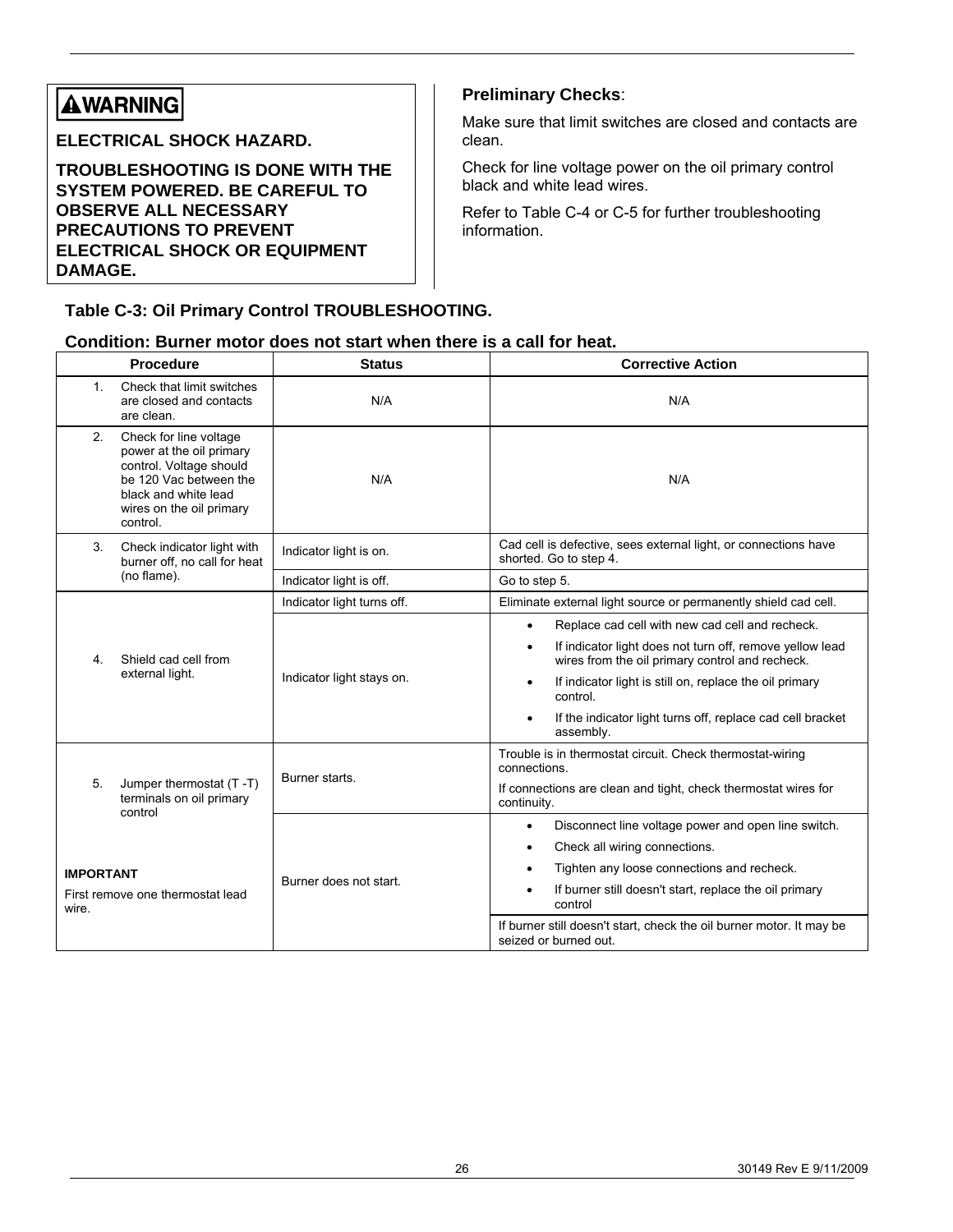#### **Condition: Burner starts then locks out on safety with indicator light flashing at 1 Hz rate (½ second on, ½ second off)**

|       | <b>Procedure</b>                                                                                   | <b>Status</b>                                                                               | <b>Corrective Action</b>                                                                                                                               |
|-------|----------------------------------------------------------------------------------------------------|---------------------------------------------------------------------------------------------|--------------------------------------------------------------------------------------------------------------------------------------------------------|
|       | Check that the limit switches are                                                                  |                                                                                             |                                                                                                                                                        |
|       | closed and contacts are clean.                                                                     | $- - -$                                                                                     | $- - -$                                                                                                                                                |
|       | Check for line voltage power at the<br>oil primary control. Voltage should<br>be 120 Vac (nominal) | $- - -$                                                                                     | $- - -$                                                                                                                                                |
| 1.    | Check indicator light with<br>burner off, no call for heat (no                                     | Indicator light is on.                                                                      | Cad cell or controller is defective, sees external light, or<br>connections are shorted. Go to step 4.                                                 |
|       | flame).                                                                                            | Indicator light is off.                                                                     | Go to step 5.                                                                                                                                          |
| 4.    | Shield cad cell from external<br>light.                                                            | Indicator light turns off.                                                                  | Eliminate external light source or permanently shield cad cell.                                                                                        |
|       |                                                                                                    |                                                                                             | 4.<br>Replace cad cell with new cad cell and recheck.                                                                                                  |
|       |                                                                                                    | Indicator light stays on.                                                                   | 5.<br>If indicator light does not turn off, remove cad cell lead wires<br>from the oil primary control and recheck.                                    |
|       |                                                                                                    |                                                                                             | 6.<br>If indicator light turns off, replace cad cell bracket assembly.                                                                                 |
|       |                                                                                                    |                                                                                             | 7.<br>If indicator light does not turn off, replace controller.                                                                                        |
| 5.    | Jumper thermostat (T-T)<br>terminals on the oil primary<br>control<br><b>IMPORTANT</b>             | Burner starts.                                                                              | Trouble in thermostat or limit circuit. Check thermostat or limit<br>wiring connections.                                                               |
| wire. | First remove one thermostat lead                                                                   |                                                                                             |                                                                                                                                                        |
|       |                                                                                                    |                                                                                             | Disconnect the line voltage power and open line switch.                                                                                                |
|       |                                                                                                    | Burner does not start.                                                                      | Check all wiring connections.                                                                                                                          |
|       |                                                                                                    |                                                                                             | Tighten any loose connections and recheck.                                                                                                             |
|       |                                                                                                    |                                                                                             | If burner does not start, replace the oil primary control                                                                                              |
| 6.    | Reset oil primary control by                                                                       | Indicator light stops flashing.                                                             | Go to Step 7.                                                                                                                                          |
|       | pushing in and releasing red<br>reset button.                                                      | Indicator light continues to flash at 1<br>Hz rate.                                         | Verify that the control is not in restricted mode. (See notes at end<br>of this table.). If not in restricted mode, replace the oil primary<br>control |
|       |                                                                                                    | Ignition is off                                                                             | Spark igniter could be defective. Check for line voltage at igniter<br>terminals. If line voltage is present, replace the oil primary<br>control.      |
|       | 7.<br>Listen for spark after burner<br>turns on (after 2 second delay).                            | Ignition is on.                                                                             | Go to Step 8.                                                                                                                                          |
|       |                                                                                                    | Ignition is on but no oil is being<br>sprayed into the combustion<br>chamber.               | Wait for "Valve ON" delay to complete. Check oil supply, and oil<br>line valve. Check for filter blockage or seized oil pump.                          |
| 8.    | Check indicator light after<br>flame is established, but<br>before oil primary control locks       | Indicator light is on until the control<br>locks out and starts flashing during<br>lockout. | Replace the oil primary control                                                                                                                        |
|       | out.                                                                                               | Indicator light stays off.                                                                  | Go to step 9.                                                                                                                                          |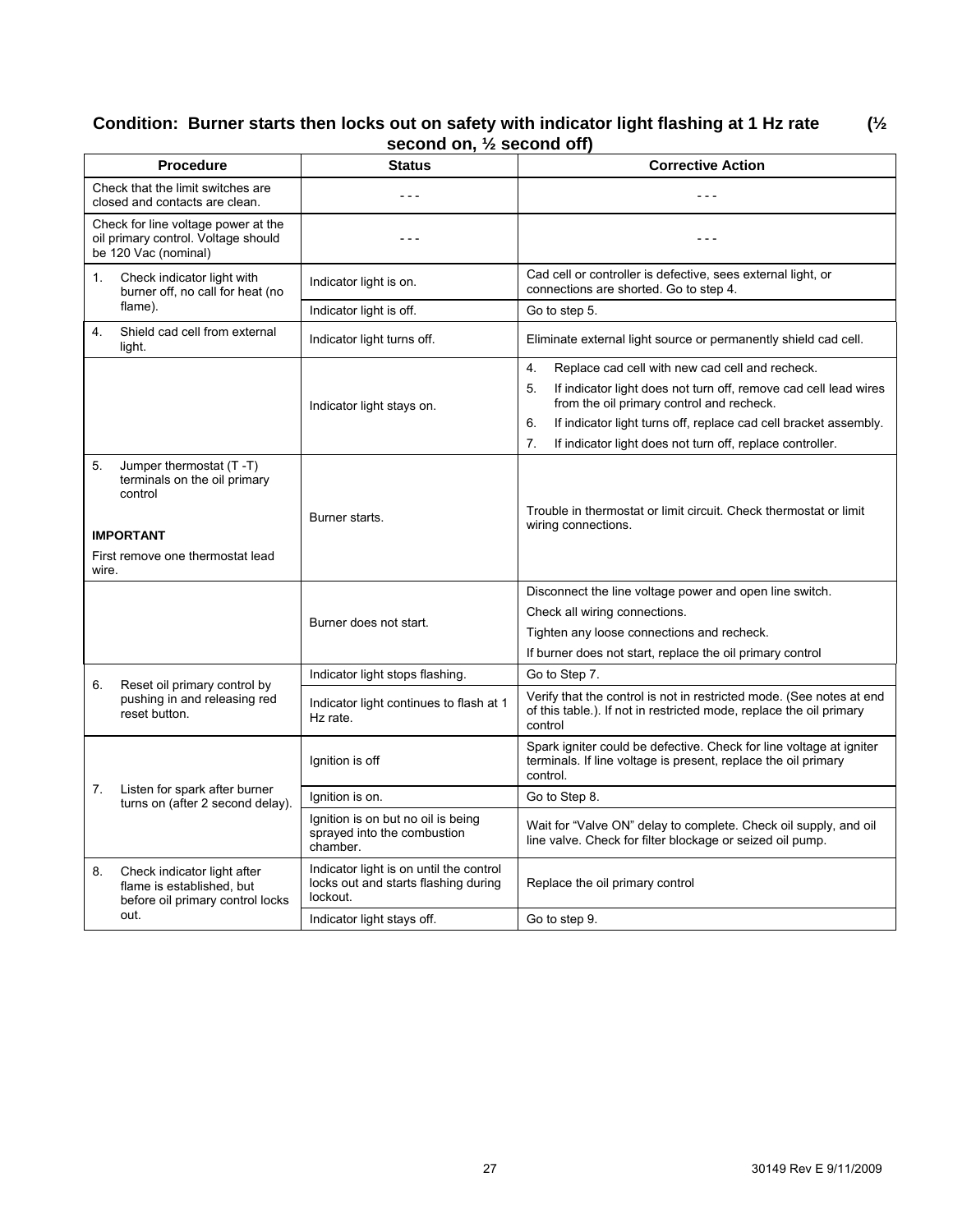#### **Condition: Burner starts then locks out on safety with indicator light flashing at 1 Hz rate (½ second on, ½ second off)**

|                                                                                                                                                                                                                                                                                           | <b>Corrective Action</b>                                                                                                                                                                                                                                                                                                                                                           |  |  |
|-------------------------------------------------------------------------------------------------------------------------------------------------------------------------------------------------------------------------------------------------------------------------------------------|------------------------------------------------------------------------------------------------------------------------------------------------------------------------------------------------------------------------------------------------------------------------------------------------------------------------------------------------------------------------------------|--|--|
| Burner locks out.                                                                                                                                                                                                                                                                         | Go to step 10.                                                                                                                                                                                                                                                                                                                                                                     |  |  |
| Burner keeps running                                                                                                                                                                                                                                                                      | System is OK.                                                                                                                                                                                                                                                                                                                                                                      |  |  |
|                                                                                                                                                                                                                                                                                           |                                                                                                                                                                                                                                                                                                                                                                                    |  |  |
|                                                                                                                                                                                                                                                                                           |                                                                                                                                                                                                                                                                                                                                                                                    |  |  |
| Burner keeps running.                                                                                                                                                                                                                                                                     | System is OK.                                                                                                                                                                                                                                                                                                                                                                      |  |  |
|                                                                                                                                                                                                                                                                                           |                                                                                                                                                                                                                                                                                                                                                                                    |  |  |
|                                                                                                                                                                                                                                                                                           |                                                                                                                                                                                                                                                                                                                                                                                    |  |  |
|                                                                                                                                                                                                                                                                                           | Remount control onto burner housing. Go to step 6.                                                                                                                                                                                                                                                                                                                                 |  |  |
|                                                                                                                                                                                                                                                                                           |                                                                                                                                                                                                                                                                                                                                                                                    |  |  |
|                                                                                                                                                                                                                                                                                           |                                                                                                                                                                                                                                                                                                                                                                                    |  |  |
| Indicator light is off.                                                                                                                                                                                                                                                                   | Go to step 11.                                                                                                                                                                                                                                                                                                                                                                     |  |  |
|                                                                                                                                                                                                                                                                                           |                                                                                                                                                                                                                                                                                                                                                                                    |  |  |
|                                                                                                                                                                                                                                                                                           |                                                                                                                                                                                                                                                                                                                                                                                    |  |  |
| Indicator light is on.                                                                                                                                                                                                                                                                    | Replace cad cell bracket assembly.                                                                                                                                                                                                                                                                                                                                                 |  |  |
|                                                                                                                                                                                                                                                                                           |                                                                                                                                                                                                                                                                                                                                                                                    |  |  |
| Indicator light is off.                                                                                                                                                                                                                                                                   | Replace the oil primary control.                                                                                                                                                                                                                                                                                                                                                   |  |  |
|                                                                                                                                                                                                                                                                                           |                                                                                                                                                                                                                                                                                                                                                                                    |  |  |
|                                                                                                                                                                                                                                                                                           |                                                                                                                                                                                                                                                                                                                                                                                    |  |  |
| NOTE: Restricted Mode - (Limited Reset): In order to limit the accumulation of unburned oil in the combustion chamber, the control can be reset<br>only 3 times, after which, the control locks out. The reset count returns to zero each time a call for heat is successfully completed. |                                                                                                                                                                                                                                                                                                                                                                                    |  |  |
|                                                                                                                                                                                                                                                                                           | To reset from RESTRICTED MODE: press and hold the reset button for 30 seconds. When the LED flashes twice, the device has reset.                                                                                                                                                                                                                                                   |  |  |
| NOTE: Disable function: Pressing and holding the reset button will disable all functions until the button is released. The burner will restart at the<br>beginning of the normal heat cycle on SAFETY CHECK.                                                                              |                                                                                                                                                                                                                                                                                                                                                                                    |  |  |
| quick connect connectors on<br>Place jumper across cad cell                                                                                                                                                                                                                               | <b>Status</b><br>Disconnect line voltage power<br>Unplug cad cell and clean cad<br>Check sighting for clear view of<br>Reconnect line voltage power<br>Indicator light is on.<br>Disconnect line voltage power<br>Remove existing cad cell and<br>thermostat terminals to ensure<br>Reconnect line voltage power<br>Expose new cad cell to bright<br>Disconnect line voltage power |  |  |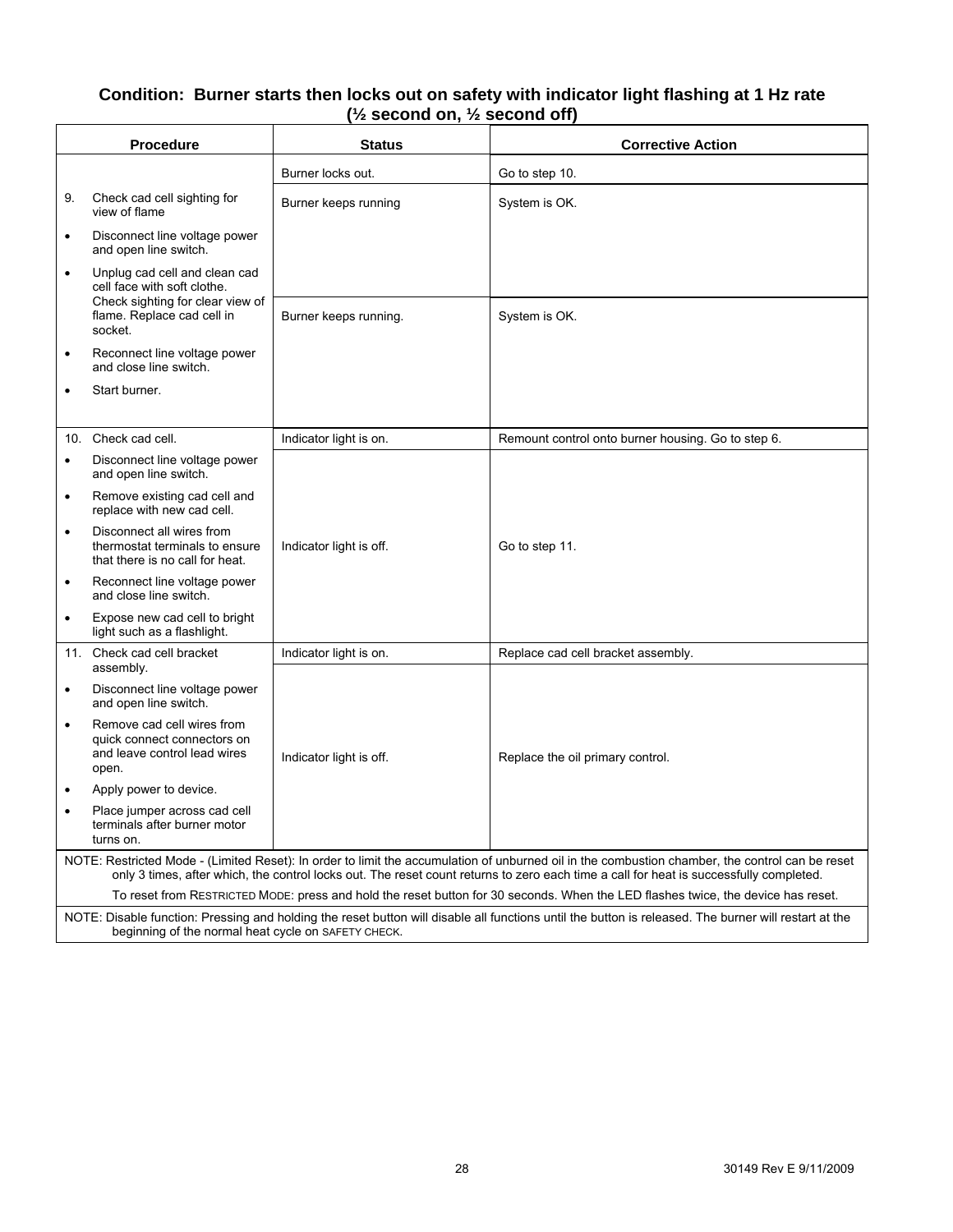| Problem                                                                                         | <b>Possible Cause</b>                                                                                | Remedy                                                                                                                                                                                                                                                                                                                                                                       |  |
|-------------------------------------------------------------------------------------------------|------------------------------------------------------------------------------------------------------|------------------------------------------------------------------------------------------------------------------------------------------------------------------------------------------------------------------------------------------------------------------------------------------------------------------------------------------------------------------------------|--|
|                                                                                                 | Thermostat not calling for heat.                                                                     | Check thermostat and adjust. Also, check thermostat for accuracy; if it is<br>a mercury switch type, it might be off level.                                                                                                                                                                                                                                                  |  |
| Furnace will not start.                                                                         | No power to furnace.                                                                                 | Check furnace switch, main electrical panel furnace fuse or circuit<br>breaker. Also look for any other hand operated switch, such as an old<br>poorly located furnace switch, which was not removed during furnace<br>replacement.                                                                                                                                          |  |
|                                                                                                 | Thermostat faulty.                                                                                   | Remove thermostat wires from oil primary control terminals T-T. Place a<br>jumper across T-T. If furnace starts, replace thermostat, thermostat sub-<br>base (if equipped), or both.                                                                                                                                                                                         |  |
|                                                                                                 | Oil primary control faulty.                                                                          | Check reset button on oil primary control. Remove thermostat wires<br>from oil primary control terminals T1 - T2. Check for 24V across T -T. If<br>no voltage is present, check for 115V to oil primary control. If 115V is<br>present, go to Table C-3.                                                                                                                     |  |
| Furnace will not start.                                                                         | Photo Cell wiring shorted or room<br>light leaking into photo cell<br>compartment                    | Check photo cell (cad cell) wiring for short circuits. Also, check for room<br>light leaking into cad cell compartment. Repair light leak if necessary.<br>See Table C-3.                                                                                                                                                                                                    |  |
|                                                                                                 | Open safety switch.                                                                                  | Check for open limit or auxiliary limit. Also, check internal wiring<br>connections; loose connectors, etc.                                                                                                                                                                                                                                                                  |  |
|                                                                                                 | No fuel oil.                                                                                         | Check fuel oil supply. Check that all hand operated fuel oil valves are in<br>the open position. Fill oil storage tank if necessary.                                                                                                                                                                                                                                         |  |
|                                                                                                 | Clogged nozzle.                                                                                      | Replace nozzle with high quality replacement. Use rating plate or Tables<br>in Appendix A as a guide.                                                                                                                                                                                                                                                                        |  |
| Furnace will not start without                                                                  | Clogged oil filter.                                                                                  | Replace oil tank filter or in-line filter if used.                                                                                                                                                                                                                                                                                                                           |  |
| first pushing oil primary<br>control reset button.<br>(Happens on frequent basis)               | Low oil pump pressure.                                                                               | Connect pressure gauge to oil pump. Adjust pump pressure, or replace<br>oil pump if necessary. Ensure that erratic pressure readings are not<br>caused by defective fuel oil line.                                                                                                                                                                                           |  |
|                                                                                                 | Air getting into fuel oil lines, or fuel<br>oil line dirty, clogged, or in some<br>manner defective. | Check fuel oil lines. Replace any compression fittings found with high<br>quality flared fittings. Check for any signs of oil leaks. Any oil leak is a<br>potential source of air or contaminants.                                                                                                                                                                           |  |
|                                                                                                 | Defective burner motor.                                                                              | Check burner motor. If burner motor is cutting out on over-load,<br>determine why. Replace if necessary.                                                                                                                                                                                                                                                                     |  |
| Furnace starts, but cuts out<br>requiring manually resetting<br>the oil protector reset button. | Photo Cell (Cad Cell) defective.                                                                     | If cad cell is dirty, clean it. (Determine why cad cell is getting dirty). If<br>cad cell is poorly aimed, realign it. NOTE: The photocell should have a<br>resistance of 100K $\Omega$ in absence of light; a maximum of 1500 $\Omega$ in the<br>presence of light. Ensure that room light is not leaking into the cad cell<br>compartment. (See diagnostic light section). |  |
|                                                                                                 | No fuel oil.                                                                                         | Check fuel oil supply. Check that all hand operated fuel oil valves are in<br>the open position. Fill oil storage tank if necessary.                                                                                                                                                                                                                                         |  |
|                                                                                                 | Clogged nozzle.                                                                                      | Replace nozzle with high quality replacement. Use rating plate or Tables<br>in Appendix A as a guide.                                                                                                                                                                                                                                                                        |  |
|                                                                                                 | Clogged oil filter.                                                                                  | Replace oil tank filter or in-line filter if used.                                                                                                                                                                                                                                                                                                                           |  |
|                                                                                                 | Low oil pump pressure.                                                                               | Connect pressure gauge to oil pump. Adjust pump pressure, or replace<br>oil pump if necessary. Ensure that erratic pressure readings are not<br>caused by defective fuel oil line.                                                                                                                                                                                           |  |
| Furnace starts, but cuts out<br>requiring manually resetting<br>the oil protector reset button. | Air getting into fuel oil lines, or fuel<br>oil line dirty, clogged, or in some<br>manner defective. | Check fuel oil lines. Replace any compression fittings found with high<br>quality flared fittings. Check for any signs of oil leaks. Any oil leak is a<br>potential source of air or contaminants.                                                                                                                                                                           |  |
|                                                                                                 | Defective burner motor.                                                                              | Check burner motor. If burner motor is cutting out on over-load,<br>determine why. Replace if necessary.                                                                                                                                                                                                                                                                     |  |
|                                                                                                 | Water or contaminants in oil.                                                                        | Drain fuel oil storage tank, replace fuel oil. (Consult with fuel oil<br>supplier).                                                                                                                                                                                                                                                                                          |  |
|                                                                                                 | Frozen oil line.                                                                                     | Gently warm oil line. Insulate oil line. (Outdoor piping size may require<br>increased diameter).                                                                                                                                                                                                                                                                            |  |

# **Table C4: System and General Troubleshooting**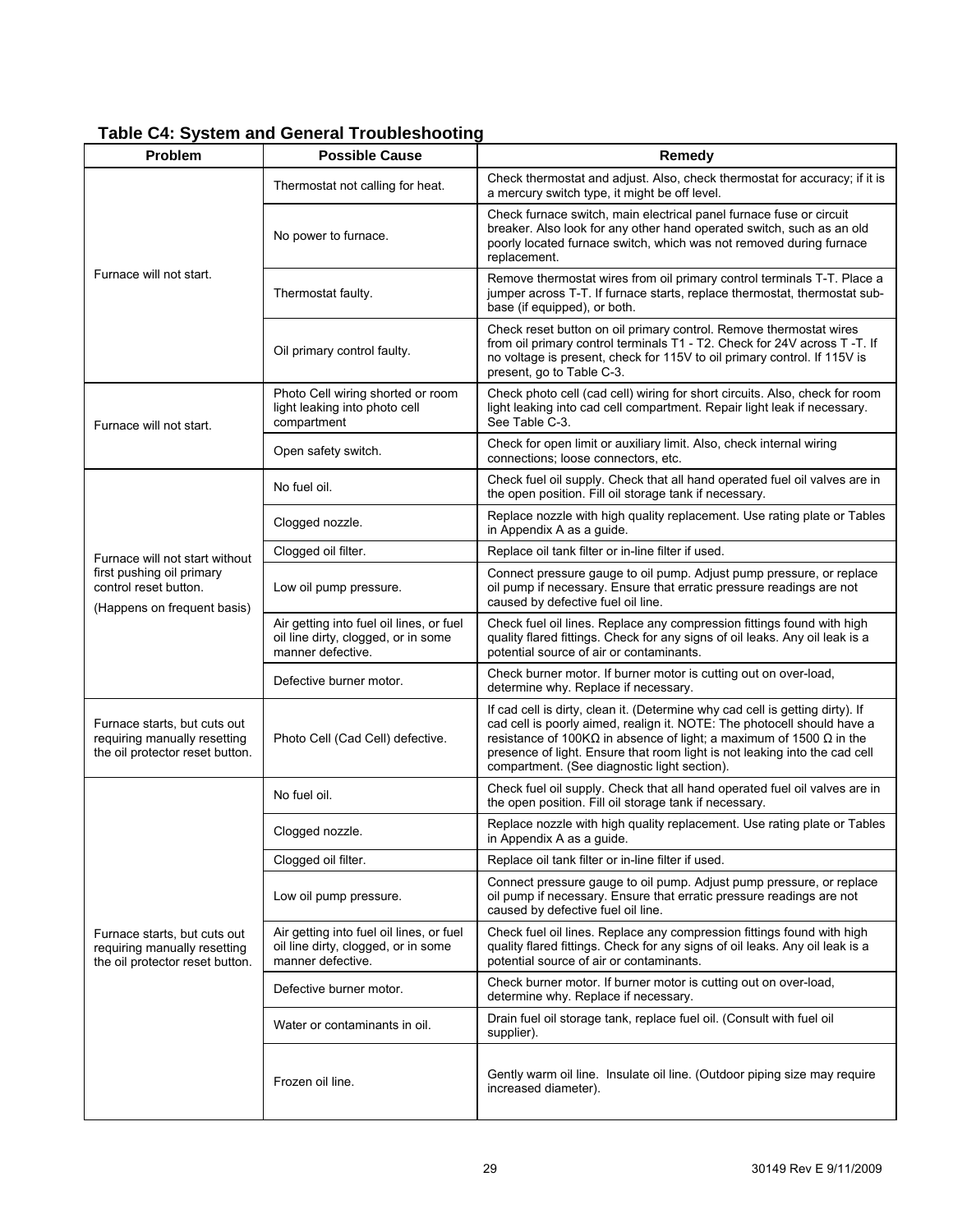| Problem                                               | <b>Possible Cause</b>                                                                   | Remedy                                                                                                                                                                                                                                                                                                                      |  |
|-------------------------------------------------------|-----------------------------------------------------------------------------------------|-----------------------------------------------------------------------------------------------------------------------------------------------------------------------------------------------------------------------------------------------------------------------------------------------------------------------------|--|
|                                                       | Electrodes out of adjustment or<br>defective.                                           | Check electrode settings. Check electrodes for dirt build-up or cracks in<br>porcelain.                                                                                                                                                                                                                                     |  |
| Oil burner sputtering at                              | Poor transformer high voltage<br>connections or defective<br>transformer.               | Check contacts between the igniter and electrodes. If OK, replace the<br>igniter                                                                                                                                                                                                                                            |  |
| nozzle                                                | Fuel oil filter clogged.                                                                | Replace fuel oil storage tank filter and / or fuel oil in-line filter.                                                                                                                                                                                                                                                      |  |
|                                                       | Defective oil pump.                                                                     | Check burner motor / fuel oil pump coupling. Check oil pump pressure.<br>Replace fuel oil pump if necessary.                                                                                                                                                                                                                |  |
|                                                       | Fuel oil line partially clogged or<br>contains air.                                     | Bleed air from oil line. If problem persists, replace oil line.                                                                                                                                                                                                                                                             |  |
|                                                       | System temperature rise too high.                                                       | System temperature rise ideally should not exceed 85°F. Check for<br>clogged air filters. Check blower fan for excess dirt build-up or debris.<br>Speed up blower fan if necessary.                                                                                                                                         |  |
| Excessive fuel oil                                    | Poor "fan off" delay timing<br>selection, (fan stops too soon).                         | Check "fan off" delay timing setting. Use a duct thermometer in the<br>supply air plenum take-off or first few inches of the supply air trunk duct.<br>Ideally, the fan will shut off at a temperature of 90° - 100°F. Manipulate<br>the dip switch settings to come as close as possible to this "fan off"<br>temperature. |  |
| consumption.                                          | Fuel oil leak.                                                                          | Check fuel oil line for leaks. Repair or replace if necessary.                                                                                                                                                                                                                                                              |  |
|                                                       | Stack temperature too high.                                                             | Check stack temperature. Stack temperatures will normally range from<br>350° to 450°F. Check draft regulator. Draft should be set to -0.02 in. w.c.                                                                                                                                                                         |  |
|                                                       | Thermostat improperly adjusted or<br>in poor location.                                  | Check thermostat heat anticipator setting against measured amperage<br>draw. Increase heat anticipator setting if necessary. If the thermostat is<br>being influenced by drafts, sunlight, duct work, etc., relocate to more<br>suitable location.                                                                          |  |
| Too much smoke.                                       | Insufficient combustion air<br>adjustment at oil burner, or<br>improper draft pressure. | Adjust the oil burner combustion air band and draft regulator to gain the<br>highest practical $CO2$ or lowest practical $O2$ content in the flue gases.<br>See Burner Set Up.                                                                                                                                              |  |
|                                                       | Heat exchanger partially clogged.                                                       | Check for soot build-up in heat exchanger flue passages, especially in<br>the outer radiator.                                                                                                                                                                                                                               |  |
| Soot building up on blast                             | Poor alignment between oil burner<br>blast tube and fire pot.                           | Check alignment. Blast tube should be centered with fire pot burner<br>opening. Oil burner head should be 1/4 inch back from the inside surface<br>of the fire pot.                                                                                                                                                         |  |
| tube (end coning).                                    | Flame impingement caused by<br>Incorrect nozzle angle.                                  | Check nozzle size and angle. (See Appendix A). Check distance from<br>head to inside surface of the fire pot.                                                                                                                                                                                                               |  |
|                                                       | Defective fire-pot                                                                      | Check fire-pot. Repair or replace.                                                                                                                                                                                                                                                                                          |  |
|                                                       | Airflow blocked or dirty air filter.                                                    | Clean or replace air filter.                                                                                                                                                                                                                                                                                                |  |
|                                                       | Thermostat adjustments or<br>location.                                                  | Check thermostat heat anticipator setting against measured amperage<br>draw. Increase heat anticipator setting if necessary. If the thermostat is<br>being influenced by drafts, sunlight, duct work, etc., relocate to more<br>suitable location.                                                                          |  |
|                                                       | Insufficient airflow.                                                                   | Check all dampers. Open closed dampers including registers in unused<br>rooms. Check system temperature rise. If temperature rise is too high,<br>speed up blower fan.                                                                                                                                                      |  |
| Furnace will not warm home<br>to desired temperature. | Defective high limit control.                                                           | Test high limit function of all limit switches. Use a duct thermometer to<br>assess accuracy of limit control. Check for obstructions to airflow around<br>limit switch bi-metal elements. Replace control if necessary.                                                                                                    |  |
|                                                       | Under-sized nozzle.                                                                     | Check nozzle. If problem is not caused by air flow problems, use larger<br>nozzle, if permitted by rating plate.                                                                                                                                                                                                            |  |
|                                                       | Blower fan motor stopping<br>intermittently on overload.                                | Check blower fan motor amperage draw. Check motor ventilation ports,<br>clean if necessary. Replace motor if necessary.                                                                                                                                                                                                     |  |
|                                                       | Burner motor stopping<br>intermittently on overload.                                    | Check burner motor. Replace if necessary.                                                                                                                                                                                                                                                                                   |  |
| Home does not heat evenly                             | Improper distribution of heat.                                                          | This is not likely to be a furnace problem. Balance duct system.                                                                                                                                                                                                                                                            |  |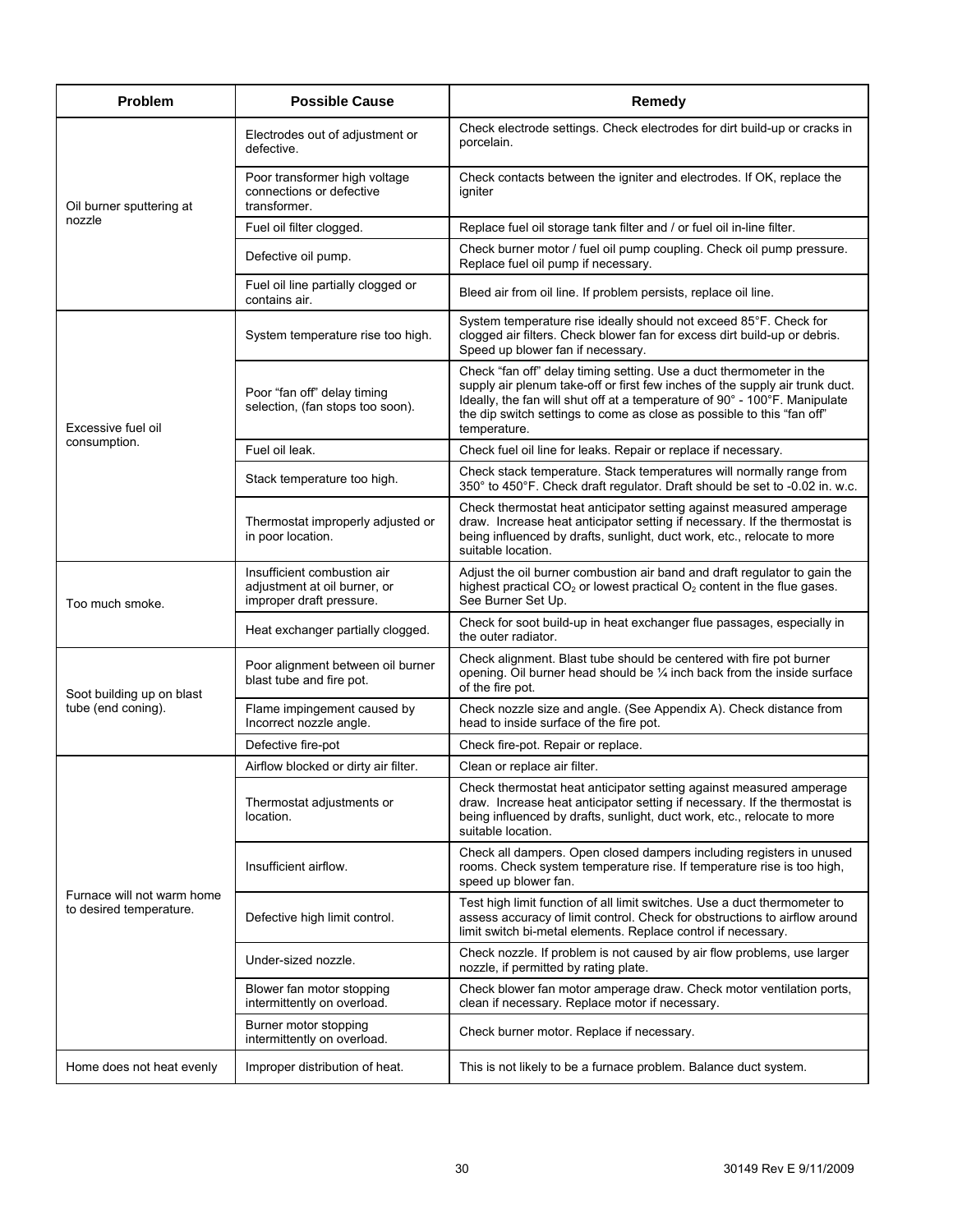| <b>Problem</b>                                             | <b>Possible Cause</b>                    | Remedy                                                                                                                                                                                                                  |  |
|------------------------------------------------------------|------------------------------------------|-------------------------------------------------------------------------------------------------------------------------------------------------------------------------------------------------------------------------|--|
|                                                            | Airflow blocked or dirty air filter.     | Clean or replace air filter.                                                                                                                                                                                            |  |
| Supply air temperature too<br>hot.                         | Insufficient airflow.                    | Check all dampers. Open closed dampers including registers in unused<br>rooms. Check system temperature rise. If temperature rise is too high,<br>speed up blower fan.                                                  |  |
| Supply air temperature too                                 | Excess airflow.                          | Check system temperature rise. Slow down blower fan if necessary.                                                                                                                                                       |  |
| cool.                                                      | Excessive duct losses.                   | Check supply air ductwork. Seal leaky joints and seams. Insulate<br>ductwork if necessary.                                                                                                                              |  |
| Supply air temperature too<br>cool during first moments of | Fan control "fan on" setting too<br>low. | Increase differential between fan control "fan off" and "fan on" settings.<br>(L4064B, L6064A fan / limit controls only, no adjustments available for<br>L4064W fan / limit control). Register air deflectors may help. |  |
| furnace cycle.                                             | Excessive duct losses.                   | Check supply air ductwork. Seal leaky joints and seams. Insulate<br>ductwork if necessary.                                                                                                                              |  |

**Table C-4: System and General Troubleshooting** *continued*

#### **FINAL CHECK OUT**

**ENSURE THAT ALL SAFETY DEVICES AND ELECTRICAL COMPONENTS HAVE BEEN SET FOR NORMAL OPERATION. ENSURE THAT ALL ELECTRICAL CONNECTIONS ARE TIGHT AND THAT THE WIRING IS SECURE.**

# **IMPORTANT:**

Please ensure that the homeowner is informed and understands:

**1.** Where the circuit breaker or fuse is located in the main electrical panel.

**2.** Where the furnace switch is located, and the switch "on" and "off" positions if not obvious.

**3.** Where the oil shut-off valve from the oil storage tank is located.

**4.** How to operate the thermostat, and other related accessories.

**5.** How to operate the manual reset button on the primary control, and especially when not to push the reset button.

**6.** How and where to visually inspect the venting system for leaks or other problems.

**7.** How to inspect, clean and replace the air filter, and other homeowner maintenance procedures.

**8.** Who to call for emergency service and routine annual service.

**9.** The terms and conditions of the manufacturer's warranty and the contractor's warranty.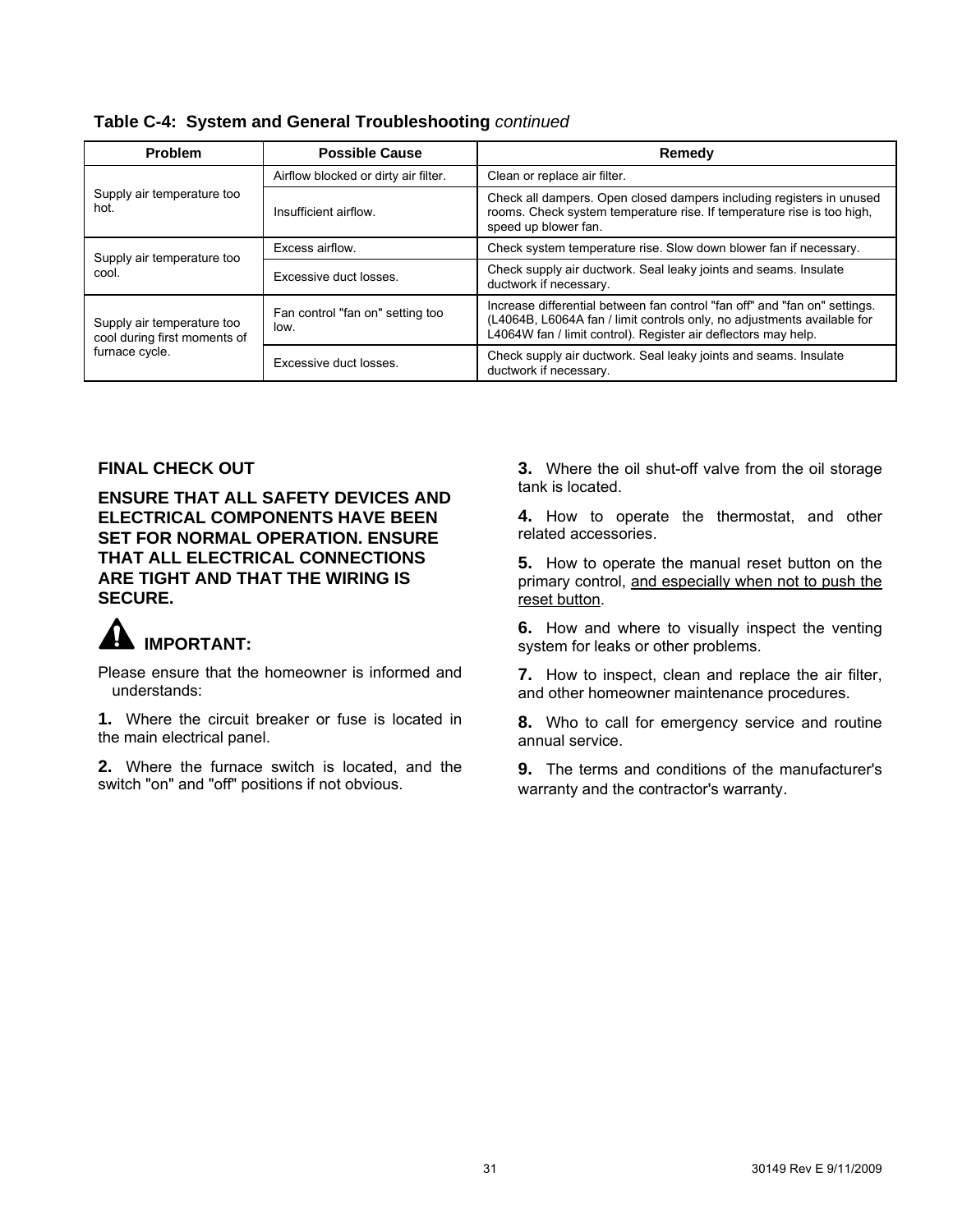# **HOMEOWNER'S REFERENCE TABLE**

| Model No.       |  |
|-----------------|--|
| Serial No.      |  |
| Date Installed  |  |
| Contractor      |  |
| Contact         |  |
| Address         |  |
|                 |  |
|                 |  |
| Postal Code     |  |
| Telephone No.   |  |
| After Hours No. |  |

# **If different from Installation Contractor:**

| Service Tech.   |  |
|-----------------|--|
| Telephone No.   |  |
| After Hours No. |  |

# **Fuel Supplier**

| Fuel Oil Supplier |  |
|-------------------|--|
| Contact           |  |
| Telephone No.     |  |
| After Hours No.   |  |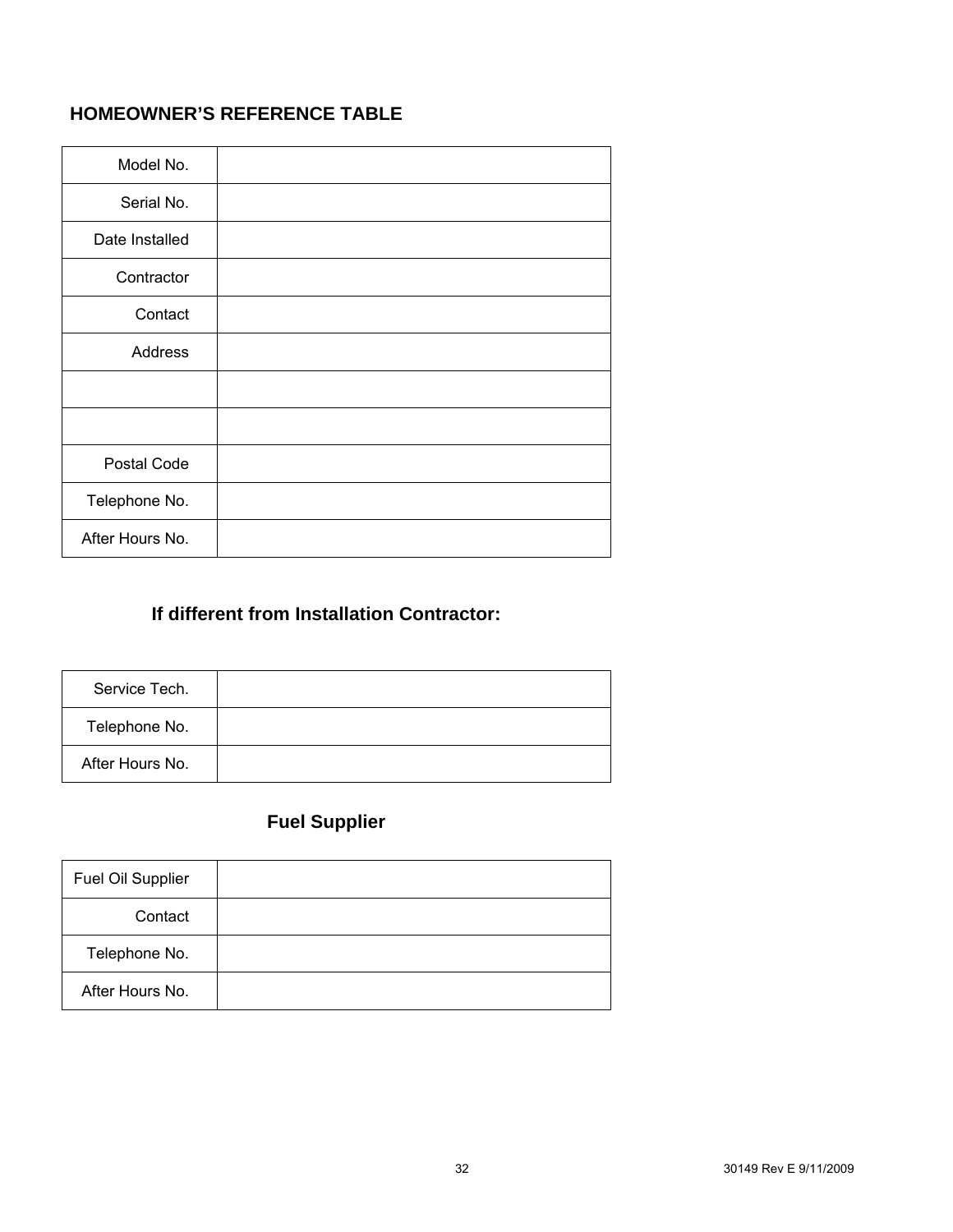# **PARTS LISTING: LOWBOY MODEL: BML-B AND BMLV-B**

| Ref. No.        | <b>Description</b>                                    | Part No.  |
|-----------------|-------------------------------------------------------|-----------|
|                 |                                                       |           |
| 1               | Left Side Panel Assembly                              | 29631L    |
| $\overline{c}$  | <b>Right Side Panel Assembly</b>                      | 29630L    |
| 3               | <b>Upper Rear Panel</b>                               | 29638L    |
| 4               | <b>Blower Division Panel Assembly</b>                 | 29676     |
| $\overline{5}$  | <b>Base Panel Assembly</b>                            | 28459     |
| 6               | Inner Front Panel                                     | 30154     |
| 7               | <b>Blower Access Door</b>                             | 27367L    |
| $\overline{8}$  | <b>Front Door Panel</b>                               | 30157L    |
|                 | Logo Bezel                                            | 28479     |
|                 | Logo Label                                            | 28563     |
| 9               | <b>Top Front Panel</b>                                | 26017L    |
| 10              | <b>Heat Exchanger Assembly</b>                        | 30150     |
| 11              | <b>Firepot Bracket Assembly</b>                       | 27068     |
| 12              | <b>Replacement Combustion Chamber</b>                 | 27000WP   |
| 13              | <b>Baffle</b>                                         | 30152     |
| 14              | Clean-out Gasket Retainer (2 per unit)                | 29161     |
|                 | Clean-out Gasket (2 per unit)                         | 29163     |
| $\overline{15}$ | Oil Burner Mounting Plate Assembly                    | 29869     |
|                 | <b>Inspection Door Gasket</b>                         | 29871     |
| 16              | Pouch Gasket                                          | 2080175   |
| $\overline{17}$ | Flue Pipe Collar                                      | 27476     |
| 18              | Air Filter $-20 \times 20 \times 1$ (Permanent)       | 2180032   |
| 19              | <b>Control Panel</b>                                  | 29653     |
| 20              | <b>Control Panel Cover</b>                            | 29654     |
| 21              | Wire Harness Blower Motor Direct Drive                | 29690     |
| $\overline{22}$ | Wire Harness Fan Timer Board                          | 29364     |
| 23              | Wire Harness Transformer and Supply                   | 29751     |
| 35              | Wire Harness ECM Motor Control                        | 240007272 |
| 36              | Wire Harness ECM Supply                               | 240007273 |
| 24              | Fan Timer Control 1158-120 UTEC                       | 29388     |
|                 | Fan Timer Control 1168-1 ECM UTEC                     | 240007048 |
| 25              | Transformer, 4000-01V18BB2, 120/24V, 40 va            | 27738     |
| 26              | Limit Control 60T11 (L260°F) BOF (Black Oxide Finish) | 30153     |
| 27              | <b>Draft Regulator</b>                                | 27494     |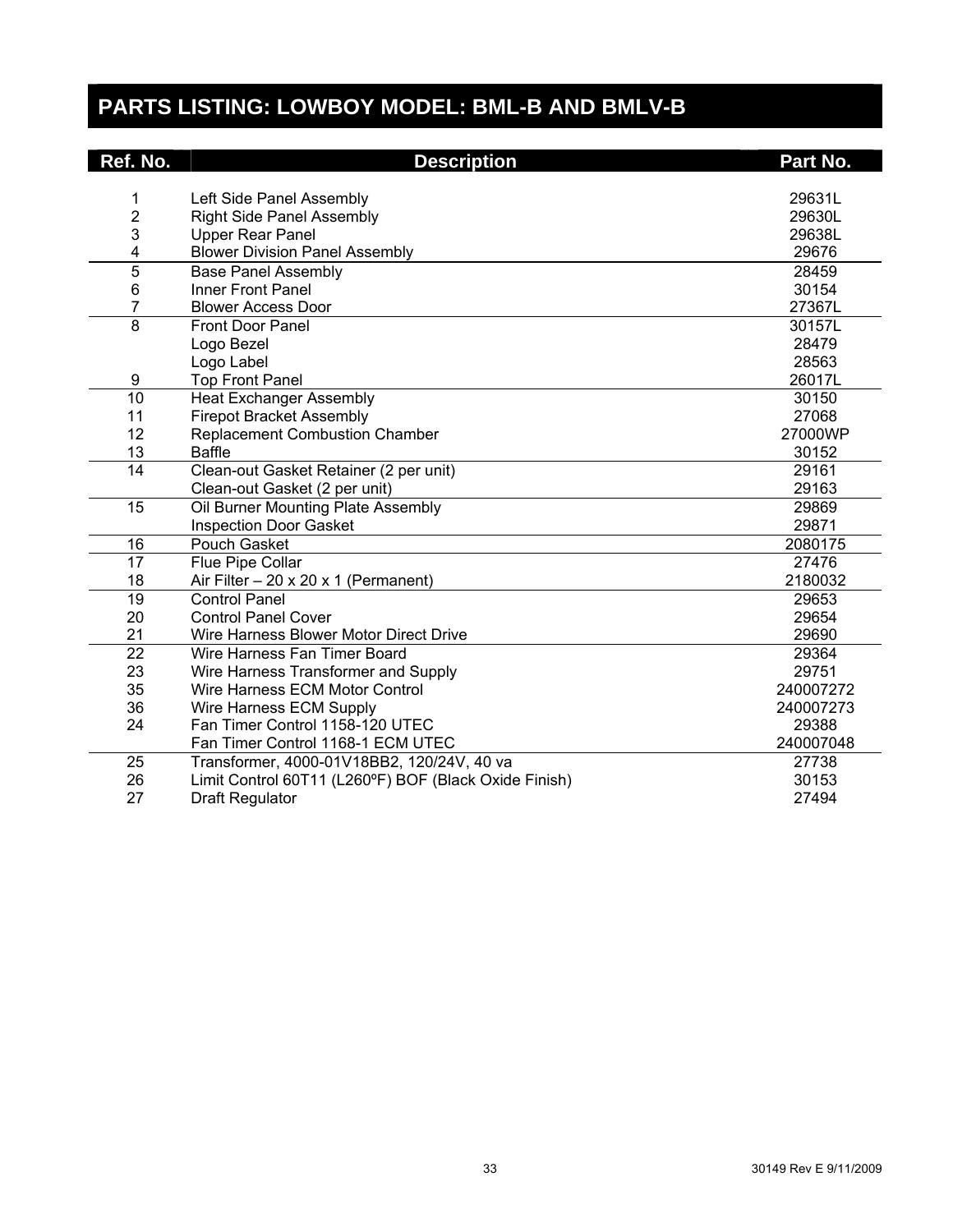# **PARTS LISTING: LOWBOY MODEL: BML-B and BMLV-B**

| <b>Ref. No.</b>                                     | <b>Description</b>                                                            | Part No.        |
|-----------------------------------------------------|-------------------------------------------------------------------------------|-----------------|
|                                                     |                                                                               |                 |
| 28                                                  | *Beckett AF Oil Burner Assembly, AF76BNHS<br>Burner Motor 1/7 HP 3450 RPM PSC | *30067<br>29689 |
|                                                     |                                                                               | 29688           |
|                                                     | Oil Pump, Clean-Cut A2EA6520                                                  |                 |
|                                                     | Solid State Ignitor                                                           | 29522           |
|                                                     | Oil Primary Combustion Control                                                | 29664           |
|                                                     | *Flame Retention Head, F3                                                     | *11961          |
|                                                     | *Air Tube Combination, AF76BN                                                 | *29892          |
|                                                     | Low Fire Kit                                                                  | 29880           |
|                                                     | Low Firing Rate Baffle                                                        | 25521101        |
|                                                     | Nozzle, 0.50/80° A                                                            | 29389           |
| 29                                                  | Blower Assembly, Complete, Direct Drive, 1/2 hp, 4-Speed                      | 29668           |
|                                                     | Blower Assembly, Complete, Direct Drive, 1/2 hp, ECM                          | 109007377       |
|                                                     | Blower Housing and Wheel, 100-10T DD                                          | 30626           |
|                                                     | Blower Motor, 1/2 hp, 4-Speed                                                 | 102000131       |
|                                                     | Blower Motor 1/2 hp ECM Programmed                                            | 109007380       |
|                                                     | Motor Mounting Band - TR6884B                                                 | 17811           |
|                                                     | Motor Mount Arms - 10-10 DD Blower (3 per unit)                               | 26251           |
|                                                     | Motor Run Capacitor, 10 mfd @ 370 VAC                                         | 27743           |
|                                                     | <b>Capacitor Strap</b>                                                        | 27760           |
|                                                     | <b>Blower Base Feet LH</b>                                                    | 29703           |
|                                                     | <b>Blower Base Feet RH</b>                                                    | 29704           |
| 30                                                  | Insulation Retainer                                                           | 20602           |
| 31                                                  | Clean-out Pipe Cover (2 per unit)                                             | 29162           |
|                                                     | Clean-out Cap Gasket (2 per unit)                                             | 240006333       |
| PARTS LISTING: LOWBOY MODEL BML- CB2U and BMLV-CB2U |                                                                               |                 |

# **Ref. No.** Description **Part No. Part No.**

All parts are the same as listed on the previous pages for Model BML-80B and BMLV-80B except where noted below.

| 16 | Oil Burner Mounting Plate Assembly                    | 29872   |
|----|-------------------------------------------------------|---------|
|    | Oil Burner Mounting Plate                             | 29867   |
|    | <b>Sight Glass Cover Plate</b>                        | 29850   |
|    | Sight Glass Gasket (2 per unit)                       | 29870   |
|    | <b>Sight Glass</b>                                    | 29876   |
| 15 | Pouch Gasket (Second gasket required for Direct Vent) | 2080175 |
| 8  | <b>Front Door Panel</b>                               | 30480L  |
| 28 | Beckett Oil Burner AFII 85                            | 30069   |
|    | Burner Motor 1/7 HP 3450 RPM PSC                      | 28907   |
|    | Beckett Clean-cut Oil Pump A2EA6520                   | 29688   |
|    | Solid State Ignitor 10SAY-01                          | 28558   |
|    | Oil Primary Combustion Control                        | 29649   |
|    | Air Tube Combination FBX80HGXS                        | 28561   |
|    | Flame Retention Head (FB3)                            | 28533   |
|    | Nozzle, 0.60/60°A (BML-80CB2U and BMLV-80CB2U only)   | 28017   |
|    |                                                       |         |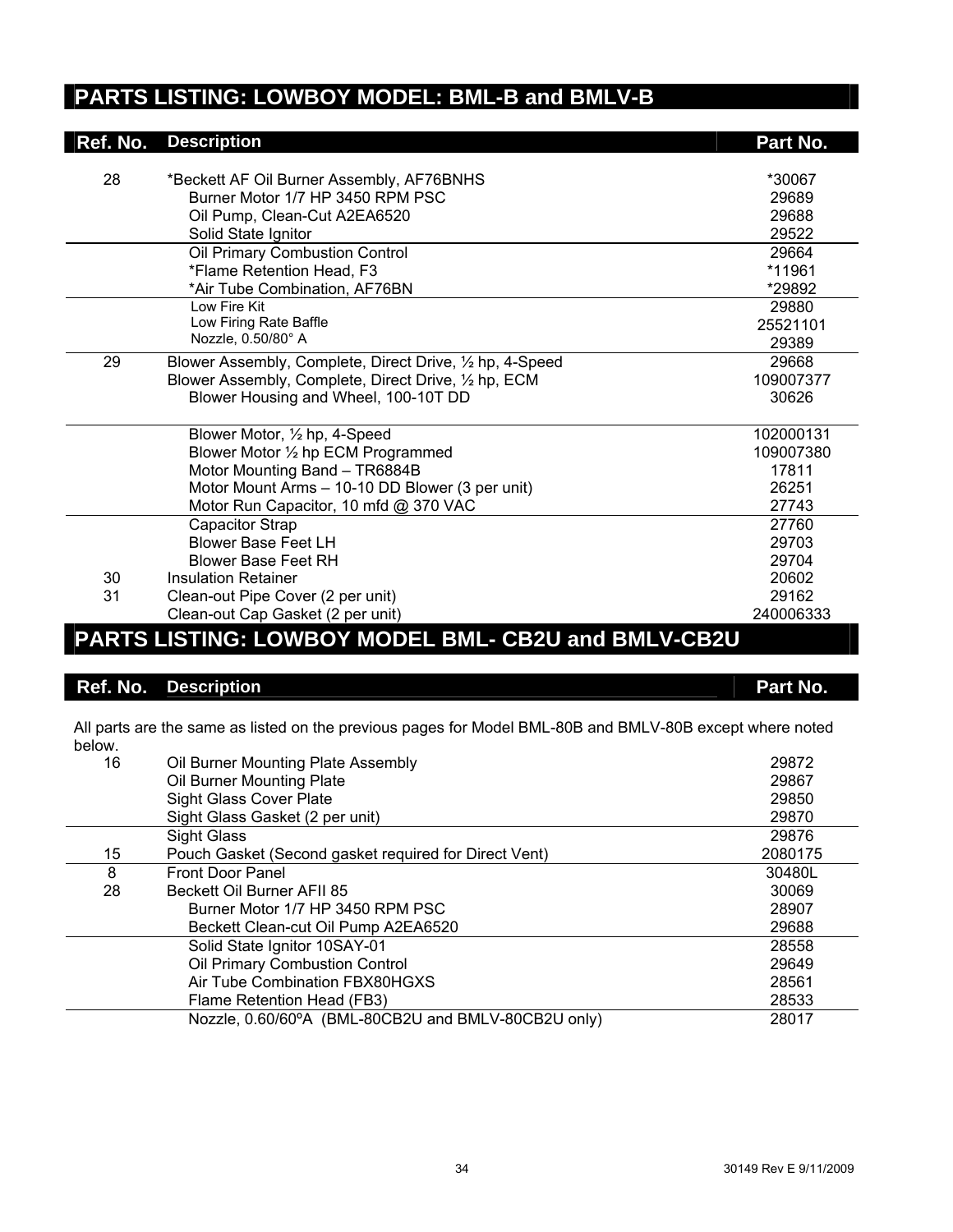# MODEL BML-B AND BMLV-B DIAGRAM